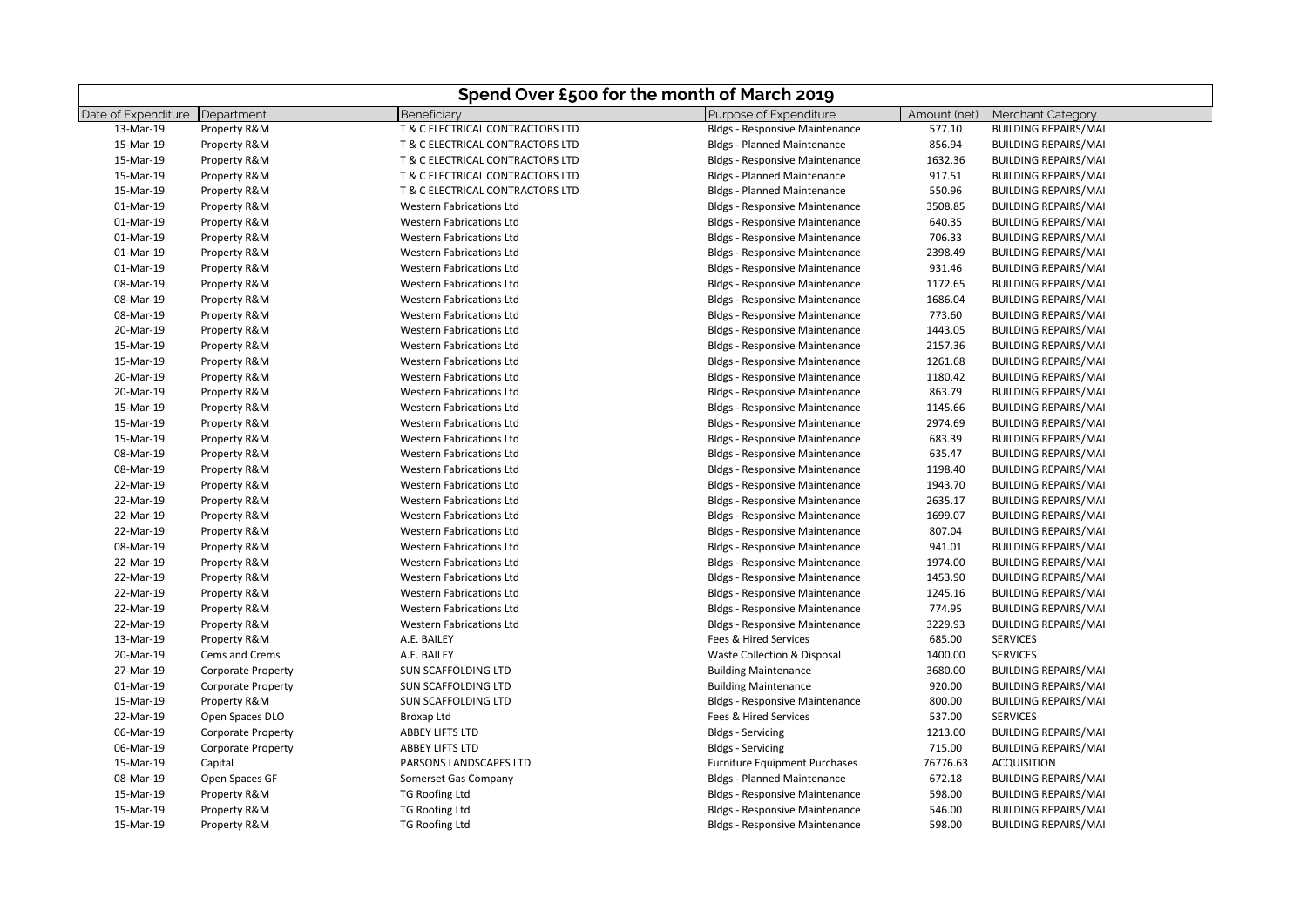| 22-Mar-19 | Property R&M            | TG Roofing Ltd                         | <b>Bldgs - Responsive Maintenance</b> | 858.00    | <b>BUILDING REPAIRS/MAI</b> |
|-----------|-------------------------|----------------------------------------|---------------------------------------|-----------|-----------------------------|
| 08-Mar-19 | Capital                 | MITIE PROPERTY SERVICES (UK) LTD       | Refurbishment                         | 108371.73 | <b>EXP FOR CAPITAL PURP</b> |
| 08-Mar-19 | Capital                 | MITIE PROPERTY SERVICES (UK) LTD       | Refurbishment                         | 8210.04   | EXP FOR CAPITAL PURP        |
| 27-Mar-19 | Capital                 | MITIE PROPERTY SERVICES (UK) LTD       | Refurbishment                         | 96383.97  | <b>EXP FOR CAPITAL PURP</b> |
| 22-Mar-19 | Capital                 | MITIE PROPERTY SERVICES (UK) LTD       | Refurbishment                         | 7168.48   | <b>EXP FOR CAPITAL PURP</b> |
| 22-Mar-19 | Property R&M            | Wales & West Utilities Ltd             | <b>Bldgs - Responsive Maintenance</b> | 528.00    | <b>BUILDING REPAIRS/MAI</b> |
| 27-Mar-19 | Capital                 | Wales & West Utilities Ltd             | Refurbishment                         | 528.00    | <b>EXP FOR CAPITAL PURP</b> |
| 22-Mar-19 | Property R&M            | Wales & West Utilities Ltd             | Gas                                   | 725.58    | <b>ENERGY COSTS</b>         |
| 13-Mar-19 | Corporate Property      | A1 WINDOWS & DOORS LTD                 | <b>Bldgs - Responsive Maintenance</b> | 1333.00   | <b>BUILDING REPAIRS/MAI</b> |
| 06-Mar-19 | Property R&M            | A1 WINDOWS & DOORS LTD                 | <b>Bldgs - Responsive Maintenance</b> | 600.00    | <b>BUILDING REPAIRS/MAI</b> |
| 06-Mar-19 | Property R&M            | A1 WINDOWS & DOORS LTD                 | <b>Bldgs - Responsive Maintenance</b> | 3183.19   | <b>BUILDING REPAIRS/MAI</b> |
| 06-Mar-19 | Property R&M            | A1 WINDOWS & DOORS LTD                 | <b>Bldgs - Planned Maintenance</b>    | 508.00    | <b>BUILDING REPAIRS/MAI</b> |
| 08-Mar-19 | Property R&M            | A1 WINDOWS & DOORS LTD                 | <b>Bldgs - Responsive Maintenance</b> | 508.00    | <b>BUILDING REPAIRS/MAI</b> |
| 13-Mar-19 | Property R&M            | A1 WINDOWS & DOORS LTD                 | <b>Bldgs - Responsive Maintenance</b> | 1134.00   | <b>BUILDING REPAIRS/MAI</b> |
| 13-Mar-19 | Property R&M            | A1 WINDOWS & DOORS LTD                 | <b>Bldgs - Responsive Maintenance</b> | 508.00    | <b>BUILDING REPAIRS/MAI</b> |
| 20-Mar-19 | Property R&M            | A1 WINDOWS & DOORS LTD                 | <b>Bldgs - Responsive Maintenance</b> | 508.00    | <b>BUILDING REPAIRS/MAI</b> |
| 20-Mar-19 | Property R&M            | A1 WINDOWS & DOORS LTD                 | <b>Bldgs - Responsive Maintenance</b> | 508.00    | <b>BUILDING REPAIRS/MAI</b> |
| 22-Mar-19 | Property R&M            | A1 WINDOWS & DOORS LTD                 | <b>Bldgs - Responsive Maintenance</b> | 508.00    | <b>BUILDING REPAIRS/MAI</b> |
| 22-Mar-19 | Property R&M            | A1 WINDOWS & DOORS LTD                 | <b>Bldgs - Responsive Maintenance</b> | 508.00    | <b>BUILDING REPAIRS/MAI</b> |
| 22-Mar-19 | Property R&M            | A1 WINDOWS & DOORS LTD                 |                                       | 508.00    | <b>BUILDING REPAIRS/MAI</b> |
|           |                         |                                        | <b>Bldgs - Responsive Maintenance</b> |           |                             |
| 22-Mar-19 | Property R&M            | A1 WINDOWS & DOORS LTD                 | <b>Bldgs - Responsive Maintenance</b> | 508.00    | <b>BUILDING REPAIRS/MAI</b> |
| 20-Mar-19 | Property R&M            | A1 WINDOWS & DOORS LTD                 | <b>Bldgs - Responsive Maintenance</b> | 1514.11   | <b>BUILDING REPAIRS/MAI</b> |
| 22-Mar-19 | Property R&M            | A1 WINDOWS & DOORS LTD                 | <b>Bldgs - Responsive Maintenance</b> | 762.00    | <b>BUILDING REPAIRS/MAI</b> |
| 22-Mar-19 | Property R&M            | A1 WINDOWS & DOORS LTD                 | <b>Bldgs - Responsive Maintenance</b> | 508.00    | <b>BUILDING REPAIRS/MAI</b> |
| 22-Mar-19 | Property R&M            | A1 WINDOWS & DOORS LTD                 | <b>Bldgs - Responsive Maintenance</b> | 508.00    | <b>BUILDING REPAIRS/MAI</b> |
| 27-Mar-19 | Property R&M            | A1 WINDOWS & DOORS LTD                 | <b>Bldgs - Responsive Maintenance</b> | 508.00    | <b>BUILDING REPAIRS/MAI</b> |
| 27-Mar-19 | Property R&M            | RAM Scaffolding (UK) Ltd               | <b>Bldgs - Responsive Maintenance</b> | 5060.00   | <b>BUILDING REPAIRS/MAI</b> |
| 01-Mar-19 | HRA Policy & Management | LMS Highways Ltd                       | Contractors                           | 2100.00   | <b>SERVICES</b>             |
| 13-Mar-19 | Capital                 | Devon Maintenance Plus Ltd             | <b>Construction Works</b>             | 16885.00  | <b>EXP FOR CAPITAL PURP</b> |
| 06-Mar-19 | Property R&M            | Otter South West LTD                   | <b>Bldgs - Planned Maintenance</b>    | 4522.92   | <b>BUILDING REPAIRS/MAI</b> |
| 06-Mar-19 | Property R&M            | Otter South West LTD                   | <b>Bldgs - Planned Maintenance</b>    | 4522.92   | <b>BUILDING REPAIRS/MAI</b> |
| 06-Mar-19 | Property R&M            | Otter South West LTD                   | <b>Bldgs - Planned Maintenance</b>    | 4522.92   | <b>BUILDING REPAIRS/MAI</b> |
| 20-Mar-19 | Property R&M            | Otter South West LTD                   | <b>Bldgs - Responsive Maintenance</b> | 1150.00   | <b>BUILDING REPAIRS/MAI</b> |
| 15-Mar-19 | Capital                 | Otter South West LTD                   | Refurbishment                         | 15983.61  | <b>EXP FOR CAPITAL PURP</b> |
| 27-Mar-19 | Property R&M            | Otter South West LTD                   | <b>Bldgs - Responsive Maintenance</b> | 909.00    | <b>BUILDING REPAIRS/MAI</b> |
| 13-Mar-19 | Capital                 | Mi-Space (UK) Ltd                      | Refurbishment                         | 90839.51  | <b>EXP FOR CAPITAL PURP</b> |
| 08-Mar-19 | Capital                 | Mi-Space (UK) Ltd                      | Refurbishment                         | 60831.01  | <b>EXP FOR CAPITAL PURP</b> |
| 01-Mar-19 | Capital                 | <b>ENGIE Regeneration (Apollo) Ltd</b> | Refurbishment                         | 48670.40  | <b>EXP FOR CAPITAL PURP</b> |
| 20-Mar-19 | Capital                 | <b>ENGIE Regeneration (Apollo) Ltd</b> | Refurbishment                         | 91773.67  | <b>EXP FOR CAPITAL PURP</b> |
| 06-Mar-19 | <b>Balance Sheet</b>    | SIG Trading Ltd                        | Inventory                             | 670.43    | <b>INVENTORIES</b>          |
| 15-Mar-19 | Property R&M            | SIG Trading Ltd                        | <b>Bldgs - Responsive Maintenance</b> | 617.29    | <b>BUILDING REPAIRS/MAI</b> |
| 27-Mar-19 | Property R&M            | SIG Trading Ltd                        | <b>Bldgs - Responsive Maintenance</b> | 2250.43   | <b>BUILDING REPAIRS/MAI</b> |
| 01-Mar-19 | Capital                 | WRW Construction Ltd                   | <b>Construction Works</b>             | 25421.82  | <b>EXP FOR CAPITAL PURP</b> |
| 15-Mar-19 | Property R&M            | J Thomas t/a JT Roofing                | <b>Bldgs - Responsive Maintenance</b> | 695.00    | <b>BUILDING REPAIRS/MAI</b> |
| 15-Mar-19 | Property R&M            | J Thomas t/a JT Roofing                | <b>Bldgs - Responsive Maintenance</b> | $-940.00$ | <b>BUILDING REPAIRS/MAI</b> |
| 15-Mar-19 | Property R&M            | J Thomas t/a JT Roofing                | <b>Bldgs - Responsive Maintenance</b> | 940.00    | <b>BUILDING REPAIRS/MAI</b> |
| 15-Mar-19 | Property R&M            | J Thomas t/a JT Roofing                | <b>Bldgs - Responsive Maintenance</b> | 865.00    | <b>BUILDING REPAIRS/MAI</b> |
| 15-Mar-19 | Property R&M            | J Thomas t/a JT Roofing                | <b>Bldgs - Responsive Maintenance</b> | $-740.00$ | <b>BUILDING REPAIRS/MAI</b> |
|           |                         |                                        |                                       |           |                             |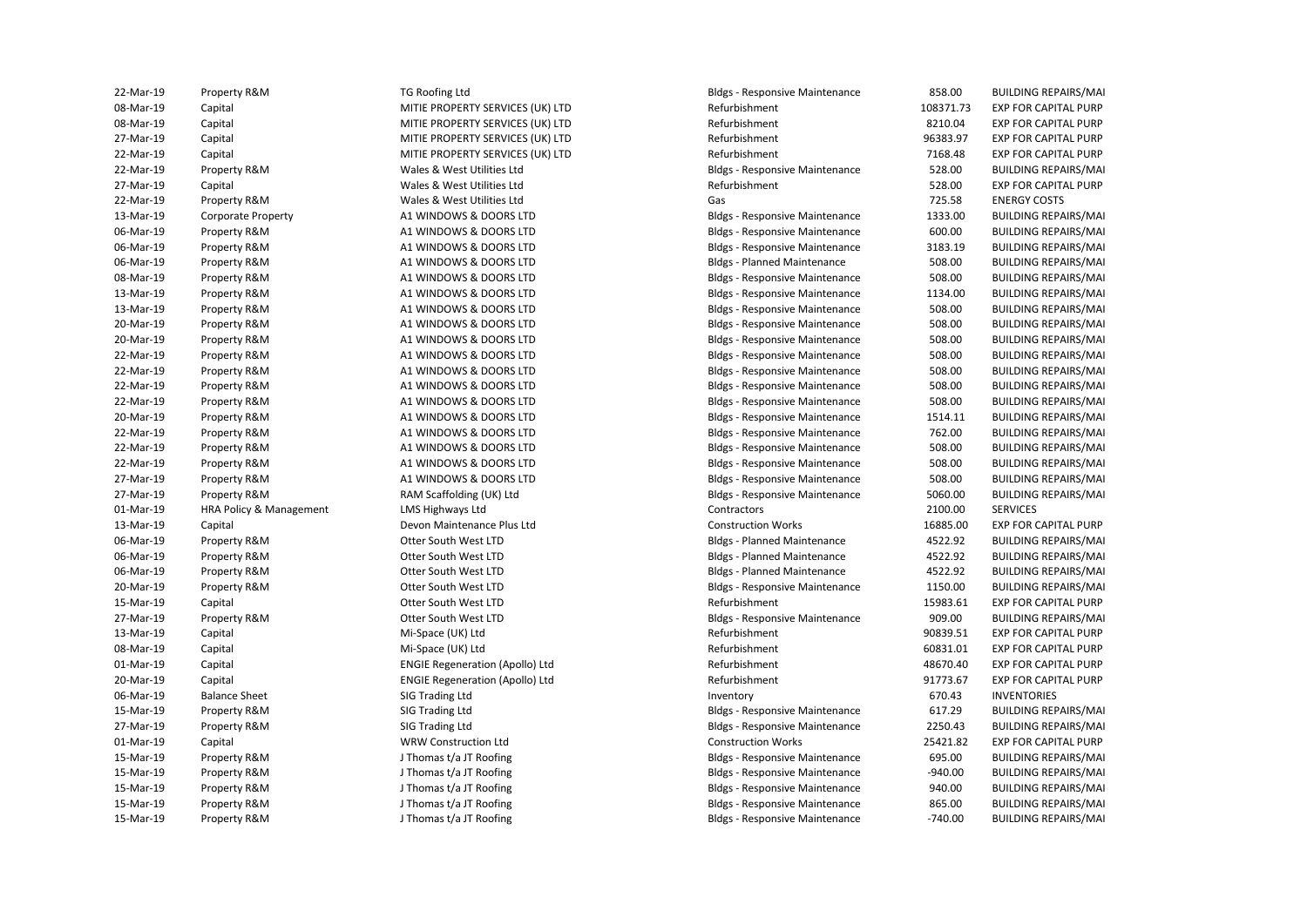| 15-Mar-19 | Property R&M                | J Thomas t/a JT Roofing             | <b>Bldgs - Responsive Maintenance</b> | 740.00     | <b>BUILDING REPAIRS/MAI</b> |
|-----------|-----------------------------|-------------------------------------|---------------------------------------|------------|-----------------------------|
| 27-Mar-19 | Property R&M                | PW SOLUTIONS                        | <b>Bldgs - Responsive Maintenance</b> | 10831.55   | <b>BUILDING REPAIRS/MAI</b> |
| 27-Mar-19 | Property R&M                | PW SOLUTIONS                        | <b>Bldgs - Planned Maintenance</b>    | 9908.14    | <b>BUILDING REPAIRS/MAI</b> |
| 06-Mar-19 | Property R&M                | DALE NIXON T/A TAUNTON FENCING COM  | <b>Bldgs - Responsive Maintenance</b> | 1184.00    | <b>BUILDING REPAIRS/MAI</b> |
| 13-Mar-19 | Property R&M                | DALE NIXON T/A TAUNTON FENCING COM  | <b>Bldgs - Responsive Maintenance</b> | 1024.00    | <b>BUILDING REPAIRS/MAI</b> |
| 22-Mar-19 | Property R&M                | DALE NIXON T/A TAUNTON FENCING COM  | <b>Bldgs - Responsive Maintenance</b> | 580.00     | <b>BUILDING REPAIRS/MAI</b> |
| 22-Mar-19 | Open Spaces DLO             | DALE NIXON T/A TAUNTON FENCING COM  | <b>Bldgs - Responsive Maintenance</b> | 1144.00    | <b>BUILDING REPAIRS/MAI</b> |
| 22-Mar-19 | Property R&M                | DALE NIXON T/A TAUNTON FENCING COM  | <b>Bldgs - Responsive Maintenance</b> | 576.00     | <b>BUILDING REPAIRS/MAI</b> |
| 22-Mar-19 | Corporate Property          | Bay Air Conditioning & Refrigeratio | <b>Bldgs - Responsive Maintenance</b> | 532.50     | <b>BUILDING REPAIRS/MAI</b> |
| 27-Mar-19 | <b>Corporate Property</b>   | Bay Air Conditioning & Refrigeratio | <b>Bldgs - Planned Maintenance</b>    | 510.00     | <b>BUILDING REPAIRS/MAI</b> |
| 13-Mar-19 | <b>Corporate Property</b>   | RG Pools & Leisure Ltd              | Fees & Hired Services                 | 1190.00    | <b>SERVICES</b>             |
| 22-Mar-19 | Property R&M                | Andy Stewart                        | <b>Bldgs - Responsive Maintenance</b> | 630.00     | <b>BUILDING REPAIRS/MAI</b> |
| 22-Mar-19 | Property R&M                | Andy Stewart                        | <b>Bldgs - Responsive Maintenance</b> | $-560.00$  | <b>BUILDING REPAIRS/MAI</b> |
| 22-Mar-19 | Property R&M                | Andy Stewart                        | <b>Bldgs - Responsive Maintenance</b> | 560.00     | <b>BUILDING REPAIRS/MAI</b> |
| 01-Mar-19 | Property R&M                | A & N Construction                  | <b>Bldgs - Planned Maintenance</b>    | 1244.30    | <b>BUILDING REPAIRS/MAI</b> |
| 15-Mar-19 | Property R&M                | A & N Construction                  | <b>Bldgs - Planned Maintenance</b>    | 3126.00    | <b>BUILDING REPAIRS/MAI</b> |
| 15-Mar-19 | Property R&M                | A & N Construction                  | <b>Bldgs - Planned Maintenance</b>    | $-2050.00$ | <b>BUILDING REPAIRS/MAI</b> |
| 15-Mar-19 | Property R&M                | A & N Construction                  | <b>Bldgs - Planned Maintenance</b>    | 2050.00    | <b>BUILDING REPAIRS/MAI</b> |
| 15-Mar-19 | Property R&M                | A & N Construction                  | <b>Bldgs - Responsive Maintenance</b> | 1092.25    | <b>BUILDING REPAIRS/MAI</b> |
| 15-Mar-19 | Property R&M                | A & N Construction                  | <b>Bldgs - Responsive Maintenance</b> | $-980.00$  | <b>BUILDING REPAIRS/MAI</b> |
| 15-Mar-19 | Property R&M                | A & N Construction                  | <b>Bldgs - Responsive Maintenance</b> | 980.00     | <b>BUILDING REPAIRS/MAI</b> |
| 15-Mar-19 | Property R&M                | A & N Construction                  | <b>Bldgs - Planned Maintenance</b>    | 832.27     | <b>BUILDING REPAIRS/MAI</b> |
| 15-Mar-19 | Property R&M                | A & N Construction                  | <b>Bldgs - Planned Maintenance</b>    | $-662.50$  | <b>BUILDING REPAIRS/MAI</b> |
| 15-Mar-19 | Property R&M                | A & N Construction                  | <b>Bldgs - Planned Maintenance</b>    | 662.50     | <b>BUILDING REPAIRS/MAI</b> |
| 22-Mar-19 | Property R&M                | A & N Construction                  | <b>Bldgs - Responsive Maintenance</b> | 963.22     | <b>BUILDING REPAIRS/MAI</b> |
| 06-Mar-19 | Property R&M                | J C Electrical Services             | <b>Bldgs - Planned Maintenance</b>    | 860.00     | <b>BUILDING REPAIRS/MAI</b> |
| 13-Mar-19 | Property R&M                | J C Electrical Services             | <b>Bldgs - Responsive Maintenance</b> | 1070.00    | <b>BUILDING REPAIRS/MAI</b> |
| 22-Mar-19 | Property R&M                | J C Electrical Services             | <b>Bldgs - Responsive Maintenance</b> | 680.00     | <b>BUILDING REPAIRS/MAI</b> |
| 20-Mar-19 | Property R&M                | J C Electrical Services             | <b>Bldgs - Responsive Maintenance</b> | 965.00     | <b>BUILDING REPAIRS/MAI</b> |
| 20-Mar-19 | Property R&M                | J C Electrical Services             | <b>Bldgs - Responsive Maintenance</b> | $-865.00$  | <b>BUILDING REPAIRS/MAI</b> |
| 20-Mar-19 | Property R&M                | J C Electrical Services             | <b>Bldgs - Responsive Maintenance</b> | 865.00     | <b>BUILDING REPAIRS/MAI</b> |
| 22-Mar-19 | Property R&M                | J C Electrical Services             | <b>Bldgs - Planned Maintenance</b>    | 945.00     | <b>BUILDING REPAIRS/MAI</b> |
| 22-Mar-19 | Property R&M                | J C Electrical Services             | <b>Bldgs - Planned Maintenance</b>    | 870.00     | <b>BUILDING REPAIRS/MAI</b> |
| 22-Mar-19 | Property R&M                | J C Electrical Services             | <b>Bldgs - Planned Maintenance</b>    | $-550.00$  | <b>BUILDING REPAIRS/MAI</b> |
| 22-Mar-19 | Property R&M                | J C Electrical Services             | <b>Bldgs - Planned Maintenance</b>    | 550.00     | <b>BUILDING REPAIRS/MAI</b> |
| 01-Mar-19 | Property R&M                | <b>Steve Wilkins</b>                | <b>Bldgs - Planned Maintenance</b>    | 790.00     | <b>BUILDING REPAIRS/MAI</b> |
| 01-Mar-19 | Property R&M                | <b>Steve Wilkins</b>                | <b>Bldgs - Planned Maintenance</b>    | $-670.00$  | <b>BUILDING REPAIRS/MAI</b> |
| 01-Mar-19 | Property R&M                | <b>Steve Wilkins</b>                | <b>Bldgs - Planned Maintenance</b>    | 670.00     | <b>BUILDING REPAIRS/MAI</b> |
| 08-Mar-19 | Property R&M                | <b>Steve Wilkins</b>                | <b>Bldgs - Responsive Maintenance</b> | 670.00     | <b>BUILDING REPAIRS/MAI</b> |
| 08-Mar-19 | Property R&M                | <b>Steve Wilkins</b>                | <b>Bldgs - Responsive Maintenance</b> | $-550.00$  | <b>BUILDING REPAIRS/MAI</b> |
| 08-Mar-19 | Property R&M                | <b>Steve Wilkins</b>                | <b>Bldgs - Responsive Maintenance</b> | 550.00     | <b>BUILDING REPAIRS/MAI</b> |
| 15-Mar-19 | Property R&M                | <b>Steve Wilkins</b>                | <b>Bldgs - Planned Maintenance</b>    | 1265.00    | <b>BUILDING REPAIRS/MAI</b> |
| 15-Mar-19 | Property R&M                | <b>Steve Wilkins</b>                | <b>Bldgs - Planned Maintenance</b>    | $-1000.00$ | <b>BUILDING REPAIRS/MAI</b> |
| 15-Mar-19 | Property R&M                | <b>Steve Wilkins</b>                | <b>Bldgs - Planned Maintenance</b>    | 1000.00    | <b>BUILDING REPAIRS/MAI</b> |
| 22-Mar-19 | <b>Business Development</b> | <b>Steve Wilkins</b>                | <b>Bldgs - Planned Maintenance</b>    | 1425.00    | <b>BUILDING REPAIRS/MAI</b> |
| 22-Mar-19 | <b>Business Development</b> | <b>Steve Wilkins</b>                | <b>Bldgs - Planned Maintenance</b>    | $-1200.00$ | <b>BUILDING REPAIRS/MAI</b> |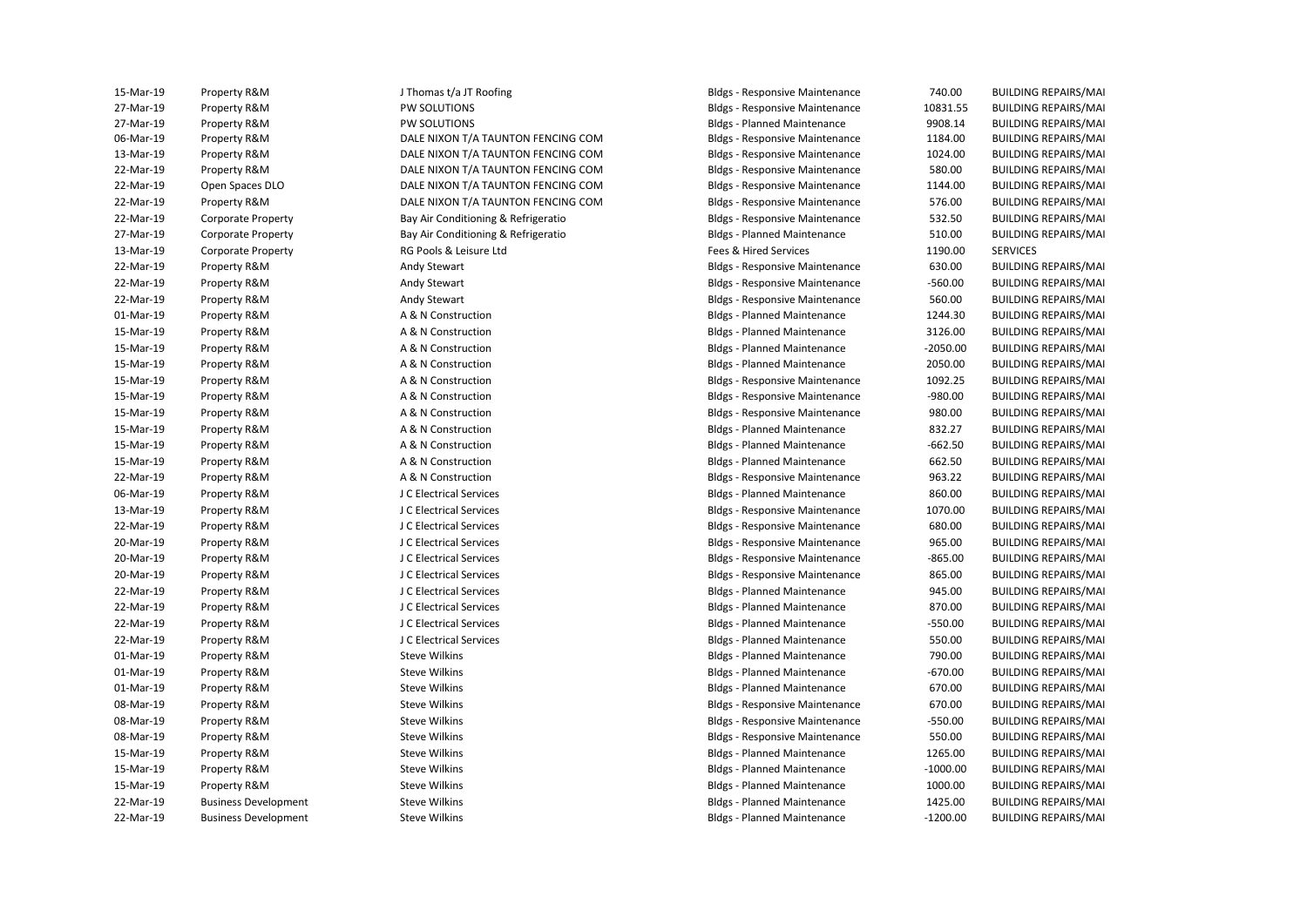| 22-Mar-19 | <b>Business Development</b> | <b>Steve Wilkins</b>            | <b>Bldgs - Planned Maintenance</b>    | 1200.00    | <b>BUILDING REPAIRS/MAI</b> |
|-----------|-----------------------------|---------------------------------|---------------------------------------|------------|-----------------------------|
| 27-Mar-19 | Property R&M                | <b>Steve Wilkins</b>            | <b>Bldgs - Planned Maintenance</b>    | 745.00     | <b>BUILDING REPAIRS/MAI</b> |
| 27-Mar-19 | Property R&M                | <b>Steve Wilkins</b>            | <b>Bldgs - Planned Maintenance</b>    | $-600.00$  | <b>BUILDING REPAIRS/MAI</b> |
| 27-Mar-19 | Property R&M                | <b>Steve Wilkins</b>            | <b>Bldgs - Planned Maintenance</b>    | 600.00     | <b>BUILDING REPAIRS/MAI</b> |
| 01-Mar-19 | Property R&M                | Christopher Rowland             | <b>Bldgs - Planned Maintenance</b>    | 3325.31    | <b>BUILDING REPAIRS/MAI</b> |
| 01-Mar-19 | Property R&M                | Christopher Rowland             | <b>Bldgs - Planned Maintenance</b>    | $-1650.00$ | <b>BUILDING REPAIRS/MAI</b> |
| 01-Mar-19 | Property R&M                | Christopher Rowland             | <b>Bldgs - Planned Maintenance</b>    | 1650.00    | <b>BUILDING REPAIRS/MAI</b> |
| 15-Mar-19 | Property R&M                | Christopher Rowland             | <b>Bldgs - Responsive Maintenance</b> | 1245.47    | <b>BUILDING REPAIRS/MAI</b> |
| 15-Mar-19 | Property R&M                | Christopher Rowland             | <b>Bldgs - Responsive Maintenance</b> | $-625.00$  | <b>BUILDING REPAIRS/MAI</b> |
| 22-Mar-19 | Property R&M                | Christopher Rowland             | <b>Bldgs - Planned Maintenance</b>    | 1441.39    | <b>BUILDING REPAIRS/MAI</b> |
| 22-Mar-19 | Property R&M                | Christopher Rowland             | <b>Bldgs - Planned Maintenance</b>    | $-745.00$  | <b>BUILDING REPAIRS/MAI</b> |
| 22-Mar-19 | Property R&M                | Christopher Rowland             | <b>Bldgs - Planned Maintenance</b>    | 745.00     | <b>BUILDING REPAIRS/MAI</b> |
| 22-Mar-19 | Property R&M                | Christopher Rowland             | <b>Bldgs - Responsive Maintenance</b> | 1616.76    | <b>BUILDING REPAIRS/MAI</b> |
| 22-Mar-19 | Property R&M                | Christopher Rowland             | <b>Bldgs - Responsive Maintenance</b> | $-825.00$  | <b>BUILDING REPAIRS/MAI</b> |
| 22-Mar-19 | Property R&M                | Christopher Rowland             | <b>Bldgs - Responsive Maintenance</b> | 825.00     | <b>BUILDING REPAIRS/MAI</b> |
| 22-Mar-19 | Property R&M                | Christopher Rowland             | <b>Bldgs - Planned Maintenance</b>    | 1281.88    | <b>BUILDING REPAIRS/MAI</b> |
| 22-Mar-19 | Property R&M                | Christopher Rowland             | <b>Bldgs - Planned Maintenance</b>    | $-625.00$  | <b>BUILDING REPAIRS/MAI</b> |
| 22-Mar-19 | Property R&M                | Christopher Rowland             | <b>Bldgs - Planned Maintenance</b>    | 625.00     | <b>BUILDING REPAIRS/MAI</b> |
| 27-Mar-19 | Property R&M                | Christopher Rowland             | <b>Bldgs - Planned Maintenance</b>    | 684.14     | <b>BUILDING REPAIRS/MAI</b> |
| 01-Mar-19 | Property R&M                | Mr Keven Pearse                 | <b>Bldgs - Planned Maintenance</b>    | 1031.41    | <b>BUILDING REPAIRS/MAI</b> |
| 01-Mar-19 | Property R&M                | Mr Keven Pearse                 | <b>Bldgs - Planned Maintenance</b>    | $-705.00$  | <b>BUILDING REPAIRS/MAI</b> |
| 01-Mar-19 | Property R&M                | Mr Keven Pearse                 | <b>Bldgs - Planned Maintenance</b>    | 705.00     | <b>BUILDING REPAIRS/MAI</b> |
| 01-Mar-19 | Property R&M                | Mr Keven Pearse                 | <b>Bldgs - Responsive Maintenance</b> | 526.48     | <b>BUILDING REPAIRS/MAI</b> |
| 20-Mar-19 | <b>Corporate Property</b>   | Mr Keven Pearse                 | <b>Bldgs - Planned Maintenance</b>    | 903.15     | <b>BUILDING REPAIRS/MAI</b> |
| 20-Mar-19 | <b>Corporate Property</b>   | Mr Keven Pearse                 | <b>Bldgs - Planned Maintenance</b>    | $-703.15$  | <b>BUILDING REPAIRS/MAI</b> |
| 20-Mar-19 | <b>Corporate Property</b>   | Mr Keven Pearse                 | <b>Bldgs - Planned Maintenance</b>    | 703.15     | <b>BUILDING REPAIRS/MAI</b> |
| 08-Mar-19 | Property R&M                | Mr Keven Pearse                 | <b>Bldgs - Responsive Maintenance</b> | 850.88     | <b>BUILDING REPAIRS/MAI</b> |
| 08-Mar-19 | Property R&M                | Mr Keven Pearse                 | <b>Bldgs - Responsive Maintenance</b> | $-600.00$  | <b>BUILDING REPAIRS/MAI</b> |
| 08-Mar-19 | Property R&M                | Mr Keven Pearse                 | <b>Bldgs - Responsive Maintenance</b> | 600.00     | <b>BUILDING REPAIRS/MAI</b> |
| 08-Mar-19 | Property R&M                | Mr Keven Pearse                 | <b>Bldgs - Responsive Maintenance</b> | 975.88     | <b>BUILDING REPAIRS/MAI</b> |
| 08-Mar-19 | Property R&M                | Mr Keven Pearse                 | <b>Bldgs - Responsive Maintenance</b> | $-825.00$  | <b>BUILDING REPAIRS/MAI</b> |
| 08-Mar-19 | Property R&M                | Mr Keven Pearse                 | <b>Bldgs - Responsive Maintenance</b> | 825.00     | <b>BUILDING REPAIRS/MAI</b> |
| 15-Mar-19 | Property R&M                | Mr Keven Pearse                 | <b>Bldgs - Planned Maintenance</b>    | 747.94     | <b>BUILDING REPAIRS/MAI</b> |
| 15-Mar-19 | Property R&M                | Mr Keven Pearse                 | <b>Bldgs - Responsive Maintenance</b> | 1031.00    | <b>BUILDING REPAIRS/MAI</b> |
| 15-Mar-19 | Property R&M                | Mr Keven Pearse                 | <b>Bldgs - Responsive Maintenance</b> | $-906.00$  | <b>BUILDING REPAIRS/MAI</b> |
| 15-Mar-19 | Property R&M                | Mr Keven Pearse                 | <b>Bldgs - Responsive Maintenance</b> | 906.00     | <b>BUILDING REPAIRS/MAI</b> |
| 22-Mar-19 | Property R&M                | Mr Keven Pearse                 | <b>Bldgs - Planned Maintenance</b>    | 986.41     | <b>BUILDING REPAIRS/MAI</b> |
| 22-Mar-19 | Property R&M                | Mr Keven Pearse                 | <b>Bldgs - Planned Maintenance</b>    | $-660.00$  | <b>BUILDING REPAIRS/MAI</b> |
| 22-Mar-19 | Property R&M                | Mr Keven Pearse                 | <b>Bldgs - Planned Maintenance</b>    | 660.00     | <b>BUILDING REPAIRS/MAI</b> |
| 22-Mar-19 | Property R&M                | Mr Keven Pearse                 | <b>Bldgs - Planned Maintenance</b>    | 747.94     | <b>BUILDING REPAIRS/MAI</b> |
| 27-Mar-19 | Parking & Community Safety  | Western Power Distribution (SW) | Electricity                           | 2160.00    | <b>ENERGY COSTS</b>         |
| 06-Mar-19 | Parking & Community Safety  | <b>SSE Contracting Ltd</b>      | <b>Bldgs - Responsive Maintenance</b> | 1330.73    | <b>BUILDING REPAIRS/MAI</b> |
| 06-Mar-19 | Parking & Community Safety  | <b>SSE Contracting Ltd</b>      | <b>Bldgs - Responsive Maintenance</b> | 1014.42    | <b>BUILDING REPAIRS/MAI</b> |
| 27-Mar-19 | Open Spaces DLO             | AGGREGATE INDUSTRIES UK LTD     | <b>Bldgs - Responsive Maintenance</b> | 1474.98    | <b>BUILDING REPAIRS/MAI</b> |
| 27-Mar-19 | Open Spaces DLO             | AGGREGATE INDUSTRIES UK LTD     | <b>Bldgs - Responsive Maintenance</b> | 1459.67    | <b>BUILDING REPAIRS/MAI</b> |
| 22-Mar-19 | Parking & Community Safety  | Karesa Developments Ltd         | Contractors                           | 1998.00    | <b>SERVICES</b>             |
| 01-Mar-19 | Capital                     | <b>Woods Building Services</b>  | Refurbishment                         | 765.00     | <b>EXP FOR CAPITAL PURP</b> |
| 01-Mar-19 | Capital                     | <b>Woods Building Services</b>  | Refurbishment                         | 595.00     | <b>EXP FOR CAPITAL PURP</b> |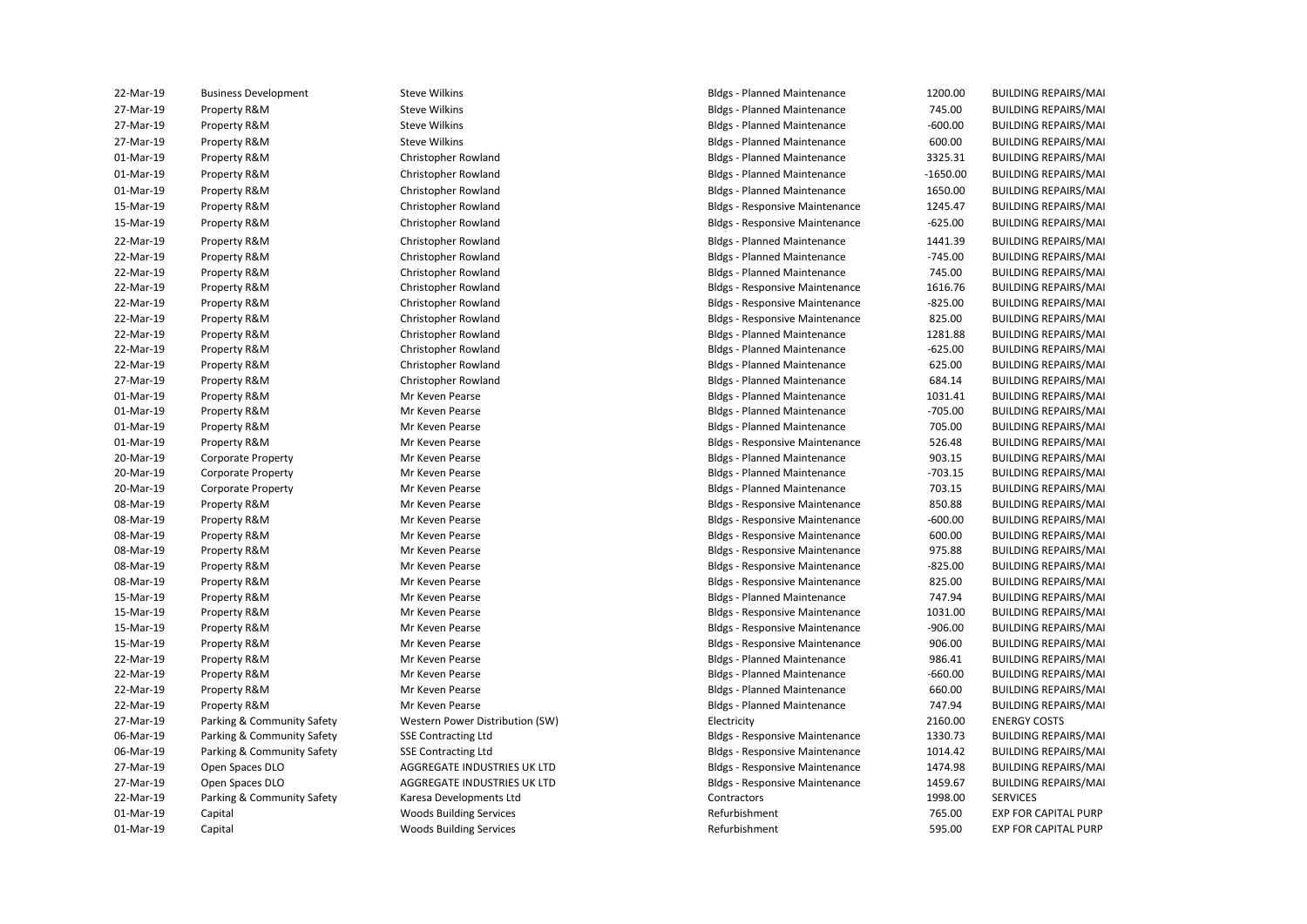| 01-Mar-19              | Capital | <b>Woods Building Services</b> | Refurbishment | 595.00           | <b>EXP FOR CAPITAL PURP</b> |
|------------------------|---------|--------------------------------|---------------|------------------|-----------------------------|
| 01-Mar-19              | Capital | <b>Woods Building Services</b> | Refurbishment | 595.00           | <b>EXP FOR CAPITAL PURP</b> |
| 01-Mar-19              | Capital | <b>Woods Building Services</b> | Refurbishment | 595.00           | <b>EXP FOR CAPITAL PURP</b> |
| 01-Mar-19              | Capital | <b>Woods Building Services</b> | Refurbishment | 595.00           | <b>EXP FOR CAPITAL PURP</b> |
| 01-Mar-19              | Capital | <b>Woods Building Services</b> | Refurbishment | 595.00           | <b>EXP FOR CAPITAL PURP</b> |
| 15-Mar-19              | Capital | <b>Woods Building Services</b> | Refurbishment | 595.00           | <b>EXP FOR CAPITAL PURP</b> |
| 15-Mar-19              | Capital | <b>Woods Building Services</b> | Refurbishment | 2020.00          | <b>EXP FOR CAPITAL PURP</b> |
| 15-Mar-19              | Capital | <b>Woods Building Services</b> | Refurbishment | 1760.00          | <b>EXP FOR CAPITAL PURP</b> |
| 08-Mar-19              | Capital | <b>Woods Building Services</b> | Refurbishment | 1760.00          | <b>EXP FOR CAPITAL PURP</b> |
| 15-Mar-19              | Capital | <b>Woods Building Services</b> | Refurbishment | 1760.00          | <b>EXP FOR CAPITAL PURP</b> |
| 15-Mar-19              | Capital | <b>Woods Building Services</b> | Refurbishment | 1760.00          | <b>EXP FOR CAPITAL PURP</b> |
| 15-Mar-19              | Capital | <b>Woods Building Services</b> | Refurbishment | 1470.00          | <b>EXP FOR CAPITAL PURP</b> |
| 15-Mar-19              | Capital | <b>Woods Building Services</b> | Refurbishment | 1760.00          | <b>EXP FOR CAPITAL PURP</b> |
| 15-Mar-19              | Capital | <b>Woods Building Services</b> | Refurbishment | 1760.00          | <b>EXP FOR CAPITAL PURP</b> |
| 20-Mar-19              | Capital | <b>Woods Building Services</b> | Refurbishment | 1760.00          | <b>EXP FOR CAPITAL PURP</b> |
| 20-Mar-19              | Capital | <b>Woods Building Services</b> | Refurbishment | 1530.00          | <b>EXP FOR CAPITAL PURP</b> |
| 20-Mar-19              | Capital | <b>Woods Building Services</b> | Refurbishment | 765.00           | <b>EXP FOR CAPITAL PURP</b> |
| 20-Mar-19              | Capital | <b>Woods Building Services</b> | Refurbishment | 1530.00          | <b>EXP FOR CAPITAL PURP</b> |
| 20-Mar-19              | Capital | <b>Woods Building Services</b> | Refurbishment | 765.00           | <b>EXP FOR CAPITAL PURP</b> |
| 20-Mar-19              | Capital | <b>Woods Building Services</b> | Refurbishment | 765.00           | <b>EXP FOR CAPITAL PURP</b> |
| 20-Mar-19              | Capital | <b>Woods Building Services</b> | Refurbishment | 2513.00          | <b>EXP FOR CAPITAL PURP</b> |
| 22-Mar-19              | Capital | <b>Woods Building Services</b> | Refurbishment | 765.00           | <b>EXP FOR CAPITAL PURP</b> |
| 22-Mar-19              |         | <b>Woods Building Services</b> | Refurbishment | 765.00           | <b>EXP FOR CAPITAL PURP</b> |
| 22-Mar-19              | Capital |                                | Refurbishment | 765.00           | <b>EXP FOR CAPITAL PURP</b> |
|                        | Capital | <b>Woods Building Services</b> | Refurbishment |                  |                             |
| 22-Mar-19<br>22-Mar-19 | Capital | <b>Woods Building Services</b> | Refurbishment | 765.00<br>765.00 | <b>EXP FOR CAPITAL PURP</b> |
|                        | Capital | <b>Woods Building Services</b> |               |                  | <b>EXP FOR CAPITAL PURP</b> |
| 22-Mar-19              | Capital | <b>Woods Building Services</b> | Refurbishment | 765.00           | <b>EXP FOR CAPITAL PURP</b> |
| 22-Mar-19              | Capital | <b>Woods Building Services</b> | Refurbishment | 765.00           | <b>EXP FOR CAPITAL PURP</b> |
| 22-Mar-19              | Capital | <b>Woods Building Services</b> | Refurbishment | 765.00           | <b>EXP FOR CAPITAL PURP</b> |
| 22-Mar-19              | Capital | <b>Woods Building Services</b> | Refurbishment | 765.00           | <b>EXP FOR CAPITAL PURP</b> |
| 22-Mar-19              | Capital | <b>Woods Building Services</b> | Refurbishment | 765.00           | <b>EXP FOR CAPITAL PURP</b> |
| 22-Mar-19              | Capital | <b>Woods Building Services</b> | Refurbishment | 765.00           | <b>EXP FOR CAPITAL PURP</b> |
| 22-Mar-19              | Capital | <b>Woods Building Services</b> | Refurbishment | 1190.00          | <b>EXP FOR CAPITAL PURP</b> |
| 22-Mar-19              | Capital | <b>Woods Building Services</b> | Refurbishment | 765.00           | <b>EXP FOR CAPITAL PURP</b> |
| 22-Mar-19              | Capital | <b>Woods Building Services</b> | Refurbishment | 595.00           | <b>EXP FOR CAPITAL PURP</b> |
| 22-Mar-19              | Capital | <b>Woods Building Services</b> | Refurbishment | 765.00           | <b>EXP FOR CAPITAL PURP</b> |
| 22-Mar-19              | Capital | <b>Woods Building Services</b> | Refurbishment | 765.00           | <b>EXP FOR CAPITAL PURP</b> |
| 22-Mar-19              | Capital | <b>Woods Building Services</b> | Refurbishment | 765.00           | <b>EXP FOR CAPITAL PURP</b> |
| 22-Mar-19              | Capital | <b>Woods Building Services</b> | Refurbishment | 765.00           | <b>EXP FOR CAPITAL PURP</b> |
| 22-Mar-19              | Capital | <b>Woods Building Services</b> | Refurbishment | 765.00           | <b>EXP FOR CAPITAL PURP</b> |
| 22-Mar-19              | Capital | <b>Woods Building Services</b> | Refurbishment | 765.00           | <b>EXP FOR CAPITAL PURP</b> |
| 22-Mar-19              | Capital | <b>Woods Building Services</b> | Refurbishment | 765.00           | <b>EXP FOR CAPITAL PURP</b> |
| 22-Mar-19              | Capital | <b>Woods Building Services</b> | Refurbishment | 765.00           | <b>EXP FOR CAPITAL PURP</b> |
| 22-Mar-19              | Capital | <b>Woods Building Services</b> | Refurbishment | 765.00           | <b>EXP FOR CAPITAL PURP</b> |
| 22-Mar-19              | Capital | <b>Woods Building Services</b> | Refurbishment | 765.00           | <b>EXP FOR CAPITAL PURP</b> |
| 22-Mar-19              | Capital | <b>Woods Building Services</b> | Refurbishment | 765.00           | <b>EXP FOR CAPITAL PURP</b> |
| 22-Mar-19              | Capital | <b>Woods Building Services</b> | Refurbishment | 765.00           | <b>EXP FOR CAPITAL PURP</b> |
| 27-Mar-19              | Capital | <b>Woods Building Services</b> | Refurbishment | 765.00           | <b>EXP FOR CAPITAL PURP</b> |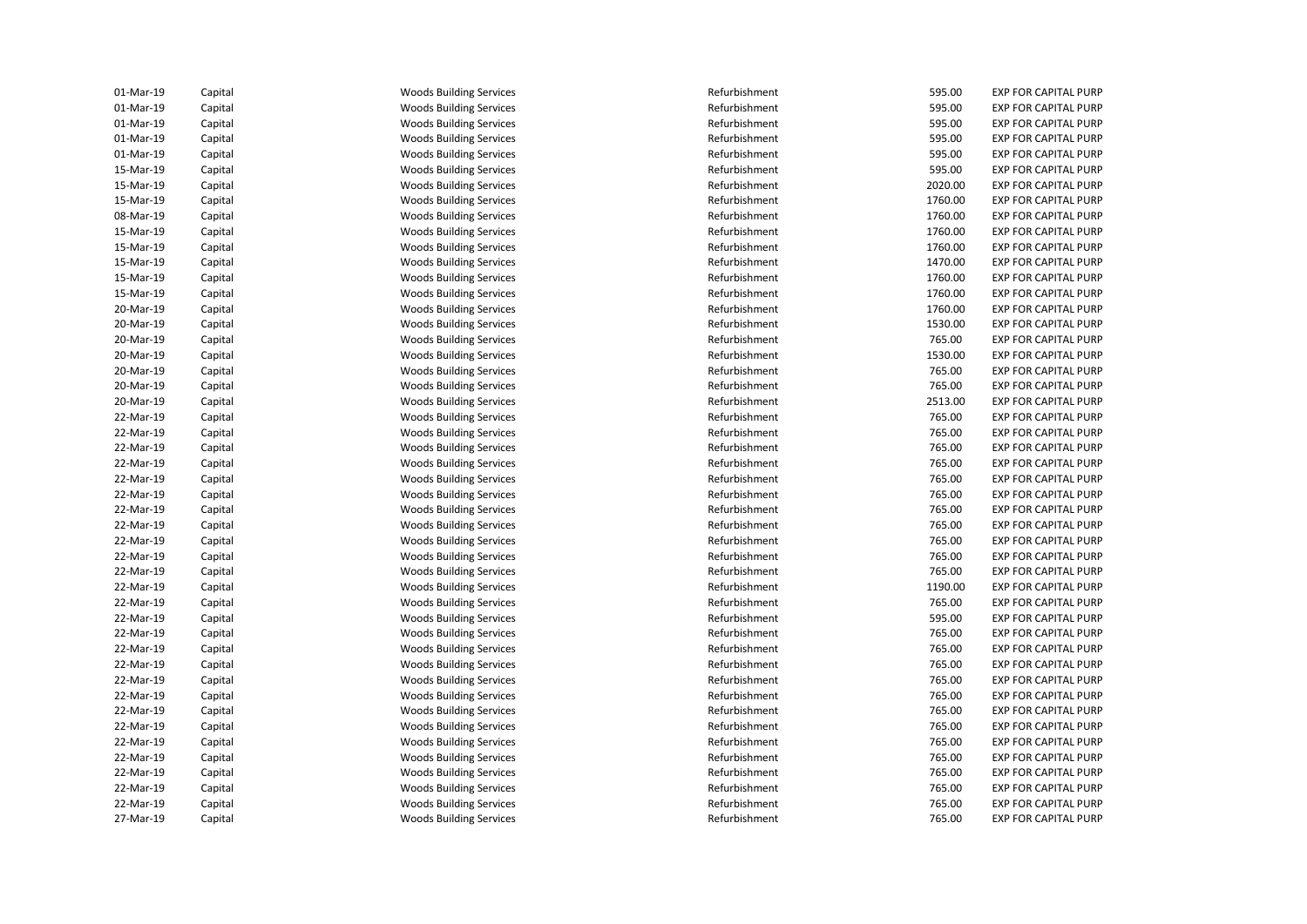| 27-Mar-19 | Capital                    | <b>Woods Building Services</b>             | Refurbishment                         | 765.00   | <b>EXP FOR CAPITAL PURP</b>        |
|-----------|----------------------------|--------------------------------------------|---------------------------------------|----------|------------------------------------|
| 27-Mar-19 | Capital                    | Woods Building Services                    | Refurbishment                         | 595.00   | <b>EXP FOR CAPITAL PURP</b>        |
| 27-Mar-19 | Capital                    | <b>Woods Building Services</b>             | Refurbishment                         | 765.00   | <b>EXP FOR CAPITAL PURP</b>        |
| 27-Mar-19 | Capital                    | <b>Woods Building Services</b>             | Refurbishment                         | 595.00   | <b>EXP FOR CAPITAL PURP</b>        |
| 22-Mar-19 | Open Spaces DLO            | Dave Gardner Agricultural Contractor       | Contractors                           | 1108.00  | <b>SERVICES</b>                    |
| 27-Mar-19 | Open Spaces DLO            | Dave Gardner Agricultural Contractor       | Fees & Hired Services                 | 14000.00 | <b>SERVICES</b>                    |
| 01-Mar-19 | Property R&M               | Girling Jones Ltd                          | Agency Staff covering Perm Pos        | 585.00   | DIRECT EMPLOYEE EXPE               |
| 08-Mar-19 | Property R&M               | Girling Jones Ltd                          | Agency Staff covering Perm Pos        | 721.50   | DIRECT EMPLOYEE EXPE               |
| 15-Mar-19 | Property R&M               | Girling Jones Ltd                          | Agency Staff covering Perm Pos        | 819.00   | DIRECT EMPLOYEE EXPE               |
| 15-Mar-19 | Property R&M               | Girling Jones Ltd                          | Pay - Temporary Posts                 | 780.00   | DIRECT EMPLOYEE EXPE               |
| 22-Mar-19 | Property R&M               | Girling Jones Ltd                          | Agency Staff covering Perm Pos        | 721.50   | DIRECT EMPLOYEE EXPE               |
| 22-Mar-19 | Property R&M               | Girling Jones Ltd                          | Pay - Temporary Posts                 | 780.00   | DIRECT EMPLOYEE EXPE               |
| 27-Mar-19 | Property R&M               | Girling Jones Ltd                          | Agency Staff covering Perm Pos        | 799.50   | DIRECT EMPLOYEE EXPE               |
| 22-Mar-19 | Property R&M               | Girling Jones Ltd                          | Pay - Temporary Posts                 | 663.00   | DIRECT EMPLOYEE EXPE               |
| 22-Mar-19 | Property R&M               | Girling Jones Ltd                          | Pay - Temporary Posts                 | 780.00   | DIRECT EMPLOYEE EXPE               |
| 27-Mar-19 | Property R&M               | Girling Jones Ltd                          | Agency Staff covering Perm Pos        | 721.50   | DIRECT EMPLOYEE EXPE               |
| 27-Mar-19 | Property R&M               | Girling Jones Ltd                          | <b>Agency Staff covering Perm Pos</b> | 721.50   | DIRECT EMPLOYEE EXPE               |
| 22-Mar-19 | <b>Corporate Property</b>  | REF Electrics (Taunton) Ltd                | <b>Bldgs - Compliance Costs</b>       | 1450.00  | <b>BUILDING REPAIRS/MAI</b>        |
| 22-Mar-19 | Capital                    | F. Bamford (Engineering) Ltd               | Refurbishment                         | 78074.05 | <b>EXP FOR CAPITAL PURP</b>        |
| 06-Mar-19 | Other                      | Sundry BACS                                | Inc & Exp Re Inv Props FV             | 1300.00  | FIN & INVEST INCOME & EXP          |
| 08-Mar-19 | Property R&M               | <b>Sundry BACS</b>                         | Compensation                          | 10000.00 | <b>SERVICES</b>                    |
| 01-Mar-19 | Cems and Crems             | Sundry BACS                                | <b>F&amp;C</b> for Services           | 1000.00  | <b>CUSTOMER AND CLIENT</b>         |
| 06-Mar-19 | <b>Democratic Services</b> | <b>Sundry BACS</b>                         | Conf & Meet Exp (not catering)        | 2000.00  | <b>EXPENSES</b>                    |
| 06-Mar-19 | <b>HRA Lettings</b>        | <b>Sundry BACS</b>                         | Grants                                | 1500.00  | <b>GRANTS AND SUBSCRIPT</b>        |
| 06-Mar-19 | Other                      | <b>Sundry BACS</b>                         | Inc & Exp Re Inv Props FV             | 620.87   | FIN & INVEST INCOME & EXP          |
| 06-Mar-19 | Other                      | <b>Sundry BACS</b>                         | Inc & Exp Re Inv Props FV             | 1769.63  | FIN & INVEST INCOME & EXP          |
| 06-Mar-19 | <b>Housing Options</b>     | <b>Sundry BACS</b>                         | 3rd Prty Rent in Advance              | 840.00   | OTHER ESTABLISHMENTS               |
| 13-Mar-19 | <b>HRA Lettings</b>        | <b>Sundry BACS</b>                         | Grants                                | 750.00   | <b>GRANTS AND SUBSCRIPT</b>        |
| 13-Mar-19 | Capital                    | <b>Sundry BACS</b>                         | <b>Grant Payments</b>                 | 3000.00  | LOANS/OTH FINANCIAL                |
| 13-Mar-19 | <b>HRA Lettings</b>        | <b>Sundry BACS</b>                         | Grants                                | 750.00   | <b>GRANTS AND SUBSCRIPT</b>        |
| 20-Mar-19 | <b>Housing Options</b>     | <b>Sundry BACS</b>                         | 3rd Prty Rent in Advance              | 2340.00  | OTHER ESTABLISHMENTS               |
| 15-Mar-19 | <b>HRA Lettings</b>        | <b>Sundry BACS</b>                         | Grants                                | 1500.00  | <b>GRANTS AND SUBSCRIPT</b>        |
| 15-Mar-19 | <b>Balance Sheet</b>       | <b>Sundry BACS</b>                         | Cash held by the Council              | 2537.14  | <b>CASH &amp; CASH EQUIVALENTS</b> |
| 22-Mar-19 | Other                      | <b>Sundry BACS</b>                         | Inc & Exp Re Inv Props FV             | 600.00   | FIN & INVEST INCOME & EXP          |
| 27-Mar-19 | Other                      | <b>Sundry BACS</b>                         | Inc & Exp Re Inv Props FV             | 1226.58  | FIN & INVEST INCOME & EXP          |
| 22-Mar-19 | Area Housing 3             | Sundry BACS                                | Compensation                          | 16149.80 | <b>SERVICES</b>                    |
| 22-Mar-19 | Area Planning              | <b>Sundry BACS</b>                         | <b>F&amp;C for Services</b>           | 754.60   | <b>CUSTOMER AND CLIENT</b>         |
| 22-Mar-19 | <b>Housing Options</b>     | <b>Sundry BACS</b>                         | 3rd Prty Rent in Advance              | 885.00   | OTHER ESTABLISHMENTS               |
| 27-Mar-19 | Cems and Crems             | <b>Sundry BACS</b>                         | Contractors                           | 600.00   | <b>SERVICES</b>                    |
| 06-Mar-19 | Other                      | <b>Sundry Cheque</b>                       | Inc & Exp Re Inv Props FV             | 1000.00  | FIN & INVEST INCOME & EXP          |
| 06-Mar-19 | Other                      | <b>Sundry Cheque</b>                       | Inc & Exp Re Inv Props FV             | 1865.50  | FIN & INVEST INCOME & EXP          |
| 01-Mar-19 | <b>Democratic Services</b> | <b>Sundry Cheque</b>                       | Grants (No gds/srv rec)               | 888.60   | <b>OTHER</b>                       |
| 01-Mar-19 | Area Planning              | Sundry Cheque                              | <b>F&amp;C for Services</b>           | 924.00   | <b>CUSTOMER AND CLIENT</b>         |
| 06-Mar-19 | Other                      | <b>Sundry Cheque</b>                       | Inc & Exp Re Inv Props FV             | 703.95   | FIN & INVEST INCOME & EXP          |
| 08-Mar-19 | Cems and Crems             |                                            | <b>F&amp;C for Services</b>           | 1000.61  | <b>CUSTOMER AND CLIENT</b>         |
| 13-Mar-19 | Other                      | <b>Sundry Cheque</b>                       |                                       | 800.00   | FIN & INVEST INCOME & EXP          |
| 13-Mar-19 | Other                      | <b>Sundry Cheque</b><br>Sundry Cheque      | Inc & Exp Re Inv Props FV             | 620.62   | FIN & INVEST INCOME & EXP          |
|           |                            |                                            | Inc & Exp Re Inv Props FV             | 664.24   |                                    |
| 20-Mar-19 | <b>Balance Sheet</b>       | <b>BRADFORDS BUILDING SUPPLIES LIMITED</b> | Inventory                             |          | <b>INVENTORIES</b>                 |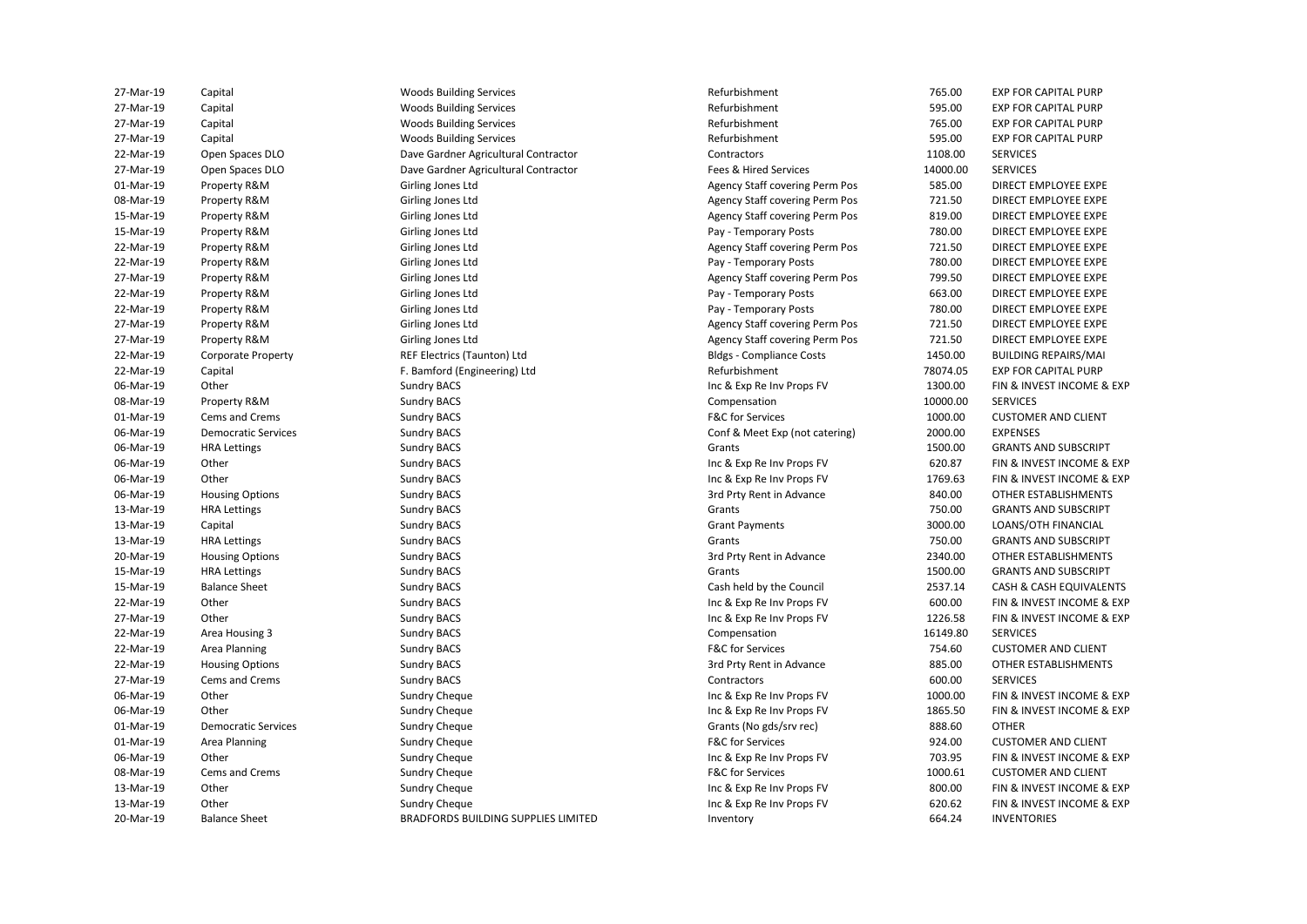27-Mar-19 Finance SOMERSET COUNTY COUNCIL General Insurance 9000.00 SERVICES 06-Mar-19 Cems and Crems Viridor Waste (Somerset) Ltd Waste Collection & Disposal 871.30 SERVICES 13-Mar-19 Cems and Crems **Marting Community Constant Constant Constant** Waste Collection & Disposal 1150.00 SERVICES 22-Mar-19 Open Spaces DLO Viridor Waste (Somerset) Ltd Waste Collection & Disposal 23135.07 SERVICES 22-Mar-19 Open Spaces DLO Viridor Waste (Somerset) Ltd Waste Collection & Disposal 1037.62 SERVICES 27-Mar-19 Open Spaces DLO Viridor Waste (Somerset) Ltd Waste Collection & Disposal 1755.04 SERVICES 27-Mar-19 ICT & Information BRITISH TELECOMMUNICATIONS PLC ICT - Wide Area Network (WAN) 2176.00 COMMS AND COMPUTE 27-Mar-19 ICT & Information BRITISH TELECOMMUNICATIONS PLC ICT - Wide Area Network (WAN) 28200.89 COMMS AND COMPUTE 22-Mar-19 Other Chern Chern WESSEX WATER SERVICES LTD Chern Rents Rents Alta A428.50 RENTS 22-Mar-19 Corporate Transformation Progr West Somerset Council Bldgs - Responsive Maintenance 600.00 BUILDING REPAIRS/MAI 22-Mar-19 Corporate Transformation Progr West Somerset Council Bldgs - Responsive Maintenance 600.00 BUILDING REPAIRS/MAI 06-Mar-19 Cems and Crems **Messex Eagle Ltd T/A Eagle Plant** Equipment - Purchases 689.92 EQUIPMENT/FURNITURE/ 08-Mar-19 HRA Lettings BRITISH GAS TRADING LTD (Gas) Electricity 669.24 ENERGY COSTS 06-Mar-19 Capital SOMERSET COUNTY COUNCIL Grant Payments 40000.00 LOANS/OTH FINANCIAL 15-Mar-19 Waste SOMERSET COUNTY COUNCIL Other Local Authorities 15506.00 OTHER LOCAL AUTHORIT 27-Mar-19 Licensing Comerset COUNTY COUNTY COUNCIL DBS Checks DBS Checks 748.00 SERVICES 22-Mar-19 Area Planning Computer of Dillington House Somerset County Council F&C for Services 1518.24 Customer And Client 06-Mar-19 Area Planning **ALBEMARLE CENTRE ALBEMARLE CENTRE** F&C for Services **1502.00** CUSTOMER AND CLIENT 22-Mar-19 Corporate Property Viridor Waste (Somerset) Ltd Waste Collection & Disposal 1938.20 SERVICES 06-Mar-19 HRA Lettings Bristol Wessex Water Water Charges / Sewer 589.36 WATER SERVICES 06-Mar-19 Supported Housing Dev Bristol Wessex Water Water Charges / Sewer 717.23 WATER SERVICES 06-Mar-19 HRA Lettings Bristol Wessex Water Water Charges / Sewer 568.06 WATER SERVICES 15-Mar-19 Capital Capital ASHFORDS ASHEORDS ASHEORDS AND Professional Fees 2689.50 EXP FOR CAPITAL PURP 15-Mar-19 Capital Capital ASHFORDS ASHEORDS ASHEORDS AND Professional Fees 21455.00 EXP FOR CAPITAL PURP 08-Mar-19 Facilities & Customer Services Pitney Bowes Ltd Postage Postage Postage 1928.06 COMMS AND COMPUTE 13-Mar-19 Facilities & Customer Services Pitney Bowes Ltd Philosophy (Postage 2370.62 COMMS AND COMPUTE<br>19-Mar-19 Facilities & Customer Services Pitney Bowes Ltd Postage Postage Postage 2370.62 COMMS AND COMPUTE 22-Mar-19 Facilities & Customer Services Pitney Bowes Ltd Postage 2087.11 COMMS AND COMPUTE 27-Mar-19 Facilities & Customer Services Pitney Bowes Ltd Postage Postage Postage 2079.60 COMMS AND COMPUTE 01-Mar-19 Capital Capital BRITISH TELECOMMUNICATIONS PLC Construction Works Construction Works 8333.33 27-Mar-19 ICT & Information **ICT BRITISH TELECOMMUNICATIONS PLC** ICT - Wide Area Network (WAN) 2176.00 COMMS AND COMPUTE<br>27-Mar-19 ICT & Information BRITISH TELECOMMUNICATIONS PLC ICT - Wide Area Network (WAN) 2176.00 COMM 27-Mar-19 ICT & Information **BRITISH TELECOMMUNICATIONS PLC** ICT - Wide Area Network (WAN) 2176.00 COMMS AND COMPUTE 28-Mar-19 ICT & Information **ICT BRITISH TELECOMMUNICATIONS PLC** ICT - Telephones 26375.25 COMMS AND COMPUTE 27-Mar-19 Balance Sheet West Somerset Council Cash held by the Council 2615.42 CASH & CASH EQUIVALENTS 27-Mar-19 Business Development Devon County Council Other Local Authorities 3029.00 OTHER LOCAL AUTHORIT 27-Mar-19 Open Spaces GF North States And Allen States and Allen States and General Insurance 536.00 SERVICES 27-Mar-19 Parking & Community Safety ZURICH MUNCIPAL CHANGER CHANGER General Insurance 2000.00 SERVICES 06-Mar-19 Area Planning NO 5 CHAMBERS LTD Consultants Consultants 13325.00 SERVICES 13-Mar-19 Area Planning **NO 5 CHAMBERS LTD** Consultants Consultants 950.00 SERVICES 08-Mar-19 Property R&M Lex Autolease Ltd Hired Vehicles 1006.29 CONTRACT HIRE/ LEASE 08-Mar-19 Open Spaces DLO Lex Autolease Ltd Hired Vehicles 992.85 CONTRACT HIRE/ LEASE 13-Mar-19 Property R&M Lex Autolease Ltd Operating Lease 1310.72 CONTRACT HIRE/ LEASE 22-Mar-19 Property R&M Lex Autolease Ltd Hired Vehicles 1006.29 CONTRACT HIRE/ LEASE 22-Mar-19 Open Spaces DLO Lex Autolease Ltd Hired Vehicles 992.85 CONTRACT HIRE/ LEASE 01-Mar-19 Area Housing 3 VENN GROUP LTD APT & C-Pay Temp 858.00 DIRECT EMPLOYEE EXPE 08-Mar-19 Area Housing 3 VENN GROUP LTD APT & C-Pay Temp 822.00 DIRECT EMPLOYEE EXPE 15-Mar-19 Area Housing 3 VENN GROUP LTD APT & C-Pay Temp 756.00 DIRECT EMPLOYEE EXPE 22-Mar-19 Area Housing 3 VENN GROUP LTD APT & C-Pay Temp 588.00 DIRECT EMPLOYEE EXPE 27-Mar-19 Area Housing 3 VENN GROUP LTD APT & C-Pay Temp 540.00 DIRECT EMPLOYEE EXPE

SOMERSET COUNTY COUNCIL SOMERSET COUNTY COUNCIL SOMERSET COUNTY COUNCIL Viridor Waste (Somerset) Ltd **Bristol Wessex Water Bristol Wessex Water Bristol Wessex Water**<br>ASHEORDS Pitney Bowes Ltd Pitney Bowes Ltd Pitney Bowes Ltd Pitney Bowes Ltd Lex Autolease Ltd Lex Autolease Ltd Lex Autolease Ltd Lex Autolease Ltd Lex Autolease Ltd **VENN GROUP LTD VENN GROUP LTD VENN GROUP LTD VENN GROUP LTD VENN GROUP LTD** 

ICT - Wide Area Network (WAN) ICT - Wide Area Network (WAN) ICT - Telephones Cash held by the Council

**CUSTOMER AND CLIENT CUSTOMER AND CLIENT EXP FOR CAPITAL PURP FXP FOR CAPITAL PURP FXP FOR CAPITAL PURP** OTHER LOCAL AUTHORIT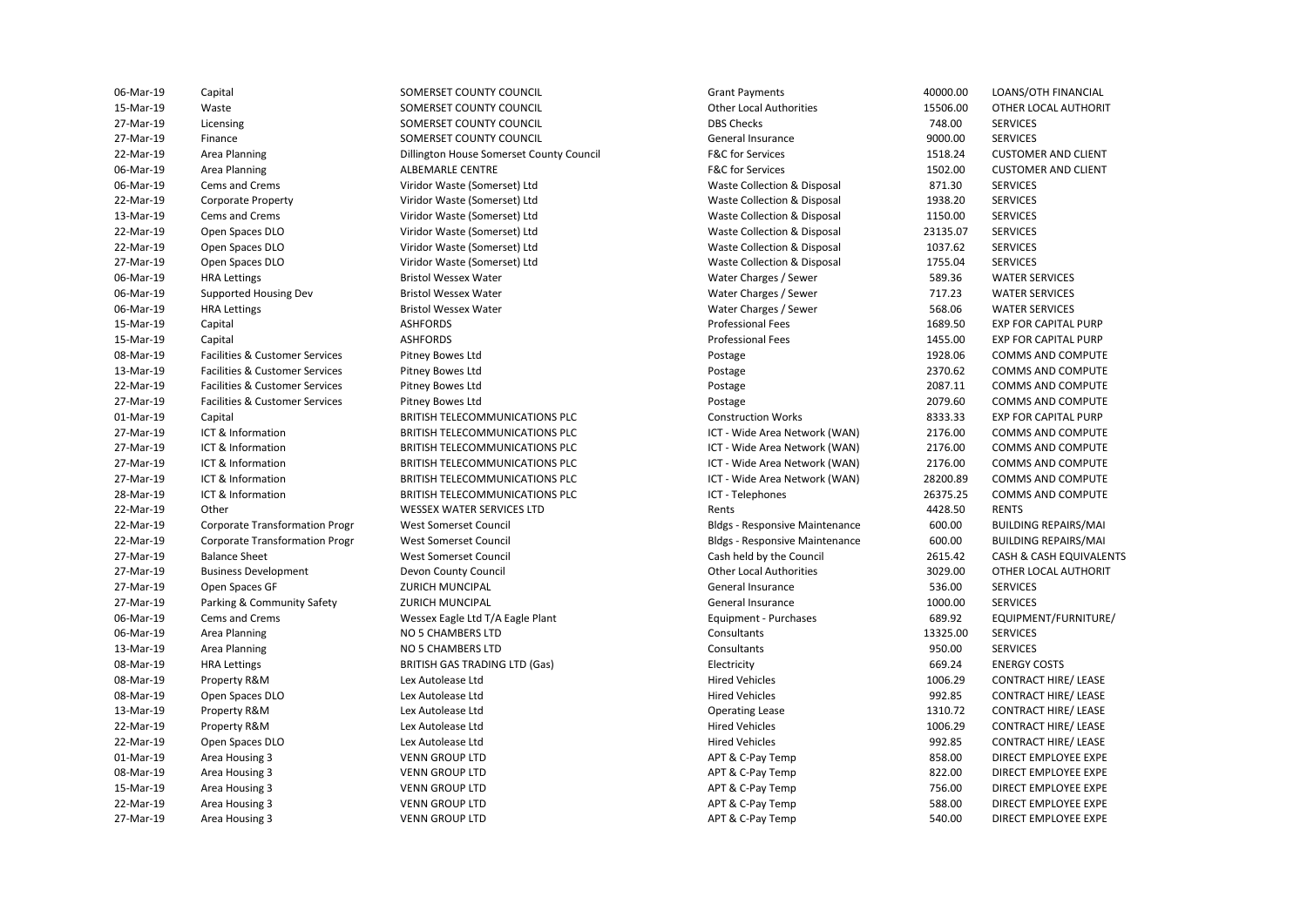| 27-Mar-19   | Area Housing 3                 | <b>VENN GROUP LTD</b>                   | APT & C-Pay Temp                      | 642.00    | DIRECT EMPLOYEE EXPE        |
|-------------|--------------------------------|-----------------------------------------|---------------------------------------|-----------|-----------------------------|
| 06-Mar-19   | Community & Client             | Sedgemoor District Council              | <b>Other Local Authorities</b>        | 3000.00   | OTHER LOCAL AUTHORIT        |
| 27-Mar-19   | Capital                        | Sedgemoor District Council              | <b>Grant Payments</b>                 | 71163.26  | LOANS/OTH FINANCIAL         |
| 27-Mar-19   | Capital                        | Sedgemoor District Council              | <b>Grant Payments</b>                 | 127347.52 | LOANS/OTH FINANCIAL         |
| 27-Mar-19   | Capital                        | Sedgemoor District Council              | <b>Grant Payments</b>                 | 8142.04   | LOANS/OTH FINANCIAL         |
| 27-Mar-19   | Housing Enabling & Development | Sedgemoor District Council              | Fees & Hired Services                 | 3000.00   | <b>SERVICES</b>             |
| 27-Mar-19   | Capital                        | Sedgemoor District Council              | <b>Grant Payments</b>                 | 81181.73  | LOANS/OTH FINANCIAL         |
| 22-Mar-19   | <b>Democratic Services</b>     | <b>Grant Thornton LLP</b>               | Audit                                 | 9746.00   | <b>SERVICES</b>             |
| 06-Mar-19   | Facilities & Customer Services | REED SPECIALIST RECRUITMENT LTD         | <b>Agency Staff covering Temp Pos</b> | 603.84    | DIRECT EMPLOYEE EXPE        |
| 06-Mar-19   | Facilities & Customer Services | REED SPECIALIST RECRUITMENT LTD         | <b>Agency Staff covering Temp Pos</b> | 603.84    | DIRECT EMPLOYEE EXPE        |
| 13-Mar-19   | Assets                         | REED SPECIALIST RECRUITMENT LTD         | Training - Non Qualification          | 819.50    | INDIRECT EMPLOYEE EX        |
| 06-Mar-19   | Assets                         | REED SPECIALIST RECRUITMENT LTD         | <b>Agency Staff covering Temp Pos</b> | 1060.00   | DIRECT EMPLOYEE EXPE        |
| 06-Mar-19   | Assets                         | REED SPECIALIST RECRUITMENT LTD         | <b>Agency Staff covering Temp Pos</b> | 573.50    | DIRECT EMPLOYEE EXPE        |
| 13-Mar-19   | Assets                         | REED SPECIALIST RECRUITMENT LTD         | <b>Agency Staff covering Perm Pos</b> | 1026.88   | DIRECT EMPLOYEE EXPE        |
| 20-Mar-19   | Assets                         | REED SPECIALIST RECRUITMENT LTD         | Training - Non Qualification          | 710.50    | <b>INDIRECT EMPLOYEE EX</b> |
| 20-Mar-19   | Assets                         | REED SPECIALIST RECRUITMENT LTD         | Agency Staff covering Temp Pos        | 1060.00   | DIRECT EMPLOYEE EXPE        |
| 20-Mar-19   | Assets                         | REED SPECIALIST RECRUITMENT LTD         | Agency Staff covering Perm Pos        | 1026.88   | DIRECT EMPLOYEE EXPE        |
| 20-Mar-19   | Facilities & Customer Services | REED SPECIALIST RECRUITMENT LTD         | <b>Agency Staff covering Temp Pos</b> | 603.84    | DIRECT EMPLOYEE EXPE        |
| 20-Mar-19   | Assets                         | REED SPECIALIST RECRUITMENT LTD         | Agency Staff covering Temp Pos        | 1060.00   | DIRECT EMPLOYEE EXPE        |
| 20-Mar-19   | Facilities & Customer Services | REED SPECIALIST RECRUITMENT LTD         | <b>Agency Staff covering Temp Pos</b> | 603.84    | DIRECT EMPLOYEE EXPE        |
| 27-Mar-19   | Property R&M                   | REED SPECIALIST RECRUITMENT LTD         | <b>Bldgs - Responsive Maintenance</b> | 784.00    | <b>BUILDING REPAIRS/MAI</b> |
| 27-Mar-19   | Property R&M                   | REED SPECIALIST RECRUITMENT LTD         | <b>Bldgs - Responsive Maintenance</b> | 1120.00   | <b>BUILDING REPAIRS/MAI</b> |
| 20-Mar-19   | Assets                         | REED SPECIALIST RECRUITMENT LTD         | <b>Agency Staff covering Temp Pos</b> | 616.13    | DIRECT EMPLOYEE EXPE        |
| 20-Mar-19   | Assets                         | REED SPECIALIST RECRUITMENT LTD         | Training - Non Qualification          | 980.50    | <b>INDIRECT EMPLOYEE EX</b> |
| 22-Mar-19   | Assets                         | REED SPECIALIST RECRUITMENT LTD         | Agency Staff covering Temp Pos        | 1060.00   | DIRECT EMPLOYEE EXPE        |
| 22-Mar-19   | Assets                         | REED SPECIALIST RECRUITMENT LTD         | Agency Staff covering Perm Pos        | 1026.88   | DIRECT EMPLOYEE EXPE        |
| 20-Mar-19   | Assets                         | REED SPECIALIST RECRUITMENT LTD         | Agency Staff covering Perm Pos        | 1026.88   | DIRECT EMPLOYEE EXPE        |
| 22-Mar-19   | Facilities & Customer Services | REED SPECIALIST RECRUITMENT LTD         | Agency Staff covering Temp Pos        | 612.00    | DIRECT EMPLOYEE EXPE        |
| 27-Mar-19   | Facilities & Customer Services | REED SPECIALIST RECRUITMENT LTD         | <b>Agency Staff covering Temp Pos</b> | 603.84    | DIRECT EMPLOYEE EXPE        |
| 27-Mar-19   | Facilities & Customer Services | REED SPECIALIST RECRUITMENT LTD         | <b>Agency Staff covering Temp Pos</b> | 628.32    | DIRECT EMPLOYEE EXPE        |
| 27-Mar-19   | Facilities & Customer Services | REED SPECIALIST RECRUITMENT LTD         | <b>Agency Staff covering Perm Pos</b> | 552.41    | DIRECT EMPLOYEE EXPE        |
| 27-Mar-19   | Assets                         | REED SPECIALIST RECRUITMENT LTD         | Training - Non Qualification          | 980.50    | INDIRECT EMPLOYEE EX        |
| 27-Mar-19   | Assets                         | REED SPECIALIST RECRUITMENT LTD         | Training - Non Qualification          | 980.50    | <b>INDIRECT EMPLOYEE EX</b> |
| 27-Mar-19   | Assets                         | REED SPECIALIST RECRUITMENT LTD         | <b>Agency Staff covering Temp Pos</b> | 1060.00   | DIRECT EMPLOYEE EXPE        |
| 27-Mar-19   | Assets                         | REED SPECIALIST RECRUITMENT LTD         | Agency Staff covering Perm Pos        | 1026.88   | DIRECT EMPLOYEE EXPE        |
| 01-Mar-19   | Cems and Crems                 | British Gas Business (Electric)         | Electricity                           | 1773.75   | <b>ENERGY COSTS</b>         |
| 06-Mar-19   | Parking & Community Safety     | British Gas Business (Electric)         | Electricity                           | 1329.95   | <b>ENERGY COSTS</b>         |
| 06-Mar-19   | Property R&M                   | British Gas Business (Electric)         | Electricity                           | 1274.70   | <b>ENERGY COSTS</b>         |
| 20-Mar-19   | Supported Housing Dev          | British Gas Business (Electric)         | Electricity                           | 671.68    | <b>ENERGY COSTS</b>         |
| 20-Mar-19   | Supported Housing Dev          | British Gas Business (Electric)         | Electricity                           | 612.88    | <b>ENERGY COSTS</b>         |
| 20-Mar-19   | Supported Housing Dev          | <b>British Gas Business (Electric)</b>  | Electricity                           | 608.20    | <b>ENERGY COSTS</b>         |
| 27-Mar-19   | Cems and Crems                 | <b>British Gas Business (Electric)</b>  | Electricity                           | 1951.53   | <b>ENERGY COSTS</b>         |
| 20-Mar-19   | Supported Housing Dev          | <b>British Gas Business (Electric)</b>  | Electricity                           | 4196.47   | <b>ENERGY COSTS</b>         |
| 20-Mar-19   | Parking & Community Safety     | British Gas Business (Electric)         | Electricity                           | 1143.71   | <b>ENERGY COSTS</b>         |
| 01-Mar-19   | Area Housing 3                 | <b>Building Recruitment Company Ltd</b> | APT & C-O/Time Permanent              | 727.88    | DIRECT EMPLOYEE EXPE        |
| 01-Mar-19   | <b>Housing Options</b>         | <b>Building Recruitment Company Ltd</b> | APT & C-Pay Temp                      | 1200.00   | DIRECT EMPLOYEE EXPE        |
| 01-Mar-19   | <b>Housing Options</b>         | <b>Building Recruitment Company Ltd</b> | APT & C-Pay Temp                      | 1184.00   | DIRECT EMPLOYEE EXPE        |
| $01-Mar-19$ | Area Housing 2                 | <b>Building Recruitment Company Ltd</b> | APT & C-Pay Temp                      | 2553.28   | DIRECT EMPLOYEE EXPE        |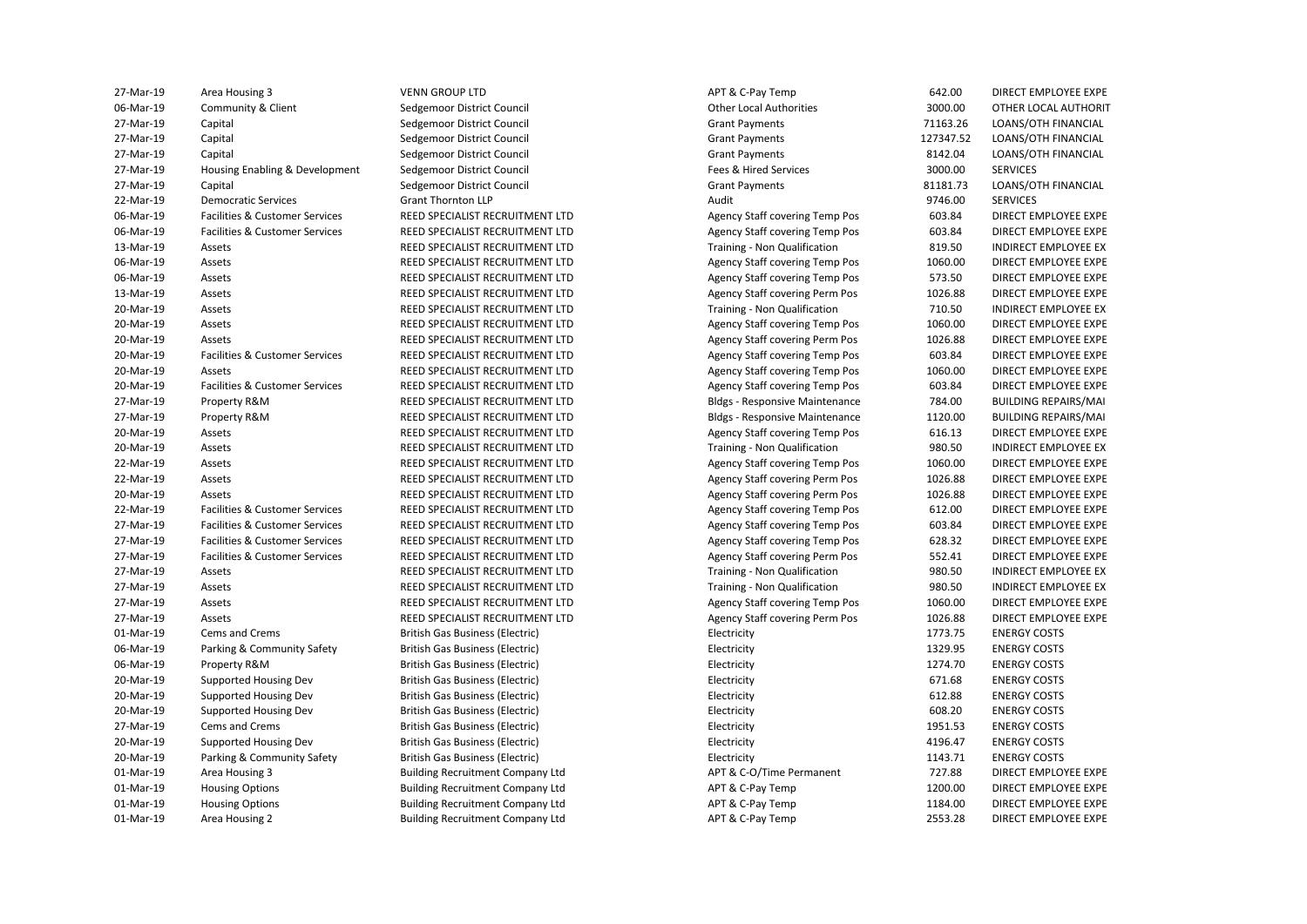| 01-Mar-19 | <b>Housing Options</b> | <b>Building Recruitment Company Ltd</b> | APT & C-Pay Temp         | 1176.00 | DIRECT EMPLOYEE EXPE |
|-----------|------------------------|-----------------------------------------|--------------------------|---------|----------------------|
| 01-Mar-19 | <b>Housing Options</b> | <b>Building Recruitment Company Ltd</b> | APT & C-Pay Temp         | 1160.00 | DIRECT EMPLOYEE EXPE |
| 01-Mar-19 | <b>Housing Options</b> | <b>Building Recruitment Company Ltd</b> | APT & C-Pay Temp         | 1184.00 | DIRECT EMPLOYEE EXPE |
| 01-Mar-19 | <b>Housing Options</b> | <b>Building Recruitment Company Ltd</b> | APT & C-Pay Temp         | 1208.62 | DIRECT EMPLOYEE EXPE |
| 08-Mar-19 | Area Housing 3         | <b>Building Recruitment Company Ltd</b> | APT & C-O/Time Permanent | 727.88  | DIRECT EMPLOYEE EXPE |
| 08-Mar-19 | <b>Housing Options</b> | <b>Building Recruitment Company Ltd</b> | APT & C-Pay Temp         | 1125.00 | DIRECT EMPLOYEE EXPE |
| 08-Mar-19 | <b>Housing Options</b> | <b>Building Recruitment Company Ltd</b> | APT & C-Pay Temp         | 626.67  | DIRECT EMPLOYEE EXPE |
| 08-Mar-19 | <b>Housing Options</b> | <b>Building Recruitment Company Ltd</b> | APT & C-Pay Temp         | 1200.00 | DIRECT EMPLOYEE EXPE |
| 08-Mar-19 | <b>Housing Options</b> | <b>Building Recruitment Company Ltd</b> | APT & C-Pay Temp         | 1238.25 | DIRECT EMPLOYEE EXPE |
| 08-Mar-19 | <b>Housing Options</b> | <b>Building Recruitment Company Ltd</b> | APT & C-Pay Temp         | 1184.00 | DIRECT EMPLOYEE EXPE |
| 08-Mar-19 | Area Housing 2         | <b>Building Recruitment Company Ltd</b> | APT & C-Pay Temp         | 898.21  | DIRECT EMPLOYEE EXPE |
| 08-Mar-19 | <b>Housing Options</b> | <b>Building Recruitment Company Ltd</b> | APT & C-Pay Temp         | 1132.50 | DIRECT EMPLOYEE EXPE |
| 15-Mar-19 | <b>Housing Options</b> | <b>Building Recruitment Company Ltd</b> | APT & C-Pay Temp         | 1147.50 | DIRECT EMPLOYEE EXPE |
| 15-Mar-19 | <b>Housing Options</b> | <b>Building Recruitment Company Ltd</b> | APT & C-Pay Temp         | 1184.00 | DIRECT EMPLOYEE EXPE |
| 15-Mar-19 | <b>Housing Options</b> | <b>Building Recruitment Company Ltd</b> | APT & C-Pay Temp         | 1184.00 | DIRECT EMPLOYEE EXPE |
| 15-Mar-19 | <b>Housing Options</b> | <b>Building Recruitment Company Ltd</b> | APT & C-Pay Temp         | 1185.00 | DIRECT EMPLOYEE EXPE |
|           |                        |                                         |                          |         |                      |
| 15-Mar-19 | Area Housing 2         | <b>Building Recruitment Company Ltd</b> | APT & C-Pay Temp         | 1011.20 | DIRECT EMPLOYEE EXPE |
| 15-Mar-19 | Area Housing 3         | <b>Building Recruitment Company Ltd</b> | APT & C-O/Time Permanent | 727.88  | DIRECT EMPLOYEE EXPE |
| 15-Mar-19 | <b>Housing Options</b> | <b>Building Recruitment Company Ltd</b> | APT & C-Pay Temp         | 1261.53 | DIRECT EMPLOYEE EXPE |
| 22-Mar-19 | <b>Housing Options</b> | <b>Building Recruitment Company Ltd</b> | APT & C-Pay Temp         | 1173.01 | DIRECT EMPLOYEE EXPE |
| 22-Mar-19 | Area Housing 2         | <b>Building Recruitment Company Ltd</b> | APT & C-Pay Temp         | 973.28  | DIRECT EMPLOYEE EXPE |
| 22-Mar-19 | <b>Housing Options</b> | <b>Building Recruitment Company Ltd</b> | APT & C-Pay Temp         | 1184.00 | DIRECT EMPLOYEE EXPE |
| 22-Mar-19 | Area Housing 3         | <b>Building Recruitment Company Ltd</b> | APT & C-O/Time Permanent | 727.88  | DIRECT EMPLOYEE EXPE |
| 22-Mar-19 | <b>Housing Options</b> | <b>Building Recruitment Company Ltd</b> | APT & C-Pay Temp         | 1180.00 | DIRECT EMPLOYEE EXPE |
| 22-Mar-19 | <b>Housing Options</b> | <b>Building Recruitment Company Ltd</b> | APT & C-Pay Temp         | 1125.00 | DIRECT EMPLOYEE EXPE |
| 22-Mar-19 | <b>Housing Options</b> | <b>Building Recruitment Company Ltd</b> | APT & C-Pay Temp         | 1236.13 | DIRECT EMPLOYEE EXPE |
| 22-Mar-19 | <b>Housing Options</b> | <b>Building Recruitment Company Ltd</b> | APT & C-Pay Temp         | 1184.00 | DIRECT EMPLOYEE EXPE |
| 22-Mar-19 | <b>Housing Options</b> | <b>Building Recruitment Company Ltd</b> | APT & C-Pay Temp         | 1184.00 | DIRECT EMPLOYEE EXPE |
| 22-Mar-19 | <b>Housing Options</b> | <b>Building Recruitment Company Ltd</b> | APT & C-Pay Temp         | 1184.00 | DIRECT EMPLOYEE EXPE |
| 22-Mar-19 | <b>Housing Options</b> | <b>Building Recruitment Company Ltd</b> | APT & C-Pay Temp         | 1200.00 | DIRECT EMPLOYEE EXPE |
| 22-Mar-19 | <b>Housing Options</b> | <b>Building Recruitment Company Ltd</b> | APT & C-Pay Temp         | 768.88  | DIRECT EMPLOYEE EXPE |
| 22-Mar-19 | Area Housing 2         | <b>Building Recruitment Company Ltd</b> | APT & C-Pay Temp         | 985.92  | DIRECT EMPLOYEE EXPE |
| 22-Mar-19 | <b>Housing Options</b> | <b>Building Recruitment Company Ltd</b> | APT & C-Pay Temp         | 720.00  | DIRECT EMPLOYEE EXPE |
| 22-Mar-19 | <b>Housing Options</b> | <b>Building Recruitment Company Ltd</b> | APT & C-Pay Temp         | 1140.00 | DIRECT EMPLOYEE EXPE |
| 22-Mar-19 | <b>Housing Options</b> | <b>Building Recruitment Company Ltd</b> | APT & C-Pay Temp         | 1175.50 | DIRECT EMPLOYEE EXPE |
| 27-Mar-19 | <b>Housing Options</b> | <b>Building Recruitment Company Ltd</b> | APT & C-Pay Temp         | 1184.00 | DIRECT EMPLOYEE EXPE |
| 22-Mar-19 | Area Housing 2         | <b>Building Recruitment Company Ltd</b> | APT & C-Pay Temp         | 1023.84 | DIRECT EMPLOYEE EXPE |
| 22-Mar-19 | <b>Housing Options</b> | <b>Building Recruitment Company Ltd</b> | APT & C-Pay Temp         | 1184.00 | DIRECT EMPLOYEE EXPE |
| 22-Mar-19 | <b>Housing Options</b> | <b>Building Recruitment Company Ltd</b> | APT & C-Pay Temp         | 1218.14 | DIRECT EMPLOYEE EXPE |
| 22-Mar-19 | <b>Housing Options</b> | <b>Building Recruitment Company Ltd</b> | APT & C-Pay Temp         | 1195.73 | DIRECT EMPLOYEE EXPE |
| 22-Mar-19 | <b>Housing Options</b> | <b>Building Recruitment Company Ltd</b> | APT & C-Pay Temp         | 1125.00 | DIRECT EMPLOYEE EXPE |
| 22-Mar-19 | <b>Housing Options</b> | <b>Building Recruitment Company Ltd</b> | APT & C-Pay Temp         | 1096.50 | DIRECT EMPLOYEE EXPE |
| 22-Mar-19 | Area Housing 3         | <b>Building Recruitment Company Ltd</b> | APT & C-O/Time Permanent | 727.88  | DIRECT EMPLOYEE EXPE |
| 22-Mar-19 | <b>Housing Options</b> | <b>Building Recruitment Company Ltd</b> | APT & C-Pay Temp         | 1174.50 | DIRECT EMPLOYEE EXPE |
| 22-Mar-19 | <b>Housing Options</b> | <b>Building Recruitment Company Ltd</b> | APT & C-Pay Temp         | 1224.00 | DIRECT EMPLOYEE EXPE |
| 22-Mar-19 | <b>Housing Options</b> | <b>Building Recruitment Company Ltd</b> | APT & C-Pay Temp         | 1125.00 | DIRECT EMPLOYEE EXPE |
| 22-Mar-19 | <b>Housing Options</b> | <b>Building Recruitment Company Ltd</b> | APT & C-Pay Temp         | 1272.12 | DIRECT EMPLOYEE EXPE |
| 22-Mar-19 | Area Housing 2         | <b>Building Recruitment Company Ltd</b> | APT & C-Pay Temp         | 1226.08 | DIRECT EMPLOYEE EXPE |
|           |                        |                                         |                          |         |                      |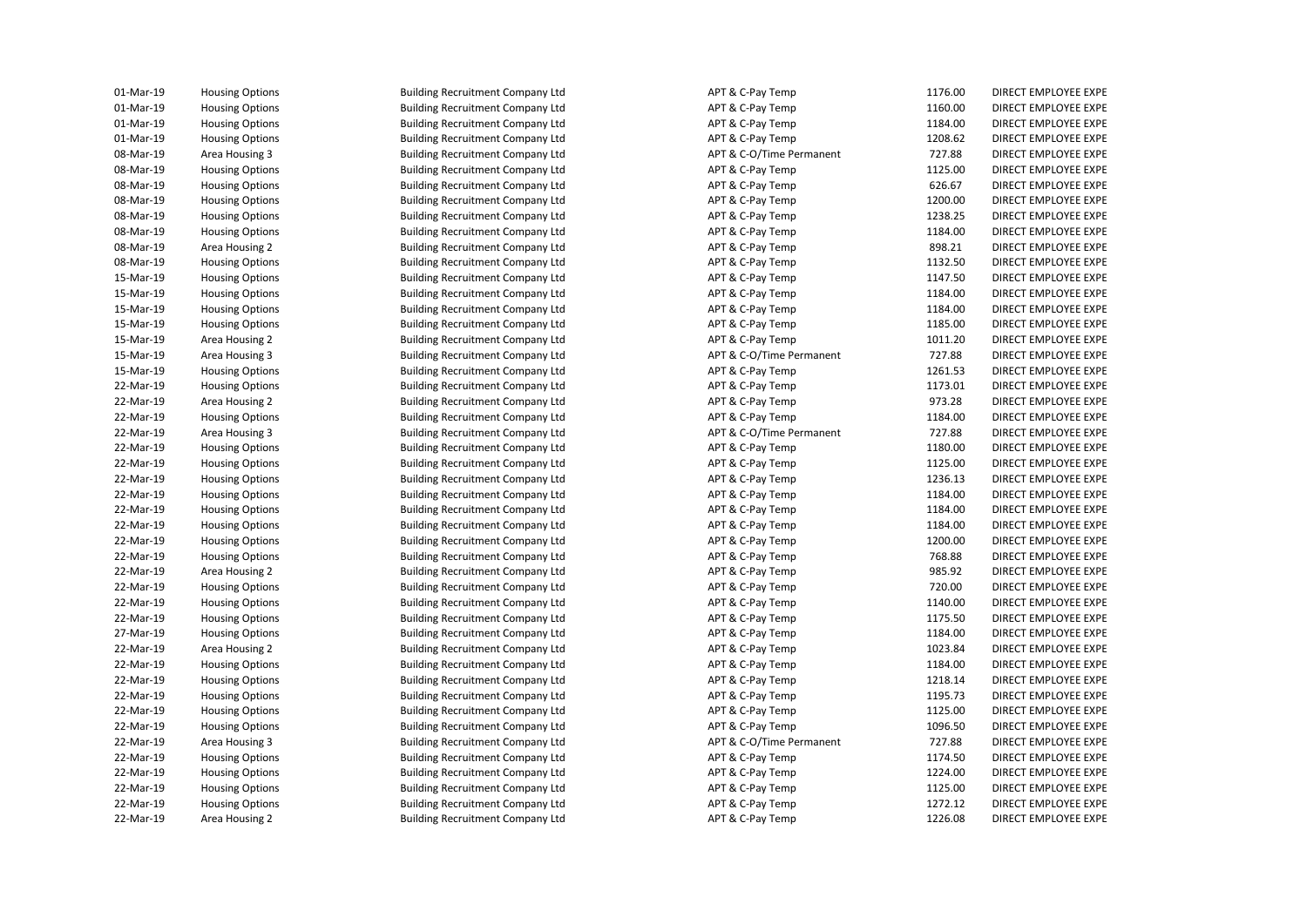| 22-Mar-19 | <b>Housing Options</b>                    | <b>Building Recruitment Company Ltd</b> | APT & C-Pay Temp                      | 1184.00  | DIRECT EMPLOYEE EXPE        |
|-----------|-------------------------------------------|-----------------------------------------|---------------------------------------|----------|-----------------------------|
| 22-Mar-19 | <b>Housing Options</b>                    | <b>Building Recruitment Company Ltd</b> | APT & C-Pay Temp                      | 1184.00  | DIRECT EMPLOYEE EXPE        |
| 27-Mar-19 | <b>Housing Options</b>                    | <b>Building Recruitment Company Ltd</b> | APT & C-Pay Temp                      | 1184.00  | DIRECT EMPLOYEE EXPE        |
| 20-Mar-19 | Local Land Charges                        | <b>IDOX Software Ltd</b>                | Fees & Hired Services                 | 4815.86  | <b>SERVICES</b>             |
| 20-Mar-19 | Area Planning                             | <b>IDOX Software Ltd</b>                | ICT - Software                        | 17157.32 | COMMS AND COMPUTE           |
| 01-Mar-19 | Deane Helpline                            | Sodexo Limited                          | <b>Contract Cleaning</b>              | 707.36   | CLEANING AND DOMESTI        |
| 27-Mar-19 | <b>Business Support - DLO</b>             | Sodexo Limited                          | <b>Contract Cleaning</b>              | 769.76   | <b>CLEANING AND DOMESTI</b> |
| 08-Mar-19 | <b>Business Support - DLO</b>             | Sodexo Limited                          | <b>Contract Cleaning</b>              | 769.76   | <b>CLEANING AND DOMESTI</b> |
| 01-Mar-19 | Parking & Community Safety                | <b>EDF Energy</b>                       | Electricity                           | 905.84   | <b>ENERGY COSTS</b>         |
| 01-Mar-19 | Parking & Community Safety                | <b>EDF Energy</b>                       | Electricity                           | 838.38   | <b>ENERGY COSTS</b>         |
| 01-Mar-19 | Parking & Community Safety                | <b>EDF Energy</b>                       | Electricity                           | 905.84   | <b>ENERGY COSTS</b>         |
| 01-Mar-19 | Facilities & Customer Services            | <b>EDF Energy</b>                       | Electricity                           | 10158.26 | <b>ENERGY COSTS</b>         |
| 01-Mar-19 | Facilities & Customer Services            | <b>EDF Energy</b>                       | Electricity                           | 13437.38 | <b>ENERGY COSTS</b>         |
| 06-Mar-19 | <b>Business Support - DLO</b>             | <b>EDF Energy</b>                       | Electricity                           | 1242.36  | <b>ENERGY COSTS</b>         |
| 06-Mar-19 | Parking & Community Safety                | <b>EDF Energy</b>                       | Electricity                           | 588.20   | <b>ENERGY COSTS</b>         |
| 06-Mar-19 | Assets                                    | <b>EDF Energy</b>                       | Electricity                           | 521.97   | <b>ENERGY COSTS</b>         |
| 06-Mar-19 | Property R&M                              | <b>EDF Energy</b>                       | Electricity                           | 1684.73  | <b>ENERGY COSTS</b>         |
| 06-Mar-19 | <b>Facilities &amp; Customer Services</b> | <b>EDF Energy</b>                       | Electricity                           | 1487.95  | <b>ENERGY COSTS</b>         |
| 06-Mar-19 | Facilities & Customer Services            | <b>EDF Energy</b>                       | Electricity                           | 1683.93  | <b>ENERGY COSTS</b>         |
| 06-Mar-19 | Parking & Community Safety                | <b>EDF Energy</b>                       | Electricity                           | 918.90   | <b>ENERGY COSTS</b>         |
| 20-Mar-19 | Facilities & Customer Services            | <b>EDF Energy</b>                       | Electricity                           | 1365.21  | <b>ENERGY COSTS</b>         |
| 08-Mar-19 | <b>Business Support - DLO</b>             | <b>EDF Energy</b>                       | Electricity                           | 1144.10  | <b>ENERGY COSTS</b>         |
| 20-Mar-19 | Facilities & Customer Services            | <b>EDF Energy</b>                       | Electricity                           | 20089.36 | <b>ENERGY COSTS</b>         |
| 20-Mar-19 | Facilities & Customer Services            | <b>EDF Energy</b>                       | Electricity                           | 15984.18 | <b>ENERGY COSTS</b>         |
| 01-Mar-19 | Facilities & Customer Services            | <b>Office Angels</b>                    | Agency Staff covering Perm Pos        | 582.75   | DIRECT EMPLOYEE EXPE        |
| 01-Mar-19 | Facilities & Customer Services            | <b>Office Angels</b>                    | <b>Agency Staff covering Temp Pos</b> | 582.75   | DIRECT EMPLOYEE EXPE        |
| 01-Mar-19 | Facilities & Customer Services            | <b>Office Angels</b>                    | Agency Staff covering Temp Pos        | 587.19   | DIRECT EMPLOYEE EXPE        |
| 01-Mar-19 | Facilities & Customer Services            | <b>Office Angels</b>                    | <b>Agency Staff covering Temp Pos</b> | 587.19   | DIRECT EMPLOYEE EXPE        |
| 01-Mar-19 | Facilities & Customer Services            | Office Angels                           | Agency Staff covering Temp Pos        | 587.19   | DIRECT EMPLOYEE EXPE        |
| 06-Mar-19 | Facilities & Customer Services            | <b>Office Angels</b>                    | <b>Agency Staff covering Temp Pos</b> | 582.75   | DIRECT EMPLOYEE EXPE        |
| 08-Mar-19 | Facilities & Customer Services            | Office Angels                           | <b>Agency Staff covering Temp Pos</b> | 515.78   | DIRECT EMPLOYEE EXPE        |
| 08-Mar-19 | Facilities & Customer Services            | <b>Office Angels</b>                    | Agency Staff covering Perm Pos        | 587.19   | DIRECT EMPLOYEE EXPE        |
| 08-Mar-19 | Facilities & Customer Services            | Office Angels                           | Agency Staff covering Temp Pos        | 587.19   | DIRECT EMPLOYEE EXPE        |
| 08-Mar-19 | Facilities & Customer Services            | <b>Office Angels</b>                    | Agency Staff covering Temp Pos        | 591.16   | DIRECT EMPLOYEE EXPE        |
| 08-Mar-19 | <b>Facilities &amp; Customer Services</b> | <b>Office Angels</b>                    | Agency Staff covering Temp Pos        | 582.75   | DIRECT EMPLOYEE EXPE        |
| 08-Mar-19 | Facilities & Customer Services            | Office Angels                           | Agency Staff covering Temp Pos        | 587.19   | DIRECT EMPLOYEE EXPE        |
| 13-Mar-19 | Facilities & Customer Services            | <b>Office Angels</b>                    | <b>Agency Staff covering Temp Pos</b> | 587.19   | DIRECT EMPLOYEE EXPE        |
| 20-Mar-19 | <b>Housing Options</b>                    | Office Angels                           | APT & C-Pay Temp                      | 727.04   | DIRECT EMPLOYEE EXPE        |
| 20-Mar-19 | <b>Housing Options</b>                    | <b>Office Angels</b>                    | APT & C-Pay Temp                      | 757.76   | DIRECT EMPLOYEE EXPE        |
| 20-Mar-19 | <b>Housing Options</b>                    | <b>Office Angels</b>                    | APT & C-Pay Temp                      | 757.76   | DIRECT EMPLOYEE EXPE        |
| 20-Mar-19 | Facilities & Customer Services            | <b>Office Angels</b>                    | Agency Staff covering Temp Pos        | 582.75   | DIRECT EMPLOYEE EXPE        |
| 20-Mar-19 | Facilities & Customer Services            | <b>Office Angels</b>                    | Agency Staff covering Temp Pos        | 587.19   | DIRECT EMPLOYEE EXPE        |
| 20-Mar-19 | Facilities & Customer Services            | <b>Office Angels</b>                    | Agency Staff covering Temp Pos        | 595.13   | DIRECT EMPLOYEE EXPE        |
| 20-Mar-19 | <b>Housing Options</b>                    | Office Angels                           | APT & C-Pay Temp                      | 686.08   | DIRECT EMPLOYEE EXPE        |
| 20-Mar-19 | Facilities & Customer Services            | Office Angels                           | Agency Staff covering Temp Pos        | 567.35   | DIRECT EMPLOYEE EXPE        |
| 22-Mar-19 | <b>Housing Options</b>                    | <b>Office Angels</b>                    | APT & C-Pay Temp                      | 757.76   | DIRECT EMPLOYEE EXPE        |
| 20-Mar-19 | Facilities & Customer Services            | <b>Office Angels</b>                    | <b>Agency Staff covering Temp Pos</b> | 587.19   | DIRECT EMPLOYEE EXPE        |
| 20-Mar-19 | Facilities & Customer Services            | <b>Office Angels</b>                    | <b>Agency Staff covering Temp Pos</b> | 582.75   | DIRECT EMPLOYEE EXPE        |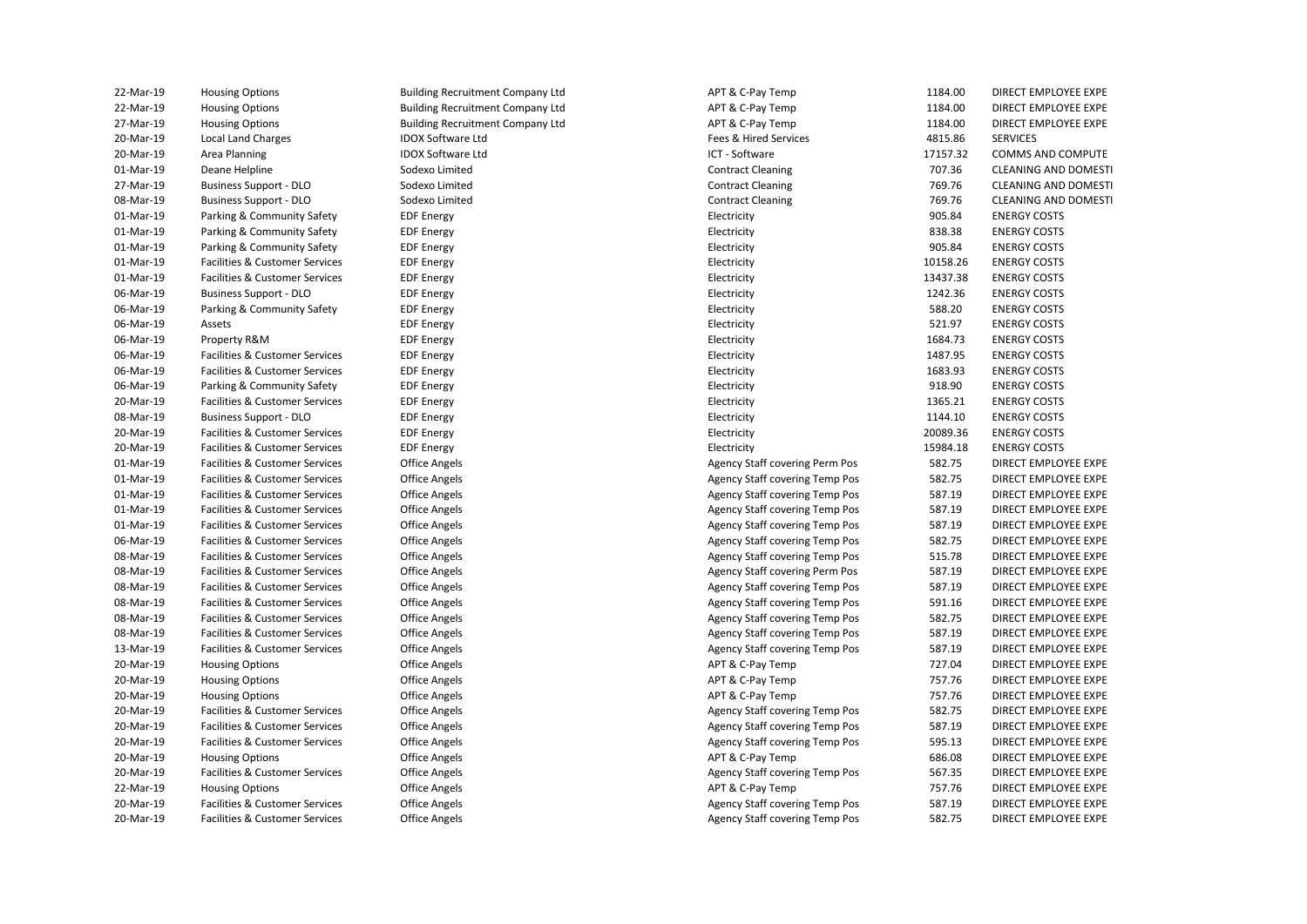| 27-Mar-19 | Facilities & Customer Services                                                 |
|-----------|--------------------------------------------------------------------------------|
| 27-Mar-19 | Facilities & Customer Services                                                 |
| 27-Mar-19 | <b>Housing Options</b>                                                         |
| 27-Mar-19 | Facilities & Customer Services                                                 |
| 15-Mar-19 | HRA Policy & Management                                                        |
| 01-Mar-19 | <b>Visitor Centre</b>                                                          |
| 06-Mar-19 | Revs and Bens Manager                                                          |
| 20-Mar-19 | Revs and Bens Manager                                                          |
| 22-Mar-19 | <b>Visitor Centre</b>                                                          |
| 27-Mar-19 | Revs and Bens Manager                                                          |
| 22-Mar-19 | Open Spaces GF                                                                 |
| 13-Mar-19 | Assets                                                                         |
| 15-Mar-19 | Assets                                                                         |
| 22-Mar-19 | Assets                                                                         |
| 22-Mar-19 | Assets                                                                         |
| 27-Mar-19 | Assets                                                                         |
| 27-Mar-19 | Assets                                                                         |
| 22-Mar-19 | Property R&M                                                                   |
| 13-Mar-19 | Property R&M                                                                   |
| 22-Mar-19 | Property R&M                                                                   |
| 13-Mar-19 | Property R&M                                                                   |
| 20-Mar-19 | Open Spaces GF                                                                 |
| 13-Mar-19 | <b>Community Leisure</b>                                                       |
| 22-Mar-19 | Capital                                                                        |
| 20-Mar-19 | Corporate Transformation Progr                                                 |
| 20-Mar-19 | <b>Corporate Transformation Progr</b>                                          |
| 20-Mar-19 | <b>Corporate Transformation Progr</b>                                          |
| 20-Mar-19 | <b>Corporate Transformation Progr</b>                                          |
| 20-Mar-19 | Corporate Strategy and Perform                                                 |
| 20-Mar-19 | Corporate Strategy and Perform                                                 |
| 20-Mar-19 | CEO & ACE                                                                      |
| 06-Mar-19 | <b>Democratic Services</b>                                                     |
| 20-Mar-19 | <b>Corporate Transformation Progr</b>                                          |
| 20-Mar-19 | <b>Corporate Transformation Progr</b>                                          |
| 20-Mar-19 |                                                                                |
| 20-Mar-19 | <b>Corporate Transformation Progr</b><br><b>Corporate Transformation Progr</b> |
| 20-Mar-19 |                                                                                |
|           | Corporate Strategy and Perform                                                 |
| 20-Mar-19 | Corporate Strategy and Perform                                                 |
| 20-Mar-19 | CEO & ACE<br>ICT & Information                                                 |
| 22-Mar-19 |                                                                                |
| 01-Mar-19 | Property R&M                                                                   |
| 08-Mar-19 | <b>Democratic Services</b>                                                     |
| 08-Mar-19 | <b>Democratic Services</b>                                                     |
| 08-Mar-19 | <b>Democratic Services</b>                                                     |
| 13-Mar-19 | Assets                                                                         |
| 22-Mar-19 | <b>Business Development</b>                                                    |
| 06-Mar-19 | <b>Planning Policy</b>                                                         |
| 20-Mar-19 | ICT & Information                                                              |

| 27-Mar-19 | Facilities & Customer Services        | <b>Office Angels</b>                      | Agency Staff covering Temp Pos           | 618.93   | DIRECT EMPLOYEE EXPE        |
|-----------|---------------------------------------|-------------------------------------------|------------------------------------------|----------|-----------------------------|
| 27-Mar-19 | Facilities & Customer Services        | <b>Office Angels</b>                      | <b>Agency Staff covering Temp Pos</b>    | 582.75   | DIRECT EMPLOYEE EXPE        |
| 27-Mar-19 | <b>Housing Options</b>                | <b>Office Angels</b>                      | APT & C-Pay Temp                         | 737.28   | DIRECT EMPLOYEE EXPE        |
| 27-Mar-19 | Facilities & Customer Services        | <b>Office Angels</b>                      | Agency Staff covering Temp Pos           | 587.19   | DIRECT EMPLOYEE EXPE        |
| 15-Mar-19 | HRA Policy & Management               | <b>HMCTS</b>                              | Legal Cost & Services                    | 1030.00  | <b>SERVICES</b>             |
| 01-Mar-19 | <b>Visitor Centre</b>                 | ROYAL MAIL GROUP LTD                      | Purchase for Resale                      | 507.89   | EQUIPMENT/FURNITURE         |
| 06-Mar-19 | Revs and Bens Manager                 | ROYAL MAIL GROUP LTD                      | Postage                                  | 1442.84  | <b>COMMS AND COMPUTE</b>    |
| 20-Mar-19 | Revs and Bens Manager                 | ROYAL MAIL GROUP LTD                      | Postage                                  | 1848.71  | COMMS AND COMPUTE           |
| 22-Mar-19 | <b>Visitor Centre</b>                 | ROYAL MAIL GROUP LTD                      | <b>Purchase for Resale</b>               | 985.22   | EQUIPMENT/FURNITURE         |
| 27-Mar-19 | Revs and Bens Manager                 | ROYAL MAIL GROUP LTD                      | Postage                                  | 2380.36  | <b>COMMS AND COMPUTE</b>    |
| 22-Mar-19 | Open Spaces GF                        | Idverde                                   | <b>Contract Payment</b>                  | 53006.46 | OTHER ESTABLISHMENTS        |
| 13-Mar-19 | Assets                                | Deverell Smith Limited                    | <b>Agency Staff covering Perm Pos</b>    | 1800.00  | DIRECT EMPLOYEE EXPE        |
| 15-Mar-19 | Assets                                | Deverell Smith Limited                    | Agency Staff covering Perm Pos           | 1980.00  | DIRECT EMPLOYEE EXPE        |
| 22-Mar-19 | Assets                                | Deverell Smith Limited                    | Agency Staff covering Perm Pos           | 1800.00  | DIRECT EMPLOYEE EXPE        |
| 22-Mar-19 | Assets                                | Deverell Smith Limited                    | Agency Staff covering Perm Pos           | 1530.00  | DIRECT EMPLOYEE EXPE        |
| 27-Mar-19 | Assets                                | Deverell Smith Limited                    | Agency Staff covering Perm Pos           | 810.00   | DIRECT EMPLOYEE EXPE        |
| 27-Mar-19 | Assets                                | Deverell Smith Limited                    | <b>Agency Staff covering Perm Pos</b>    | 810.00   | DIRECT EMPLOYEE EXPE        |
| 22-Mar-19 | Property R&M                          | <b>BH Compliance Ltd</b>                  | Consultants                              | 1373.34  | <b>SERVICES</b>             |
| 13-Mar-19 | Property R&M                          | <b>BH Compliance Ltd</b>                  | Consultants                              | 1373.34  | <b>SERVICES</b>             |
| 22-Mar-19 | Property R&M                          | <b>BH Compliance Ltd</b>                  | Consultants                              | 1373.34  | <b>SERVICES</b>             |
| 13-Mar-19 | Property R&M                          | <b>BH Compliance Ltd</b>                  | Consultants                              | 1373.34  | <b>SERVICES</b>             |
| 20-Mar-19 | Open Spaces GF                        | Water2business                            | Water Charges / Sewer                    | 1368.53  | <b>WATER SERVICES</b>       |
| 13-Mar-19 | <b>Community Leisure</b>              | V4 Services Ltd                           | Consultants                              | 1000.00  | <b>SERVICES</b>             |
| 22-Mar-19 | Capital                               | Nationwide Windows Ltd                    | Refurbishment                            | 2499.68  | <b>EXP FOR CAPITAL PURP</b> |
| 20-Mar-19 | <b>Corporate Transformation Progr</b> | <b>Bloom Procurement Services Limited</b> | Consultants                              | 3547.74  | <b>SERVICES</b>             |
| 20-Mar-19 | <b>Corporate Transformation Progr</b> | <b>Bloom Procurement Services Limited</b> | Consultants                              | 18019.04 | <b>SERVICES</b>             |
| 20-Mar-19 | <b>Corporate Transformation Progr</b> | <b>Bloom Procurement Services Limited</b> | Consultants                              | 16132.28 | <b>SERVICES</b>             |
| 20-Mar-19 | <b>Corporate Transformation Progr</b> | <b>Bloom Procurement Services Limited</b> | Consultants                              | 3176.25  | <b>SERVICES</b>             |
| 20-Mar-19 | Corporate Strategy and Perform        | <b>Bloom Procurement Services Limited</b> | Consultants                              | 25224.74 | <b>SERVICES</b>             |
| 20-Mar-19 | Corporate Strategy and Perform        | <b>Bloom Procurement Services Limited</b> | Consultants                              | 6306.18  | <b>SERVICES</b>             |
| 20-Mar-19 | CEO & ACE                             | <b>Bloom Procurement Services Limited</b> | Consultants                              | 2965.44  | <b>SERVICES</b>             |
| 06-Mar-19 | <b>Democratic Services</b>            | <b>Bloom Procurement Services Limited</b> | Consultants                              | 45378.04 | <b>SERVICES</b>             |
| 20-Mar-19 | <b>Corporate Transformation Progr</b> | <b>Bloom Procurement Services Limited</b> | Consultants                              | 2708.63  | <b>SERVICES</b>             |
| 20-Mar-19 | <b>Corporate Transformation Progr</b> | Bloom Procurement Services Limited        | Consultants                              | 13757.18 | <b>SERVICES</b>             |
| 20-Mar-19 | <b>Corporate Transformation Progr</b> | <b>Bloom Procurement Services Limited</b> | Consultants                              | 14373.68 | <b>SERVICES</b>             |
| 20-Mar-19 | <b>Corporate Transformation Progr</b> | <b>Bloom Procurement Services Limited</b> | Consultants                              | 2830.01  | <b>SERVICES</b>             |
| 20-Mar-19 | Corporate Strategy and Perform        | <b>Bloom Procurement Services Limited</b> | Consultants                              | 15946.80 | <b>SERVICES</b>             |
| 20-Mar-19 | Corporate Strategy and Perform        | <b>Bloom Procurement Services Limited</b> | Consultants                              | 3986.70  | <b>SERVICES</b>             |
| 20-Mar-19 | CEO & ACE                             | <b>Bloom Procurement Services Limited</b> | Consultants                              | 1100.00  | <b>SERVICES</b>             |
| 22-Mar-19 | ICT & Information                     | Aligned Assets Limited                    | ICT - Corporate Systems                  | 6000.00  | <b>COMMS AND COMPUTE</b>    |
| 01-Mar-19 | Property R&M                          | <b>Westward Fabrications Ltd</b>          | <b>Bldgs - Responsive Maintenance</b>    | 941.01   | <b>BUILDING REPAIRS/MAI</b> |
| 08-Mar-19 | <b>Democratic Services</b>            | Exchange House Business Centre            | Conf & Meet Exp (not catering)           | 5000.00  | <b>EXPENSES</b>             |
| 08-Mar-19 | <b>Democratic Services</b>            | <b>Exchange House Business Centre</b>     | Conf & Meet Exp (not catering)           | 5250.00  | <b>EXPENSES</b>             |
| 08-Mar-19 | <b>Democratic Services</b>            | <b>Exchange House Business Centre</b>     | Conf & Meet Exp (not catering)           | 543.00   | <b>EXPENSES</b>             |
| 13-Mar-19 | Assets                                | <b>Acutance Consulting</b>                | Consultants                              | 2921.80  | <b>SERVICES</b>             |
| 22-Mar-19 | <b>Business Development</b>           | Giles Adams                               | <b>Publicity Promotions &amp; Advert</b> | 2912.50  | COMMS AND COMPUTE           |
| 06-Mar-19 | <b>Planning Policy</b>                | HYAS ASSOCIATES LIMITED                   | Consultants                              | 2531.25  | <b>SERVICES</b>             |
| 20-Mar-19 | ICT & Information                     | <b>CS Solutions Ltd</b>                   | Consultants                              | 5013.00  | <b>SERVICES</b>             |
|           |                                       |                                           |                                          |          |                             |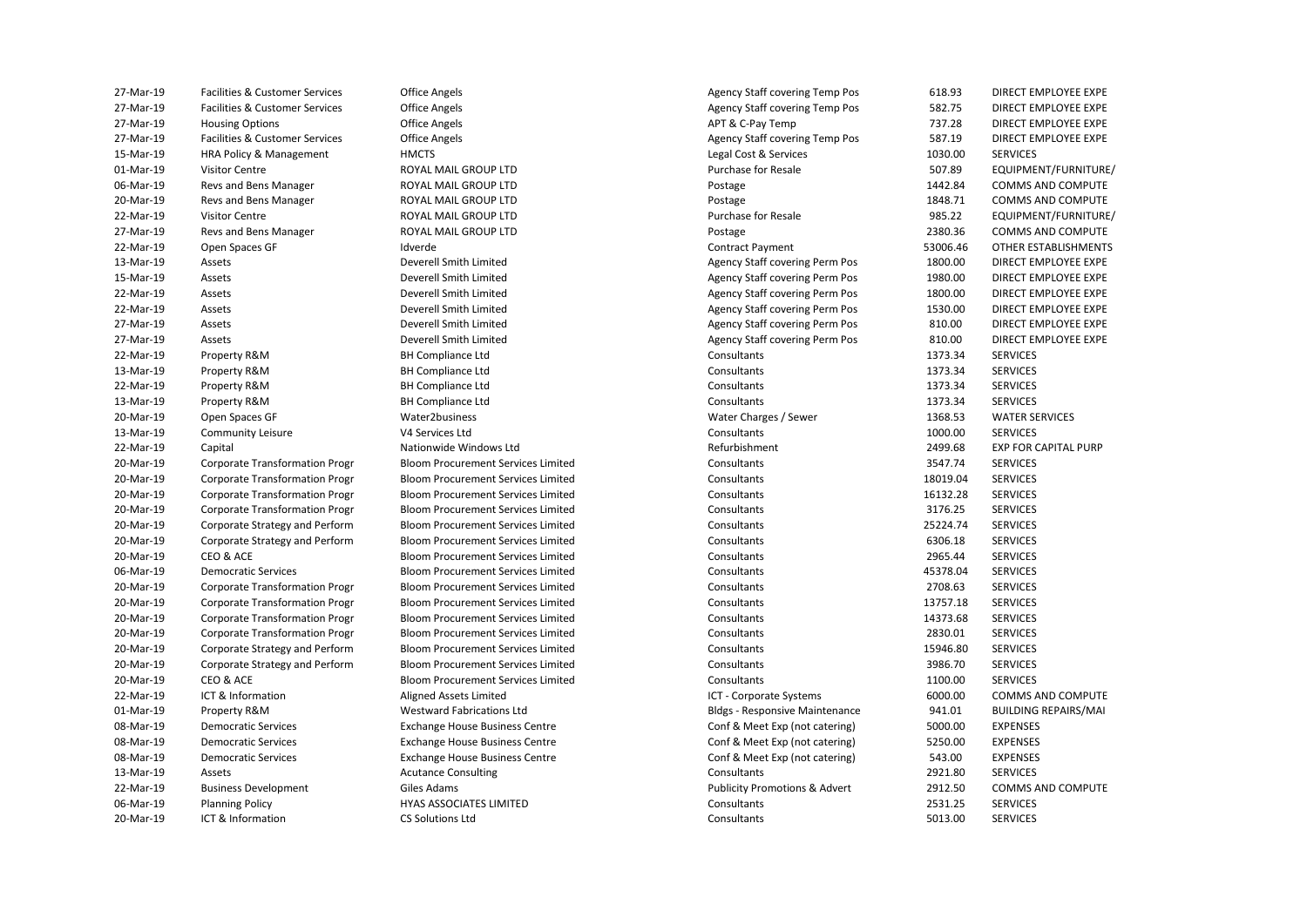20-Mar-19 Housing Enabling & Development Craddy Pitchers Ltd t/a Craddys Consultants 2500.00 SERVICES 13-Mar-19 Housing Enabling & Development Taylor Lewis Limited Consultants 2000.00 SERVICES Housing Enabling & Development 13-Mar-19 Housing Enabling & Development Edward Nash LLP t/a Nash Partnership Fees & Hired Services 18243.75 SERVICES Housing Enabling & Development 22-Mar-19 Property R&M PSA Finance UK Ltd/aka Free2Move Lease Operating Lease 27970.00 CONTRACT HIRE/ LEASE 20 22-Mar-19 Property R&M PSA Finance UK Ltd/aka Free2Move Lease Operating Lease S830.00 CONTRACT HIRE/ LEASE (PASE 22-Mar-19 Open Spaces DLO PSA Finance UK Ltd/aka Free2Move Lease Operating Lease 17926.66 CONTRACT HIRE/ LEASE 22-Mar-19 Cems and Crems **PSA Finance UK Ltd/aka Free2Move Lease** Operating Lease 8963.33 CONTRACT HIRE/ LEASE 15-Mar-19 Tenant Empowerment Youth Unlimited CIC Grants (No gds/srv rec) 3000.00 OTHER 27-Mar-19 Housing Enabling & Development Fairhurst Fees & Hired Services 975.00 SERVICES HRA Policy & Management 22-Mar-19 Assets West Monkton CE Primary School Conf & Meet Exp (not catering) 866.00 EXPENSES 01-Mar-19 Democratic Services Somerset County Council Pension Fund YE - LG ERS Cptl Cst Erly Rtrm 676.63 DIRECT EMPLOYEE EXPE 01-Mar-19 Democratic Services Somerset County Council Pension Fund YE - LG ERS Cptl Cst Erly Rtrm 8120.12 DIRECT EMPLOYEE EXPE 01-Mar-19 Democratic Services Somerset County Council Pension Fund YE - LG ERS Cptl Cst Erly Rtrm 9656.22 DIRECT EMPLOYEE EXPE 01-Mar-19 Democratic Services Somerset County Council Pension Fund YE - LG ERS Cptl Cst Erly Rtrm 8963.47 DIRECT EMPLOYEE EXPE 22-Mar-19 Property R&M JJK Cleaning & Guttering Ltd Bldgs - Responsive Maintenance 600.00 BUILDING REPAIRS/MAI 08-Mar-19 Assets https://www.martes.com/martes/detail/detail/entitypermityperm/martes/staff covering Perm Pos 972.40 DIRECT EMPLOYEE EXPE 01-Mar-19 Assets James Andrews Recruitment Solutions Agency Staff covering Perm Pos 583.44 DIRECT EMPLOYEE EXPE 01-Mar-19 Property R&M James Andrews Recruitment Solutions Agency Staff covering Perm Pos 663.36 DIRECT EMPLOYEE EXPE 01-Mar-19 Assets https://www.martic.org/staff covering Perm Pos 987.16 DIRECT EMPLOYEE EXPE 01-Mar-19 Property R&M James Andrews Recruitment Solutions Agency Staff covering Perm Pos 1105.60 DIRECT EMPLOYEE EXPE 01-Mar-19 Assets https://www.martic.org/staff covering Perm Pos 972.40 DIRECT EMPLOYEE EXPE 06-Mar-19 Area Housing 2 2 James Andrews Recruitment Solutions Agency Staff covering Perm Pos 900.00 DIRECT EMPLOYEE EXPE 01-Mar-19 Area Housing 2 Sames Andrews Recruitment Solutions Agency Staff covering Perm Pos 925.00 DIRECT EMPLOYEE EXPE 01-Mar-19 Area Housing 3 James Andrews Recruitment Solutions Agency Staff covering Perm Pos 941.20 DIRECT EMPLOYEE EXPE 01-Mar-19 Area Housing 2 Sames Andrews Recruitment Solutions Agency Staff covering Perm Pos 943.50 DIRECT EMPLOYEE EXPE 01-Mar-19 Property R&M James Andrews Recruitment Solutions Agency Staff covering Perm Pos 1105.60 DIRECT EMPLOYEE EXPE 01-Mar-19 Area Housing 2 Supercruitment Solutions Andrews Recruitment Solutions Agency Staff covering Perm Pos 674.88 DIRECT EMPLOYEE EXPE 01-Mar-19 Area Housing 2 2 James Andrews Recruitment Solutions Agency Staff covering Perm Pos 730.75 DIRECT EMPLOYEE EXPE 01-Mar-19 Area Housing 2 Subsection States Andrews Recruitment Solutions Agency Staff covering Perm Pos 726.31 DIRECT EMPLOYEE EXPE 01-Mar-19 Area Housing 1 1 James Andrews Recruitment Solutions Agency Staff covering Perm Pos 989.00 DIRECT EMPLOYEE EXPE 01-Mar-19 HRA Lettings Sames Andrews Recruitment Solutions Agency Staff covering Perm Pos 854.25 DIRECT EMPLOYEE EXPE 08-Mar-19 Area Housing 1 1 James Andrews Recruitment Solutions Agency Staff covering Perm Pos 1000.50 DIRECT EMPLOYEE EXPE 08-Mar-19 Area Housing 3 James Andrews Recruitment Solutions Agency Staff covering Perm Pos 940.30 DIRECT EMPLOYEE EXPE 20-Mar-19 ICT & Information CS Solutions Ltd Consultants 987.00 SERVICES 27-Mar-19 ICT & Information CS Solutions Ltd Consultants 5013.00 SERVICES 27-Mar-19 ICT & Information CS Solutions Ltd Consultants 987.00 SERVICES 22-Mar-19 Procurement Proactis Proactis Proactis And Broactis And Broach COMPUTE Pusiness Systems and the State of March 2015 AND COMMS AND COMPUTE 13-Mar-19 Housing Enabling & Development Edward Nash LLP t/a Nash Partnership Fees & Hired Services 4231.42 SERVICES 13-Mar-19 Housing Enabling & Development Edward Nash LLP t/a Nash Partnership Fees & Hired Services 778.68 SERVICES 20-Mar-19 Capital Midas Construction Ltd. Construction Works 132729.87 EXP FOR CAPITAL PURP 27-Mar-19 Capital Midas Construction Ltd. Construction Works 32897.10 EXP FOR CAPITAL PURP 27-Mar-19 Property R&M Inchcape Fleet Solutions Operating Lease 2989.38 CONTRACT HIRE/ LEASE 27-Mar-19 Capital Capital West Monkton Village Hall Grant Payments Grant Payments 4338.05 LOANS/OTH FINANCIAL 20-Mar-19 Deane Helpline The KeySafe Company Bldgs - Planned Maintenance 800.00 BUILDING REPAIRS/MAI 06-Mar-19 Corporate Property Fairhurst Contractors 2137.50 SERVICES 01-Mar-19 HRA Policy & Management The Housing Ombudsman Subscriptions & Publications 7695.00 GRANTS AND SUBSCRIPT 06-Mar-19 Democratic Services Blazie Engineering Members Training 1685.00 MEMBERS ALLOWANCES 22-Mar-19 Property R&M JJK Cleaning & Guttering Ltd Bldgs - Responsive Maintenance 600.00 BUILDING REPAIRS/MAI

The KeySafe Company JJK Cleaning & Guttering Ltd **ICT - Business Systems** 

**EXP FOR CAPITAL PURP FXP FOR CAPITAL PURP**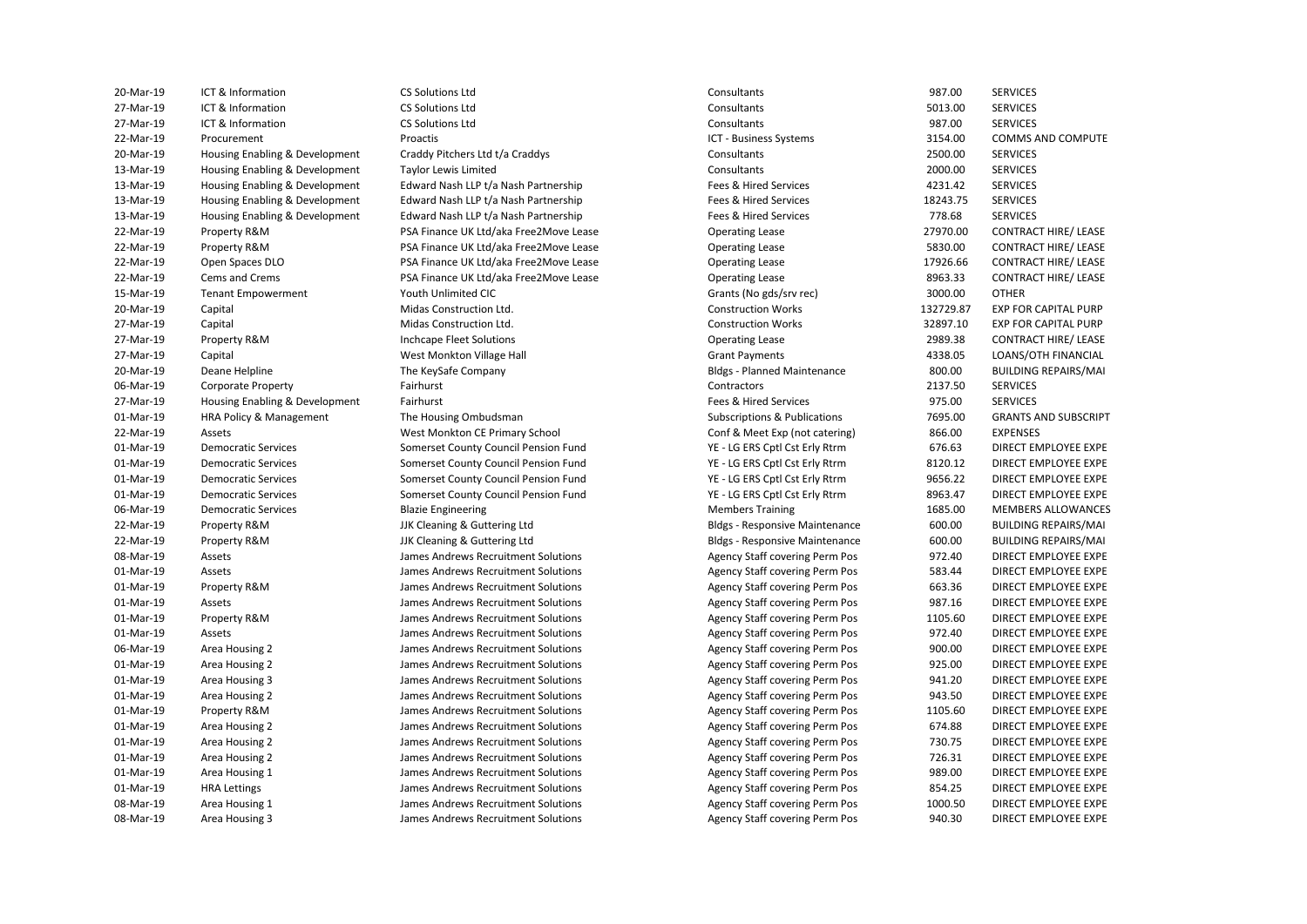| Area Housing 2         |
|------------------------|
| Area Housing 2         |
| <b>HRA Lettings</b>    |
| Property R&M           |
| Area Housing 2         |
| Area Housing 2         |
| Area Housing 2         |
| Area Housing 2         |
| Property R&M           |
| Assets                 |
| <b>Housing Options</b> |
| <b>Housing Options</b> |
| Area Housing 2         |
| <b>Housing Options</b> |
| Area Housing 2         |
| Property R&M           |
| <b>Housing Options</b> |
| <b>Housing Options</b> |
| <b>Housing Options</b> |
| Area Housing 2         |
| Area Housing 1         |
| Area Housing 2         |
| Property R&M           |
| Property R&M           |
| Area Housing 2         |
| <b>HRA Lettings</b>    |
| Area Housing 2         |
| Area Housing 2         |
| <b>Housing Options</b> |
| <b>Housing Options</b> |
| Area Housing 2         |
| <b>Housing Options</b> |
| Area Housing 2         |
| Area Housing 3         |
| Area Housing 1         |
| Area Housing 3         |
| Area Housing 2         |
| Area Housing 2         |
| Area Housing 2         |
| <b>HRA Lettings</b>    |
| <b>Housing Options</b> |
| Area Housing 2         |
| Area Housing 2         |
| <b>Housing Options</b> |
| <b>Housing Options</b> |
| Area Housing 2         |
| Area Housing 2         |
| Area Housing 2         |
|                        |

James Andrews Recruitment Solutions

08-Mar-19 Area Housing 2 James Andrews Recruitment Solutions Agency Staff covering Perm Pos 918.75 DIRECT EMPLOYEE EXPE 13-Mar-19 Area Housing 2 **Starting and Seat Andrews Recruitment Solutions** Agency Staff covering Perm Pos 943.50 DIRECT EMPLOYEE EXPE 08-Mar-19 HRA Lettings James Andrews Recruitment Solutions Agency Staff covering Perm Pos 955.13 DIRECT EMPLOYEE EXPE 08-Mar-19 Property R&M James Andrews Recruitment Solutions Agency Staff covering Perm Pos 1105.60 DIRECT EMPLOYEE EXPE 08-Mar-19 Area Housing 2 James Andrews Recruitment Solutions Agency Staff covering Perm Pos 674.88 DIRECT EMPLOYEE EXPE 08-Mar-19 Area Housing 2 James Andrews Recruitment Solutions Agency Staff covering Perm Pos 730.75 DIRECT EMPLOYEE EXPE 08-Mar-19 Area Housing 2 James Andrews Recruitment Solutions APT & C-Pay Temp 962.00 DIRECT EMPLOYEE EXPE (199 08-Mar-19 Property R&M James Andrews Recruitment Solutions Bldgs - Responsive Maintenance 945.06 BUILDING REPAIRS/MAI 01-Mar-19 Assets James Andrews Recruitment Solutions Agency Staff covering Perm Pos 715.70 DIRECT EMPLOYEE EXPE 01-Mar-19 Housing Options James Andrews Recruitment Solutions APT & C-Pay Temp 925.00 DIRECT EMPLOYEE EXPE 01-Mar-19 Housing Options James Andrews Recruitment Solutions APT & C-Pay Temp 905.96 DIRECT EMPLOYEE EXPE 01-Mar-19 Area Housing 2 James Andrews Recruitment Solutions APT & C-Pay Temp 962.00 DIRECT EMPLOYEE EXPE (962 01-Mar-19 Housing Options James Andrews Recruitment Solutions APT & C-Pay Temp 900.48 DIRECT EMPLOYEE EXPE 01-Mar-19 Area Housing 2 2 James Andrews Recruitment Solutions APT & C-Pay Temp 992.25 DIRECT EMPLOYEE EXPE 08-Mar-19 Property R&M James Andrews Recruitment Solutions Bldgs - Responsive Maintenance 758.54 BUILDING REPAIRS/MAI 15-Mar-19 Housing Options James Andrews Recruitment Solutions APT & C-Pay Temp 931.25 DIRECT EMPLOYEE EXPE 13-Mar-19 Housing Options James Andrews Recruitment Solutions APT & C-Pay Temp 968.44 DIRECT EMPLOYEE EXPE 08-Mar-19 Housing Options James Andrews Recruitment Solutions APT & C-Pay Temp 879.04 DIRECT EMPLOYEE EXPE 08-Mar-19 Area Housing 2 2 James Andrews Recruitment Solutions APT & C-Pay Temp 937.13 DIRECT EMPLOYEE EXPE 15-Mar-19 Area Housing 1 1 James Andrews Recruitment Solutions Agency Staff covering Perm Pos 862.50 DIRECT EMPLOYEE EXPE 15-Mar-19 Area Housing 2 2 James Andrews Recruitment Solutions Agency Staff covering Perm Pos 893.75 DIRECT EMPLOYEE EXPE 22-Mar-19 Property R&M James Andrews Recruitment Solutions Agency Staff covering Perm Pos 1105.60 DIRECT EMPLOYEE EXPE 15-Mar-19 Property R&M James Andrews Recruitment Solutions Bldgs - Responsive Maintenance 994.80 BUILDING REPAIRS/MAI 15-Mar-19 Area Housing 2 2 James Andrews Recruitment Solutions Agency Staff covering Perm Pos 538.08 DIRECT EMPLOYEE EXPE 15-Mar-19 HRA Lettings Sames Andrews Recruitment Solutions Agency Staff covering Perm Pos 970.37 DIRECT EMPLOYEE EXPE 15-Mar-19 Area Housing 2 2 James Andrews Recruitment Solutions Agency Staff covering Perm Pos 730.75 DIRECT EMPLOYEE EXPE 15-Mar-19 Area Housing 2 2 James Andrews Recruitment Solutions Agency Staff covering Perm Pos 726.31 DIRECT EMPLOYEE EXPE 15-Mar-19 Housing Options Same Marting Department Solutions APT & C-Pay Temp 925.00 DIRECT EMPLOYEE EXPE 15-Mar-19 Housing Options https://www.mart.com/direws.org/mart.com/direws.net/com/direct/solutions/html/mart.com/ 15-Mar-19 Area Housing 2 2 James Andrews Recruitment Solutions APT & C-Pay Temp 962.00 DIRECT EMPLOYEE EXPE 15-Mar-19 Housing Options James Andrews Recruitment Solutions APT & C-Pay Temp 884.40 DIRECT EMPLOYEE EXPE 15-Mar-19 Area Housing 2 2008 James Andrews Recruitment Solutions APT & C-Pay Temp 924.88 DIRECT EMPLOYEE EXPE 15-Mar-19 Area Housing 3 States and Housing States and Housing Perm Pos Agency Staff covering Perm Pos 938.50 DIRECT EMPLOYEE EXPE 22-Mar-19 Area Housing 1 1 James Andrews Recruitment Solutions Agency Staff covering Perm Pos 862.50 DIRECT EMPLOYEE EXPE 22-Mar-19 Area Housing 3 States and Housing States and Hermit Solutions Agency Start covering Perm Pos 341.65 DIRECT EMPLOYEE EXPE 22-Mar-19 Area Housing 2 2008 James Andrews Recruitment Solutions Agency Staff covering Perm Pos 906.25 DIRECT EMPLOYEE EXPE 22-Mar-19 Area Housing 2 2000 James Andrews Recruitment Solutions Agency Staff covering Perm Pos 674.88 DIRECT EMPLOYEE EXPE 22-Mar-19 Area Housing 2 2000 James Andrews Recruitment Solutions Agency Staff covering Perm Pos 970.32 DIRECT EMPLOYEE EXPE 22-Mar-19 HRA Lettings James Andrews Recruitment Solutions Agency Staff covering Perm Pos 918.00 DIRECT EMPLOYEE EXPE 22-Mar-19 Housing Options Sames Andrews Recruitment Solutions APT & C-Pay Temp 1206.96 DIRECT EMPLOYEE EXPE APT 22-Mar-19 Area Housing 2 2000 James Andrews Recruitment Solutions APT & C-Pay Temp 900.38 DIRECT EMPLOYEE EXPE 22-Mar-19 Area Housing 2 2000 James Andrews Recruitment Solutions APT & C-Pay Temp 962.00 DIRECT EMPLOYEE EXPE 22-Mar-19 Housing Options Sames Andrews Recruitment Solutions APT & C-Pay Temp 960.63 DIRECT EMPLOYEE EXPE APT 22-Mar-19 Housing Options Sames Andrews Recruitment Solutions APT & C-Pay Temp 925.00 DIRECT EMPLOYEE EXPE APT 22-Mar-19 Area Housing 2 2000 James Andrews Recruitment Solutions Agency Staff covering Perm Pos 671.50 DIRECT EMPLOYEE EXPE 22-Mar-19 Area Housing 2 2000 James Andrews Recruitment Solutions Agency Staff covering Perm Pos 912.50 DIRECT EMPLOYEE EXPE 22-Mar-19 Area Housing 2 2000 James Andrews Recruitment Solutions Agency Staff covering Perm Pos 726.31 DIRECT EMPLOYEE EXPE Agency Staff covering Perm Pos 726.31 DIRECT EMPLOYEE EXPE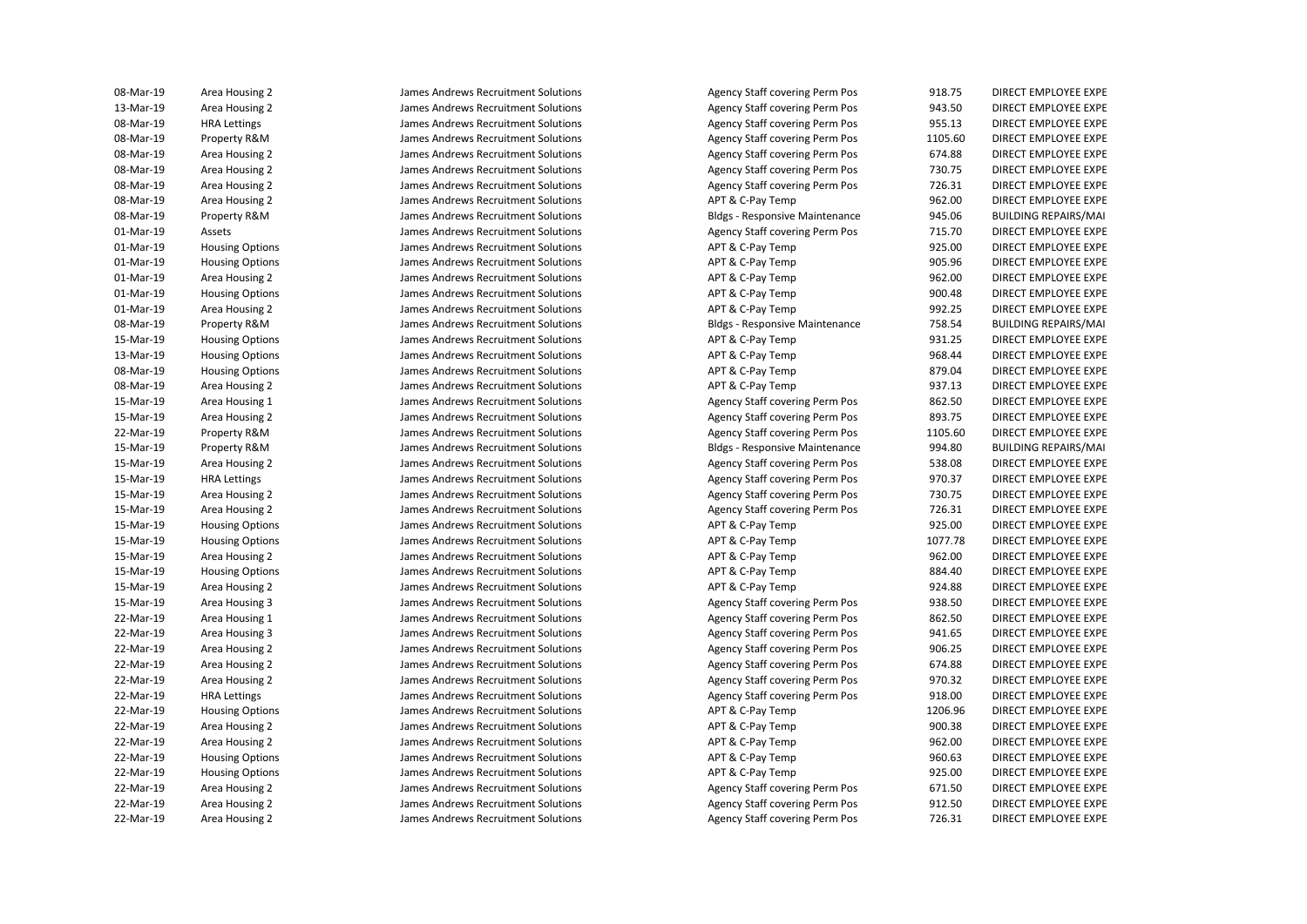| 22-Mar-19 | <b>Housing Options</b>                | James Andrews Recruitment Solutions | APT & C-Pay Temp                      | 804.00  | DIRECT EMPLOYEE EXPE        |
|-----------|---------------------------------------|-------------------------------------|---------------------------------------|---------|-----------------------------|
| 22-Mar-19 | Area Housing 1                        | James Andrews Recruitment Solutions | Agency Staff covering Perm Pos        | 862.50  | DIRECT EMPLOYEE EXPE        |
| 22-Mar-19 | Area Housing 3                        | James Andrews Recruitment Solutions | Agency Staff covering Perm Pos        | 946.15  | DIRECT EMPLOYEE EXPE        |
| 22-Mar-19 | Area Housing 2                        | James Andrews Recruitment Solutions | Agency Staff covering Perm Pos        | 943.50  | DIRECT EMPLOYEE EXPE        |
| 22-Mar-19 | <b>HRA Lettings</b>                   | James Andrews Recruitment Solutions | Agency Staff covering Perm Pos        | 970.06  | DIRECT EMPLOYEE EXPE        |
| 22-Mar-19 |                                       | James Andrews Recruitment Solutions |                                       | 1105.60 | DIRECT EMPLOYEE EXPE        |
|           | Property R&M                          |                                     | Agency Staff covering Perm Pos        |         |                             |
| 22-Mar-19 | Assets                                | James Andrews Recruitment Solutions | Agency Staff covering Perm Pos        | 972.40  | DIRECT EMPLOYEE EXPE        |
| 27-Mar-19 | Property R&M                          | James Andrews Recruitment Solutions | <b>Bldgs - Responsive Maintenance</b> | 547.14  | <b>BUILDING REPAIRS/MAI</b> |
| 22-Mar-19 | Area Housing 2                        | James Andrews Recruitment Solutions | Agency Staff covering Perm Pos        | 674.88  | DIRECT EMPLOYEE EXPE        |
| 22-Mar-19 | Area Housing 2                        | James Andrews Recruitment Solutions | Agency Staff covering Perm Pos        | 730.75  | DIRECT EMPLOYEE EXPE        |
| 22-Mar-19 | Area Housing 2                        | James Andrews Recruitment Solutions | Agency Staff covering Perm Pos        | 741.03  | DIRECT EMPLOYEE EXPE        |
| 22-Mar-19 | <b>Housing Options</b>                | James Andrews Recruitment Solutions | APT & C-Pay Temp                      | 656.04  | DIRECT EMPLOYEE EXPE        |
| 22-Mar-19 | Area Housing 2                        | James Andrews Recruitment Solutions | APT & C-Pay Temp                      | 962.00  | DIRECT EMPLOYEE EXPE        |
| 22-Mar-19 | <b>Housing Options</b>                | James Andrews Recruitment Solutions | APT & C-Pay Temp                      | 804.00  | DIRECT EMPLOYEE EXPE        |
| 22-Mar-19 | Area Housing 2                        | James Andrews Recruitment Solutions | APT & C-Pay Temp                      | 943.69  | DIRECT EMPLOYEE EXPE        |
| 22-Mar-19 | <b>Housing Options</b>                | James Andrews Recruitment Solutions | APT & C-Pay Temp                      | 1284.00 | DIRECT EMPLOYEE EXPE        |
| 15-Mar-19 | Area Housing 2                        | James Andrews Recruitment Solutions | Agency Staff covering Perm Pos        | 943.50  | DIRECT EMPLOYEE EXPE        |
| 22-Mar-19 | Area Housing 2                        | James Andrews Recruitment Solutions | Agency Staff covering Perm Pos        | 674.88  | DIRECT EMPLOYEE EXPE        |
| 22-Mar-19 | Area Housing 3                        | James Andrews Recruitment Solutions | Agency Staff covering Perm Pos        | 943.45  | DIRECT EMPLOYEE EXPE        |
| 22-Mar-19 | Area Housing 2                        | James Andrews Recruitment Solutions | Agency Staff covering Perm Pos        | 906.25  | DIRECT EMPLOYEE EXPE        |
| 22-Mar-19 | <b>HRA Lettings</b>                   | James Andrews Recruitment Solutions | Agency Staff covering Perm Pos        | 714.00  | DIRECT EMPLOYEE EXPE        |
| 22-Mar-19 | Property R&M                          | James Andrews Recruitment Solutions | Agency Staff covering Perm Pos        | 1105.60 | DIRECT EMPLOYEE EXPE        |
| 22-Mar-19 | Area Housing 1                        | James Andrews Recruitment Solutions | Agency Staff covering Perm Pos        | 1035.00 | DIRECT EMPLOYEE EXPE        |
| 22-Mar-19 | Area Housing 2                        | James Andrews Recruitment Solutions | Agency Staff covering Perm Pos        | 943.50  | DIRECT EMPLOYEE EXPE        |
| 22-Mar-19 | Area Housing 2                        | James Andrews Recruitment Solutions | Agency Staff covering Perm Pos        | 730.75  | DIRECT EMPLOYEE EXPE        |
| 22-Mar-19 | Area Housing 2                        | James Andrews Recruitment Solutions | Agency Staff covering Perm Pos        | 726.31  | DIRECT EMPLOYEE EXPE        |
| 22-Mar-19 | <b>Housing Options</b>                | James Andrews Recruitment Solutions | APT & C-Pay Temp                      | 1284.00 | DIRECT EMPLOYEE EXPE        |
| 22-Mar-19 | Area Housing 2                        | James Andrews Recruitment Solutions | APT & C-Pay Temp                      | 808.50  | DIRECT EMPLOYEE EXPE        |
| 22-Mar-19 | <b>Housing Options</b>                | James Andrews Recruitment Solutions | APT & C-Pay Temp                      | 804.00  | DIRECT EMPLOYEE EXPE        |
| 22-Mar-19 | Area Housing 2                        | James Andrews Recruitment Solutions | APT & C-Pay Temp                      | 962.00  | DIRECT EMPLOYEE EXPE        |
|           |                                       |                                     |                                       | 1148.07 |                             |
| 22-Mar-19 | <b>Housing Options</b>                | James Andrews Recruitment Solutions | APT & C-Pay Temp                      |         | DIRECT EMPLOYEE EXPE        |
| 22-Mar-19 | <b>Housing Options</b>                | James Andrews Recruitment Solutions | APT & C-Pay Temp                      | 925.00  | DIRECT EMPLOYEE EXPE        |
| 22-Mar-19 | Assets                                | James Andrews Recruitment Solutions | Agency Staff covering Perm Pos        | 972.40  | DIRECT EMPLOYEE EXPE        |
| 22-Mar-19 | <b>Housing Options</b>                | James Andrews Recruitment Solutions | APT & C-Pay Temp                      | 925.00  | DIRECT EMPLOYEE EXPE        |
| 27-Mar-19 | Assets                                | James Andrews Recruitment Solutions | Agency Staff covering Perm Pos        | 972.40  | DIRECT EMPLOYEE EXPE        |
| 27-Mar-19 | Area Housing 2                        | James Andrews Recruitment Solutions | Agency Staff covering Perm Pos        | 730.75  | DIRECT EMPLOYEE EXPE        |
| 27-Mar-19 | Area Housing 3                        | James Andrews Recruitment Solutions | Agency Staff covering Perm Pos        | 940.75  | DIRECT EMPLOYEE EXPE        |
| 22-Mar-19 | Area Housing 2                        | James Andrews Recruitment Solutions | Agency Staff covering Perm Pos        | 925.00  | DIRECT EMPLOYEE EXPE        |
| 27-Mar-19 | <b>Housing Options</b>                | James Andrews Recruitment Solutions | APT & C-Pay Temp                      | 931.25  | DIRECT EMPLOYEE EXPE        |
| 22-Mar-19 | Area Housing 1                        | James Andrews Recruitment Solutions | Agency Staff covering Perm Pos        | 1035.00 | DIRECT EMPLOYEE EXPE        |
| 27-Mar-19 | Area Housing 2                        | James Andrews Recruitment Solutions | Agency Staff covering Perm Pos        | 943.50  | DIRECT EMPLOYEE EXPE        |
| 27-Mar-19 | <b>HRA Lettings</b>                   | James Andrews Recruitment Solutions | Agency Staff covering Perm Pos        | 995.81  | DIRECT EMPLOYEE EXPE        |
| 27-Mar-19 | <b>Housing Options</b>                | James Andrews Recruitment Solutions | APT & C-Pay Temp                      | 814.72  | DIRECT EMPLOYEE EXPE        |
| 22-Mar-19 | Area Housing 2                        | James Andrews Recruitment Solutions | Agency Staff covering Perm Pos        | 726.31  | DIRECT EMPLOYEE EXPE        |
| 22-Mar-19 | Area Housing 2                        | James Andrews Recruitment Solutions | Agency Staff covering Perm Pos        | 692.79  | DIRECT EMPLOYEE EXPE        |
| 27-Mar-19 | <b>Housing Options</b>                | James Andrews Recruitment Solutions | APT & C-Pay Temp                      | 1343.92 | DIRECT EMPLOYEE EXPE        |
| 27-Mar-19 | Area Housing 2                        | James Andrews Recruitment Solutions | APT & C-Pay Temp                      | 961.63  | DIRECT EMPLOYEE EXPE        |
| 22-Mar-19 | <b>Corporate Transformation Progr</b> | Firmstep                            | Consultants                           | 3330.00 | <b>SERVICES</b>             |
|           |                                       |                                     |                                       |         |                             |

| 00.40 | DIRECT EMPLOYEE EXP                        |
|-------|--------------------------------------------|
| 52.50 | DIRECT EMPLOYEE EXPI                       |
| 46.15 | DIRECT EMPLOYEE EXP                        |
| 43.50 | DIRECT EMPLOYEE EXP                        |
| 70.06 | DIRECT EMPLOYEE EXPI                       |
| 05.60 | DIRECT EMPLOYEE EXPI                       |
| 72.40 | <b>DIRECT EMPLOYEE EXPI</b>                |
| 47.14 | <b>BUILDING REPAIRS/MA</b>                 |
| 74.88 | DIRECT EMPLOYEE EXPI                       |
| 30.75 | DIRECT EMPLOYEE EXPI                       |
| 41.03 | DIRECT EMPLOYEE EXP                        |
| 56.04 | <b>DIRECT EMPLOYEE EXPI</b>                |
| 52.00 | DIRECT EMPLOYEE EXPI                       |
|       |                                            |
| 00.40 | DIRECT EMPLOYEE EXP                        |
| 43.69 | DIRECT EMPLOYEE EXPI                       |
| 84.00 | DIRECT EMPLOYEE EXPI                       |
| 43.50 | DIRECT EMPLOYEE EXPI                       |
| 74.88 | DIRECT EMPLOYEE EXPI                       |
| 43.45 | DIRECT EMPLOYEE EXPI                       |
| 06.25 | DIRECT EMPLOYEE EXPI                       |
| 14.00 | DIRECT EMPLOYEE EXPI                       |
| 05.60 | DIRECT EMPLOYEE EXPI                       |
| 35.00 | DIRECT EMPLOYEE EXPI                       |
| 43.50 | DIRECT EMPLOYEE EXPI                       |
| 30.75 | DIRECT EMPLOYEE EXPI                       |
| 26.31 | DIRECT EMPLOYEE EXP                        |
| 84.00 | DIRECT EMPLOYEE EXPI                       |
| 08.50 | DIRECT EMPLOYEE EXPI                       |
| 00.40 | DIRECT EMPLOYEE EXPI                       |
| 52.00 | DIRECT EMPLOYEE EXPI                       |
| 48.07 | <b>DIRECT EMPLOYEE EXPI</b>                |
| 25.00 | DIRECT EMPLOYEE EXPI                       |
| 72.40 | DIRECT EMPLOYEE EXPI                       |
| 25.00 | DIRECT EMPLOYEE EXPI                       |
| 72.40 | DIRECT EMPLOYEE EXPI                       |
| 30.75 | DIRECT EMPLOYEE EXPI                       |
| 40.75 | DIRECT EMPLOYEE EXPI                       |
| 25.00 | DIRECT EMPLOYEE EXPI                       |
| 31.25 | DIRECT EMPLOYEE EXPI                       |
| 35.00 | DIRECT EMPLOYEE EXPI                       |
| 43.50 | DIRECT EMPLOYEE EXPI                       |
| 95.81 | DIRECT EMPLOYEE EXPI                       |
| 14.72 | DIRECT EMPLOYEE EXPI                       |
| 26.31 | DIRECT EMPLOYEE EXPI                       |
| 92.79 | DIRECT EMPLOYEE EXPI                       |
| 43.92 | DIRECT EMPLOYEE EXPI                       |
| 51.63 | DIRECT EMPLOYEE EXP<br>DIRECT EMPLOYEE EXP |
|       |                                            |
| 30.00 | <b>SERVICES</b>                            |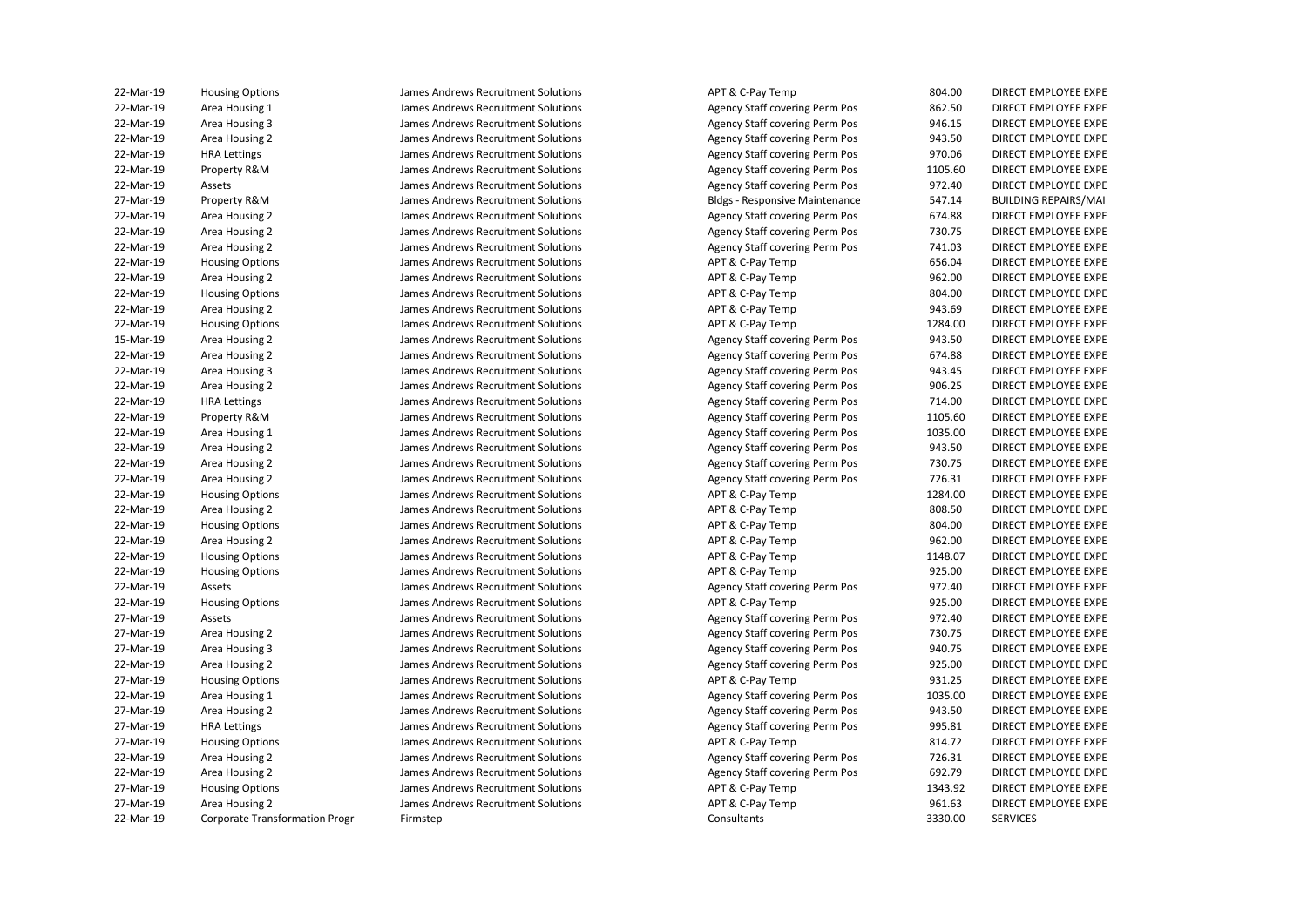| 27-Mar-19 | <b>Corporate Transformation Progr</b> | Firmstep                           | Consultants                           | 57001.28 | <b>SERVICES</b>             |
|-----------|---------------------------------------|------------------------------------|---------------------------------------|----------|-----------------------------|
| 27-Mar-19 | <b>Corporate Transformation Progr</b> | Firmstep                           | Consultants                           | 11263.72 | <b>SERVICES</b>             |
| 13-Mar-19 | Assets                                | Lambert Smith Hampton              | Consultants                           | 1500.00  | <b>SERVICES</b>             |
| 20-Mar-19 | Assets                                | Lambert Smith Hampton              | Consultants                           | 4000.00  | <b>SERVICES</b>             |
| 27-Mar-19 | Property R&M                          | Lambert Smith Hampton              | Consultants                           | 1250.00  | <b>SERVICES</b>             |
| 27-Mar-19 | Property R&M                          | Lambert Smith Hampton              | Consultants                           | 1250.00  | <b>SERVICES</b>             |
| 20-Mar-19 | <b>Planning Policy</b>                | WSP UK Ltd                         | Consultants                           | 9845.00  | <b>SERVICES</b>             |
| 22-Mar-19 | <b>Planning Policy</b>                | WSP UK Ltd                         | Consultants                           | 5716.50  | <b>SERVICES</b>             |
| 13-Mar-19 | Open Spaces DLO                       | Fleet (Line Markers) Limited       | Fees & Hired Services                 | 918.00   | <b>SERVICES</b>             |
| 27-Mar-19 | Facilities & Customer Services        | PAR Engineering (MK) Ltd           | ICT - Hardware                        | 3223.00  | COMMS AND COMPUTE           |
| 27-Mar-19 | Facilities & Customer Services        | PAR Engineering (MK) Ltd           | ICT - Hardware                        | 943.80   | COMMS AND COMPUTE           |
| 06-Mar-19 | <b>Corporate Transformation Progr</b> | Two Bald Blokes                    | Training - Non Qualification          | 1902.43  | <b>INDIRECT EMPLOYEE EX</b> |
| 06-Mar-19 | <b>Corporate Transformation Progr</b> | Two Bald Blokes                    | Training - Non Qualification          | 2992.76  | <b>INDIRECT EMPLOYEE EX</b> |
| 06-Mar-19 | <b>Corporate Transformation Progr</b> | Two Bald Blokes                    | Training - Non Qualification          | 589.24   | <b>INDIRECT EMPLOYEE EX</b> |
| 06-Mar-19 | <b>Corporate Transformation Progr</b> | Two Bald Blokes                    | Training - Non Qualification          | 11712.55 | <b>INDIRECT EMPLOYEE EX</b> |
| 06-Mar-19 | <b>Corporate Transformation Progr</b> | Two Bald Blokes                    | Training - Non Qualification          | 2306.06  | <b>INDIRECT EMPLOYEE EX</b> |
| 06-Mar-19 | Growth Programme                      | FAAC (UK) Ltd                      | Contractors                           | 656.00   | <b>SERVICES</b>             |
| 22-Mar-19 | <b>Growth Programme</b>               |                                    | Contractors                           | 1562.50  | <b>SERVICES</b>             |
|           |                                       | FAAC (UK) Ltd                      |                                       |          |                             |
| 01-Mar-19 | Area Planning                         | Park Avenue Recruitment            | <b>Agency Staff covering Perm Pos</b> | 2691.80  | DIRECT EMPLOYEE EXPE        |
| 01-Mar-19 | Area Planning                         | Park Avenue Recruitment            | <b>Agency Staff covering Perm Pos</b> | 672.95   | DIRECT EMPLOYEE EXPE        |
| 08-Mar-19 | Area Planning                         | Park Avenue Recruitment            | APT & C-Pay Temp                      | 2386.66  | DIRECT EMPLOYEE EXPE        |
| 08-Mar-19 | Area Planning                         | Park Avenue Recruitment            | APT & C-Pay Temp                      | 596.67   | DIRECT EMPLOYEE EXPE        |
| 15-Mar-19 | Area Planning                         | Park Avenue Recruitment            | APT & C-Pay Temp                      | 1726.66  | DIRECT EMPLOYEE EXPE        |
| 22-Mar-19 | Area Planning                         | Park Avenue Recruitment            | APT & C-Pay Temp                      | 2210.20  | DIRECT EMPLOYEE EXPE        |
| 22-Mar-19 | Area Planning                         | Park Avenue Recruitment            | APT & C-Pay Temp                      | 552.55   | DIRECT EMPLOYEE EXPE        |
| 22-Mar-19 | Area Planning                         | Park Avenue Recruitment            | APT & C-Pay Temp                      | 1280.00  | DIRECT EMPLOYEE EXPE        |
| 22-Mar-19 | Area Planning                         | Park Avenue Recruitment            | Agency Staff covering Perm Pos        | 3302.40  | DIRECT EMPLOYEE EXPE        |
| 22-Mar-19 | Area Planning                         | Park Avenue Recruitment            | Agency Staff covering Perm Pos        | 825.60   | DIRECT EMPLOYEE EXPE        |
| 22-Mar-19 | Area Planning                         | Park Avenue Recruitment            | APT & C-Pay Temp                      | 1686.66  | DIRECT EMPLOYEE EXPE        |
| 22-Mar-19 | Area Planning                         | Park Avenue Recruitment            | <b>Agency Staff covering Perm Pos</b> | 2330.60  | DIRECT EMPLOYEE EXPE        |
| 22-Mar-19 | Area Planning                         | Park Avenue Recruitment            | <b>Agency Staff covering Perm Pos</b> | 582.65   | DIRECT EMPLOYEE EXPE        |
| 22-Mar-19 | Area Planning                         | Park Avenue Recruitment            | APT & C-Pay Temp                      | 1636.66  | DIRECT EMPLOYEE EXPE        |
| 22-Mar-19 | Capital                               | <b>Foresters Garden Buildings</b>  | <b>Construction Works</b>             | 758.33   | <b>EXP FOR CAPITAL PURP</b> |
| 27-Mar-19 | Capital                               | Anesco Ltd                         | <b>Construction Works</b>             | 30695.00 | <b>EXP FOR CAPITAL PURP</b> |
| 06-Mar-19 | <b>Corporate Transformation Progr</b> | Continuum Connected Consulting Ltd | Consultants                           | 1503.90  | <b>SERVICES</b>             |
| 22-Mar-19 | <b>Corporate Transformation Progr</b> | Continuum Connected Consulting Ltd | Consultants                           | 1503.90  | <b>SERVICES</b>             |
| 27-Mar-19 | <b>Corporate Transformation Progr</b> | Continuum Connected Consulting Ltd | Consultants                           | 1127.93  | <b>SERVICES</b>             |
| 22-Mar-19 | Capital                               | Mace Limited                       | <b>Consultants Costs</b>              | 6635.70  | <b>EXP FOR CAPITAL PURP</b> |
| 27-Mar-19 | Capital                               | Mace Limited                       | <b>Consultants Costs</b>              | 17993.20 | <b>EXP FOR CAPITAL PURP</b> |
| 22-Mar-19 | Cems and Crems                        | Vivedia Ltd                        | Purchase for Resale                   | 910.00   | EQUIPMENT/FURNITURE/        |
| 15-Mar-19 | Ass Director - Operational Del        | <b>JW Valeting</b>                 | Veh costs - cleaning                  | 840.00   | DIRECT TRANSPORT COS        |
| 27-Mar-19 | Ass Director - Operational Del        | <b>JW Valeting</b>                 | Veh costs - cleaning                  | 840.00   | DIRECT TRANSPORT COS        |
|           |                                       | Windsor Telecom                    |                                       | 1476.00  | COMMS AND COMPUTE           |
| 08-Mar-19 | Deane Helpline                        |                                    | ICT - Telephones                      |          | COMMS AND COMPUTE           |
| 08-Mar-19 | Deane Helpline                        | <b>Windsor Telecom</b>             | ICT - Telephones                      | 738.00   |                             |
| 01-Mar-19 | <b>Planning Policy</b>                | Design Action Devon and Cornwall   | Consultants                           | 28970.50 | <b>SERVICES</b>             |
| 15-Mar-19 | HRA Policy & Management               | Allpay Ltd                         | <b>Bank Charges</b>                   | 986.63   | <b>SERVICES</b>             |
| 22-Mar-19 | Capital                               | Solutions Audio Visual Ltd         | <b>Construction Works</b>             | 26977.58 | <b>EXP FOR CAPITAL PURP</b> |
| 22-Mar-19 | Capital                               | <b>XMA Limited</b>                 | <b>IT Equipment Purchases</b>         | 760.00   | <b>ACQUISITION</b>          |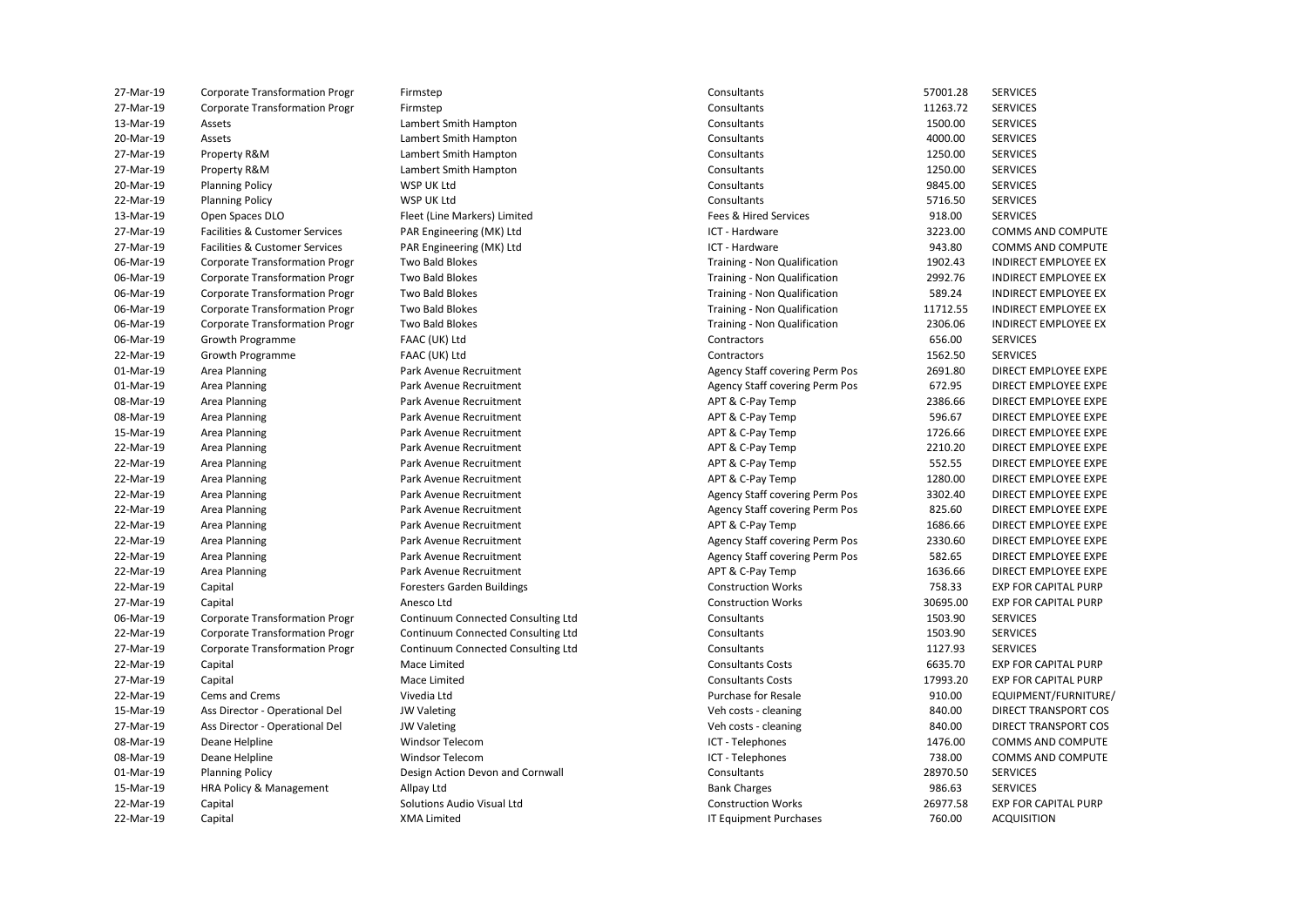| 22-Mar-19 | Capital                               | <b>XMA Limited</b>               | IT Equipment Purchases                | 28310.00 | ACQUISITION                   |
|-----------|---------------------------------------|----------------------------------|---------------------------------------|----------|-------------------------------|
| 22-Mar-19 | Facilities & Customer Services        | <b>XMA Limited</b>               | ICT - Hardware                        | 9295.00  | <b>COMMS AND COMPUTE</b>      |
| 22-Mar-19 | Capital                               | <b>XMA Limited</b>               | IT Equipment Purchases                | 5100.00  | <b>ACQUISITION</b>            |
| 27-Mar-19 | Capital                               | <b>XMA Limited</b>               | IT Equipment Purchases                | 47700.00 | <b>ACQUISITION</b>            |
| 27-Mar-19 | Capital                               | <b>XMA Limited</b>               | IT Equipment Purchases                | 10650.00 | <b>ACQUISITION</b>            |
| 27-Mar-19 | Capital                               | <b>XMA Limited</b>               | IT Equipment Purchases                | 850.00   | <b>ACQUISITION</b>            |
| 01-Mar-19 | Area Housing 1                        | Wellington Counselling CIC       | Fees & Hired Services                 | 3000.00  | <b>SERVICES</b>               |
| 27-Mar-19 | <b>HR &amp; OD</b>                    | <b>Gatenby Sanderson</b>         | Advertising for Staff Vacancie        | 1600.00  | <b>INDIRECT EMPLOYEE EX</b>   |
| 27-Mar-19 | <b>HR &amp; OD</b>                    | Gatenby Sanderson                | Advertising for Staff Vacancie        | 1440.00  | <b>INDIRECT EMPLOYEE EX</b>   |
| 01-Mar-19 | Area Planning                         | <b>G2V Recruitment Group</b>     | Agency Staff covering Perm Pos        | 885.00   | DIRECT EMPLOYEE EXPE          |
| 01-Mar-19 | Area Planning                         | <b>G2V Recruitment Group</b>     | Agency Staff covering Perm Pos        | 800.00   | DIRECT EMPLOYEE EXPE          |
| 01-Mar-19 | Health & Safety                       | <b>G2V Recruitment Group</b>     | Agency Staff covering Temp Pos        | 1689.12  | DIRECT EMPLOYEE EXPE          |
| 08-Mar-19 | Area Planning                         | <b>G2V Recruitment Group</b>     | Agency Staff covering Perm Pos        | 885.00   | DIRECT EMPLOYEE EXPE          |
| 08-Mar-19 | Area Planning                         | G2V Recruitment Group            | Agency Staff covering Perm Pos        | 800.00   | DIRECT EMPLOYEE EXPE          |
| 20-Mar-19 | Health & Safety                       | <b>G2V Recruitment Group</b>     | <b>Agency Staff covering Temp Pos</b> | 1620.00  | DIRECT EMPLOYEE EXPE          |
| 20-Mar-19 | Area Planning                         | <b>G2V Recruitment Group</b>     | Agency Staff covering Perm Pos        | 800.00   | DIRECT EMPLOYEE EXPE          |
| 20-Mar-19 | Area Planning                         | <b>G2V Recruitment Group</b>     | Agency Staff covering Perm Pos        | 900.00   | DIRECT EMPLOYEE EXPE          |
| 22-Mar-19 | Health & Safety                       | G2V Recruitment Group            | Agency Staff covering Temp Pos        | 813.24   | DIRECT EMPLOYEE EXPE          |
| 22-Mar-19 | Area Planning                         | <b>G2V Recruitment Group</b>     | Agency Staff covering Perm Pos        | 800.00   | DIRECT EMPLOYEE EXPE          |
| 22-Mar-19 | Area Planning                         | <b>G2V Recruitment Group</b>     | Agency Staff covering Perm Pos        | 875.00   | DIRECT EMPLOYEE EXPE          |
| 22-Mar-19 | Area Planning                         | <b>G2V Recruitment Group</b>     | Agency Staff covering Perm Pos        | 880.00   | DIRECT EMPLOYEE EXPE          |
| 22-Mar-19 | Area Planning                         | <b>G2V Recruitment Group</b>     | Agency Staff covering Perm Pos        | 800.00   | DIRECT EMPLOYEE EXPE          |
| 27-Mar-19 | Health & Safety                       | <b>G2V Recruitment Group</b>     | <b>Agency Staff covering Temp Pos</b> | 884.88   | DIRECT EMPLOYEE EXPE          |
| 15-Mar-19 | Finance                               | Advanced Secure Technologies Ltd | Stationery                            | 1175.00  | <b>PRINT &amp; STATIONERY</b> |
| 01-Mar-19 | <b>Corporate Transformation Progr</b> | Kili Consulting                  | Fees & Hired Services                 | 6899.48  | <b>SERVICES</b>               |
| 27-Mar-19 | <b>Corporate Transformation Progr</b> | Kili Consulting                  | Fees & Hired Services                 | 10670.21 | <b>SERVICES</b>               |
| 13-Mar-19 | <b>Property Investments</b>           | <b>Gully Howard Technical</b>    | <b>Bldgs - Asbestos</b>               | 2480.00  | <b>BUILDING REPAIRS/MAI</b>   |
| 22-Mar-19 | <b>Property Investments</b>           | <b>Gully Howard Technical</b>    | <b>Bldgs - Asbestos</b>               | 5248.00  | <b>BUILDING REPAIRS/MAI</b>   |
| 15-Mar-19 | Property R&M                          | <b>Gully Howard Technical</b>    | Training - Non Qualification          | 800.00   | <b>INDIRECT EMPLOYEE EX</b>   |
| 08-Mar-19 | Area Planning                         | <b>Paul Smith Associates</b>     | Consultants                           | 3300.00  | <b>SERVICES</b>               |
| 06-Mar-19 | <b>Property Investments</b>           | Randstad CPE                     | <b>Bldgs - Asbestos</b>               | 574.98   | <b>BUILDING REPAIRS/MAI</b>   |
| 13-Mar-19 | <b>Property Investments</b>           | <b>Randstad CPE</b>              | <b>Bldgs - Asbestos</b>               | 574.98   | <b>BUILDING REPAIRS/MAI</b>   |
| 20-Mar-19 | Property Investments                  | Randstad CPE                     | <b>Bldgs - Asbestos</b>               | 574.98   | <b>BUILDING REPAIRS/MAI</b>   |
| 22-Mar-19 | Property Investments                  | Randstad CPE                     | <b>Bldgs - Asbestos</b>               | 574.98   | <b>BUILDING REPAIRS/MAI</b>   |
| 27-Mar-19 | Property Investments                  | <b>Randstad CPE</b>              | Bldgs - Asbestos                      | 574.98   | <b>BUILDING REPAIRS/MAI</b>   |
| 27-Mar-19 | <b>Property Investments</b>           | Randstad CPE                     | <b>Bldgs - Asbestos</b>               | 574.98   | <b>BUILDING REPAIRS/MAI</b>   |
| 08-Mar-19 | Parking & Community Safety            | <b>Creditcall Limited</b>        | Supplies and Services                 | 2000.00  | EQUIPMENT/FURNITURE/          |
| 22-Mar-19 | Parking & Community Safety            | <b>Creditcall Limited</b>        | Supplies and Services                 | 2000.00  | EQUIPMENT/FURNITURE/          |
| 15-Mar-19 | Cems and Crems                        | All Green Group                  | Equipment - Purchases                 | 1035.00  | EQUIPMENT/FURNITURE/          |
| 06-Mar-19 | <b>Corporate Transformation Progr</b> | <b>WA Consultants</b>            | Consultants                           | 4050.00  | <b>SERVICES</b>               |
| 13-Mar-19 | <b>Corporate Transformation Progr</b> | <b>WA Consultants</b>            | Consultants                           | 6000.00  | <b>SERVICES</b>               |
| 15-Mar-19 | ICT & Information                     | <b>WA Consultants</b>            | Consultants                           | 3000.00  | <b>SERVICES</b>               |
| 20-Mar-19 | ICT & Information                     | <b>WA Consultants</b>            | Consultants                           | 1500.00  | <b>SERVICES</b>               |
| 22-Mar-19 | ICT & Information                     | <b>WA Consultants</b>            | Consultants                           | 1200.00  | <b>SERVICES</b>               |
| 22-Mar-19 | ICT & Information                     | <b>WA Consultants</b>            | Consultants                           | 1500.00  | <b>SERVICES</b>               |
| 27-Mar-19 | ICT & Information                     | <b>WA Consultants</b>            | Consultants                           | 1500.00  | <b>SERVICES</b>               |
| 27-Mar-19 | ICT & Information                     | <b>WA Consultants</b>            | Consultants                           | 1500.00  | <b>SERVICES</b>               |
| 27-Mar-19 | <b>Corporate Transformation Progr</b> | <b>WA Consultants</b>            | Consultants                           | 7600.00  | <b>SERVICES</b>               |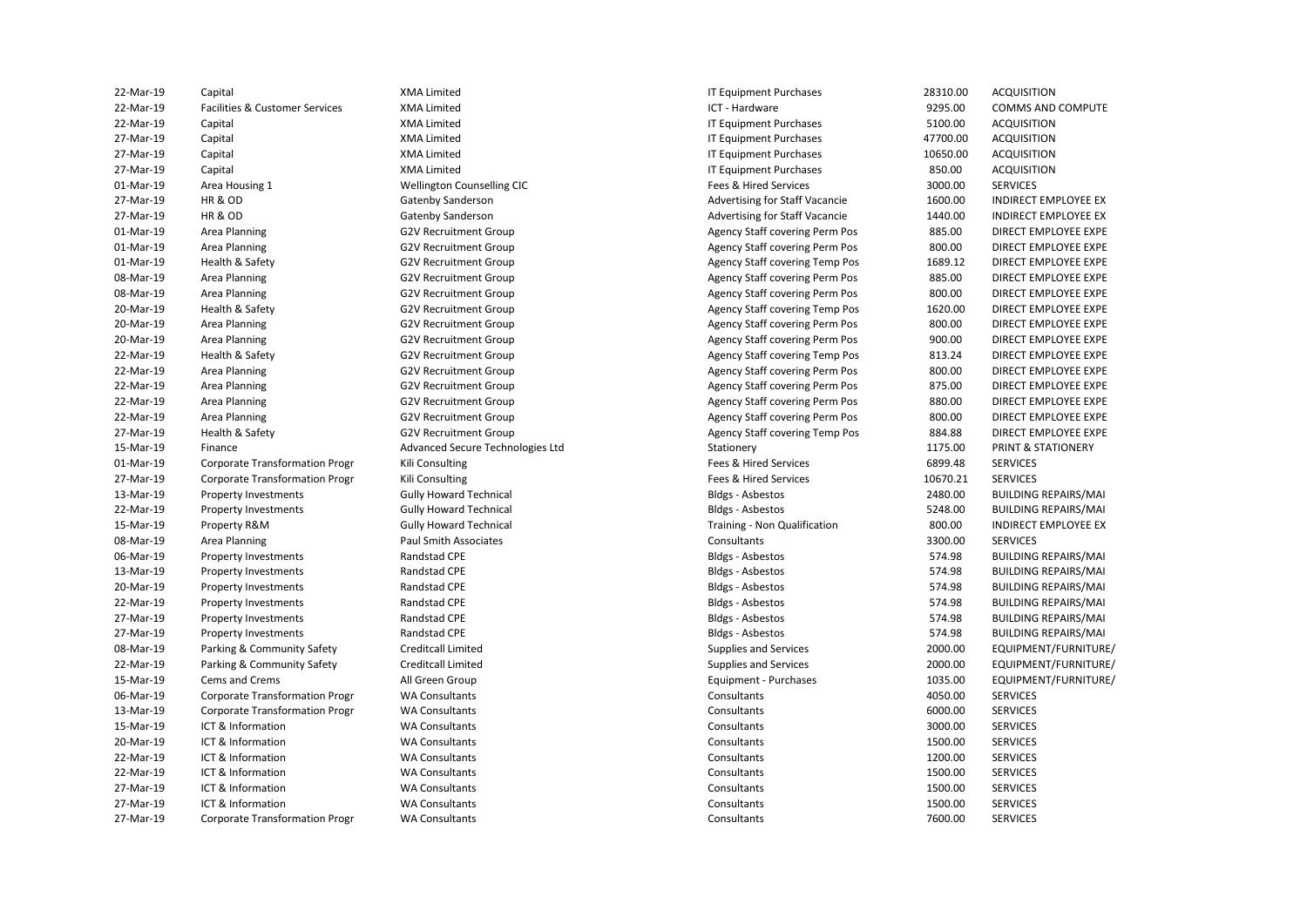| 08-Mar-19 | Growth Programme               | Ian Farmer Associates (1998) Limited | Consultants                              | 4429.00  | <b>SERVICES</b>     |
|-----------|--------------------------------|--------------------------------------|------------------------------------------|----------|---------------------|
| 08-Mar-19 | Growth Programme               | Ian Farmer Associates (1998) Limited | Consultants                              | 704.00   | <b>SERVICES</b>     |
| 13-Mar-19 | Housing Enabling & Development | Cluff Commercial Ltd                 | Fees & Hired Services                    | 650.00   | <b>SERVICES</b>     |
| 22-Mar-19 | HR & OD                        | Indeed Ireland Operations Ltd        | <b>Advertising for Staff Vacancie</b>    | 741.72   | <b>INDIRECT EMI</b> |
| 22-Mar-19 | <b>Business Development</b>    | Keefikus Entertainment               | <b>Publicity Promotions &amp; Advert</b> | 3300.00  | <b>COMMS AND</b>    |
| 27-Mar-19 | Capital                        | Helmsman Storage Solutions Ltd       | <b>Furniture Equipment Purchases</b>     | 2044.63  | <b>ACQUISITION</b>  |
| 22-Mar-19 | <b>Corporate Property</b>      | Forge Leisure UK Ltd                 | Fees & Hired Services                    | 1347.00  | <b>SERVICES</b>     |
| 13-Mar-19 | Revs and Bens Manager          | Powys County Council                 | Fees & Hired Services                    | 1715.00  | <b>SERVICES</b>     |
| 13-Mar-19 | Revs and Bens Manager          | Powys County Council                 | Fees & Hired Services                    | 10229.12 | <b>SERVICES</b>     |
| 15-Mar-19 | Revs and Bens Manager          | Powys County Council                 | Fees & Hired Services                    | 12633.00 | <b>SERVICES</b>     |
| 15-Mar-19 | Revs and Bens Manager          | Powys County Council                 | Fees & Hired Services                    | 5095.00  | <b>SERVICES</b>     |
| 15-Mar-19 | Revs and Bens Manager          | Powys County Council                 | Fees & Hired Services                    | 1666.65  | <b>SERVICES</b>     |
| 15-Mar-19 | Revs and Bens Manager          | Powys County Council                 | Fees & Hired Services                    | 4416.48  | <b>SERVICES</b>     |
| 01-Mar-19 | Licensing                      | <b>Garston Veterinary Group</b>      | Contractors                              | 792.93   | <b>SERVICES</b>     |
| 22-Mar-19 | Revs and Bens Manager          | <b>IEG4 Limited</b>                  | ICT - Software                           | 2500.00  | <b>COMMS AND</b>    |
| 20-Mar-19 | Area Planning                  | South Hams District Council          | Legal Cost & Services                    | 513.81   | <b>SERVICES</b>     |
| 20-Mar-19 | Area Planning                  | West Devon Borough Council           | Legal Cost & Services                    | 513.81   | <b>SERVICES</b>     |
| 20-Mar-19 | <b>Environmental Health</b>    | <b>CEFAS</b>                         | Conf & Meet Exp (not catering)           | 1100.00  | <b>EXPENSES</b>     |
| 27-Mar-19 | Growth Programme               | Clanalytix Limited                   | Consultants                              | 1800.00  | <b>SERVICES</b>     |
| 22-Mar-19 | Housing & Community Projects   | Somerset County History Trust        | Grants (No gds/srv rec)                  | 25000.00 | <b>OTHER</b>        |
| 20-Mar-19 | Capital                        | The Audience Agency                  | <b>Professional Fees</b>                 | 5000.00  | <b>EXP FOR CAPI</b> |
| 20-Mar-19 | Area Housing 2                 | Canon Street Church                  | Bed & Breakfast                          | 920.00   | <b>OTHER ESTAB</b>  |
| 22-Mar-19 | <b>Housing Options</b>         | Arditti Carpets                      | Bed & Breakfast                          | 593.33   | <b>OTHER ESTAB</b>  |
| 27-Mar-19 | <b>Democratic Services</b>     | Prepared Media Ltd                   | Conf & Meet Exp (not catering)           | 698.00   | <b>EXPENSES</b>     |
| 27-Mar-19 | Parking & Community Safety     | Amey TPT Ltd                         | Rents                                    | 2750.00  | <b>RENTS</b>        |
| 01-Mar-19 | <b>Balance Sheet</b>           | <b>Electric Center</b>               | Inventory                                | 2526.75  | <b>INVENTORIES</b>  |
| 06-Mar-19 | <b>Balance Sheet</b>           | <b>Electric Center</b>               | Inventory                                | 1681.78  | <b>INVENTORIES</b>  |
| 13-Mar-19 | Property R&M                   | <b>Electric Center</b>               | <b>Bldgs - Responsive Maintenance</b>    | 574.98   | <b>BUILDING REF</b> |
| 15-Mar-19 | Property R&M                   | <b>Electric Center</b>               | <b>Bldgs - Responsive Maintenance</b>    | 774.69   | <b>BUILDING REF</b> |
| 13-Mar-19 | <b>Balance Sheet</b>           | <b>Electric Center</b>               | Inventory                                | 916.68   | <b>INVENTORIES</b>  |
| 20-Mar-19 | <b>Balance Sheet</b>           | <b>Electric Center</b>               | Inventory                                | 2303.16  | <b>INVENTORIES</b>  |
| 22-Mar-19 | Property R&M                   | <b>Electric Center</b>               | <b>Bldgs - Responsive Maintenance</b>    | 1209.68  | <b>BUILDING REF</b> |
| 22-Mar-19 | Property R&M                   | <b>Electric Center</b>               | <b>Bldgs - Responsive Maintenance</b>    | 548.30   | <b>BUILDING REF</b> |
| 22-Mar-19 | <b>Balance Sheet</b>           | <b>Electric Center</b>               | Inventory                                | 1201.39  | <b>INVENTORIES</b>  |
| 27-Mar-19 | Property R&M                   | <b>Electric Center</b>               | <b>Bldgs - Responsive Maintenance</b>    | 596.64   | <b>BUILDING REF</b> |
| 27-Mar-19 | <b>Balance Sheet</b>           | <b>Electric Center</b>               | Inventory                                | 1053.28  | <b>INVENTORIES</b>  |
| 27-Mar-19 | <b>Balance Sheet</b>           | <b>Electric Center</b>               | Inventory                                | 1199.92  | <b>INVENTORIES</b>  |
| 27-Mar-19 | Property R&M                   | <b>Electric Center</b>               | <b>Bldgs - Planned Maintenance</b>       | 1629.19  | <b>BUILDING REF</b> |
| 20-Mar-19 | Property R&M                   | G & L Consultancy Ltd                | Training - Non Qualification             | 650.00   | <b>INDIRECT EMI</b> |
| 13-Mar-19 | <b>Balance Sheet</b>           | <b>INDESPENSION LTD</b>              | Inventory                                | 860.00   | <b>INVENTORIES</b>  |
| 08-Mar-19 | Cems and Crems                 | Initial Washroom Hygiene             | Equipment - Purchases                    | 802.26   | EQUIPMENT/          |
| 27-Mar-19 | Area Housing 2                 | Newsquest Media Group Ltd            | <b>Publicity Promotions &amp; Advert</b> | 752.70   | <b>COMMS AND</b>    |
| 27-Mar-19 | <b>Electoral Services</b>      | <b>SHAW &amp; SONS LTD</b>           | Fees & Hired Services                    | 2305.20  | <b>SERVICES</b>     |
| 22-Mar-19 | ICT & Information              | VODAFONE LIMITED (PAGING)            | <b>ICT - Mobile Phones</b>               | 6074.54  | <b>COMMS AND</b>    |
| 22-Mar-19 | ICT & Information              | <b>VODAFONE LIMITED (PAGING)</b>     | ICT - Mobile Phones                      | 5991.13  | <b>COMMS AND</b>    |
| 13-Mar-19 | <b>Corporate Property</b>      | <b>WALFORD SECURITY LIMITED</b>      | Contractors                              | 640.00   | <b>SERVICES</b>     |
| 06-Mar-19 | ICT & Information              | WESTERN COMPUTER GROUP LTD           | ICT - Software                           | 2124.00  | <b>COMMS AND</b>    |
| 15-Mar-19 | Capital                        | Lloyds & Co (Letchworth) Ltd         | <b>Vehicle Purchases</b>                 | 24690.00 | <b>ACQUISITION</b>  |
|           |                                |                                      |                                          |          |                     |

Advertising for Staff Vacancie 22-Mar-19 Business Development Keefikus Entertainment Publicity Promotions & Advert 3300.00 COMMS AND COMPUTE 27-Mar-19 Capital Helmsman Storage Solutions Ltd Furniture Equipment Purchases 2044.63 ACQUISITION 22-Mar-19 Housing & Community Projects Somerset County History Trust Grants (No gds/srv rec) 25000.00 OTHER 13-Mar-19 Property R&M Electric Center Bldgs - Responsive Maintenance 574.98 BUILDING REPAIRS/MAI 15-Mar-19 Property R&M Electric Center Bldgs - Responsive Maintenance 774.69 BUILDING REPAIRS/MAI 22-Mar-19 Property R&M Electric Center Bldgs - Responsive Maintenance 1209.68 BUILDING REPAIRS/MAI 22-Mar-19 Property R&M Electric Center Bldgs - Responsive Maintenance 548.30 BUILDING REPAIRS/MAI 27-Mar-19 Property R&M Electric Center Bldgs - Responsive Maintenance 596.64 BUILDING REPAIRS/MAI 27-Mar-19 Property R&M Electric Center Bldgs - Planned Maintenance 1629.19 BUILDING REPAIRS/MAI 08-Mar-19 Cems and Crems **Initial Washroom Hygiene** Equipment - Purchases 602.26 EQUIPMENT/FURNITURE/ **Publicity Promotions & Advert**  22-Mar-19 ICT & Information VODAFONE LIMITED (PAGING) ICT - Mobile Phones 6074.54 COMMS AND COMPUTE 22-Mar-19 ICT & Information VODAFONE LIMITED (PAGING) ICT - Mobile Phones 5991.13 COMMS AND COMPUTE 13-Mar-19 Corporate Property WALFORD SECURITY LIMITED Contractors 640.00 SERVICES 06-Mar-19 ICT & Information WESTERN COMPUTER GROUP LTD ICT - Software ICT - Software 2124.00 COMMS AND COMPUTE Programmer Associates (1998) Limited Consultants Consultants Consultants Consultants Consultants Consultants Consultants Consultants Consultants Consultants Consultants Consultants Consultants Consultants Consultants Consu 13-Mar-19 Housing Enabling & Development Cluff Commercial Ltd Fees & Hired Services 650.00 SERVICES 22-Mar-19 Indeed Ireland Operations Ltd **Advertising for Staff Vacancie 741.72** INDIRECT EMPLOYEE EX 22-Mar-19 Corporate Property Forge Leisure UK Ltd Fees & Hired Services 1347.00 SERVICES 13-Mar-19 Revs and Bens Manager **Reviews Powys County Council Account Account** Fees & Hired Services 1715.00 SERVICES 13-Mar-19 Revs and Bens Manager **Reviews Powys County Council Accompany Council** Fees & Hired Services **10229.12 SERVICES** 15-Mar-19 Revs and Bens Manager Powys County Council Fees & Hired Services 12633.00 SERVICES 15-Mar-19 Revs and Bens Manager **Reviews Powys County Council Account Account** Fees & Hired Services 5095.00 SERVICES 15-Mar-19 Revs and Bens Manager **Reviews Powys County Council Account Account** Fees & Hired Services 1666.65 SERVICES Powys County Council **15-Mar-19 Reverse Access** Fees & Hired Services 4416.48 SERVICES Garston Veterinary Group **Contractors** Contractors **Contractors** 792.93 SERVICES 22-Mar-19 Revs and Bens Manager **IEG4 Limited** IEGG ICT - Software ICT - Software 2500.00 COMMS AND COMPUTE 20-Mar-19 Area Planning Sulth Hams District Council Council Legal Cost & Services 513.81 SERVICES 20-Mar-19 Area Planning 20-Mar-19 Area Planning West Devon Borough Council Council Legal Cost & Services 513.81 SERVICES 20-Mar-19 Conf & Meet Exp (not catering) 21100.00 EXPENSES 27-Mar-19 Growth Programme Clanalytix Limited Consultants 1800.00 SERVICES 20-Mar-19 Capital The Audience Agency Professional Fees 5000.00 EXP FOR CAPITAL PURP 20-Mar-19 Area Housing 2 Canon Street Church Bed & Breakfast Bed & Breakfast 920.00 OTHER ESTABLISHMENTS 22-Mar-19 Housing Options Arditti Carpets Bed & Breakfast 593.33 OTHER ESTABLISHMENTS 27-Mar-19 Democratic Services Prepared Media Ltd Conf & Meet Exp (not catering) 698.00 EXPENSES 27-Mar-19 Parking & Community Safety Amey TPT Ltd **Rents 2750.00 RENTS** Rents 2750.00 RENTS 01-Mar-19 Balance Sheet Electric Center Inventory 2526.75 INVENTORIES 06-Mar-19 Balance Sheet Electric Center Inventory 1681.78 INVENTORIES 13-Mar-19 Balance Sheet Electric Center Inventory 916.68 INVENTORIES 20-Mar-19 Balance Sheet Electric Center Inventory 2303.16 INVENTORIES 22-Mar-19 Balance Sheet Electric Center Inventory 1201.39 INVENTORIES 27-Mar-19 Balance Sheet Electric Center Inventory 1053.28 INVENTORIES 27-Mar-19 Balance Sheet Electric Center Inventory 1199.92 INVENTORIES Training - Non Qualification **650.00** INDIRECT EMPLOYEE EX 13-Mar-19 Balance Sheet INDESPENSION LTD Inventory 860.00 INVENTORIES 27-Mewsquest Media Group Ltd **Publicity Promotions & Advert** 252.70 COMMS AND COMPUTE 27-Mar-19 Electoral Services SHAW & SONS LTD Fees & Hired Services 2305.20 SERVICES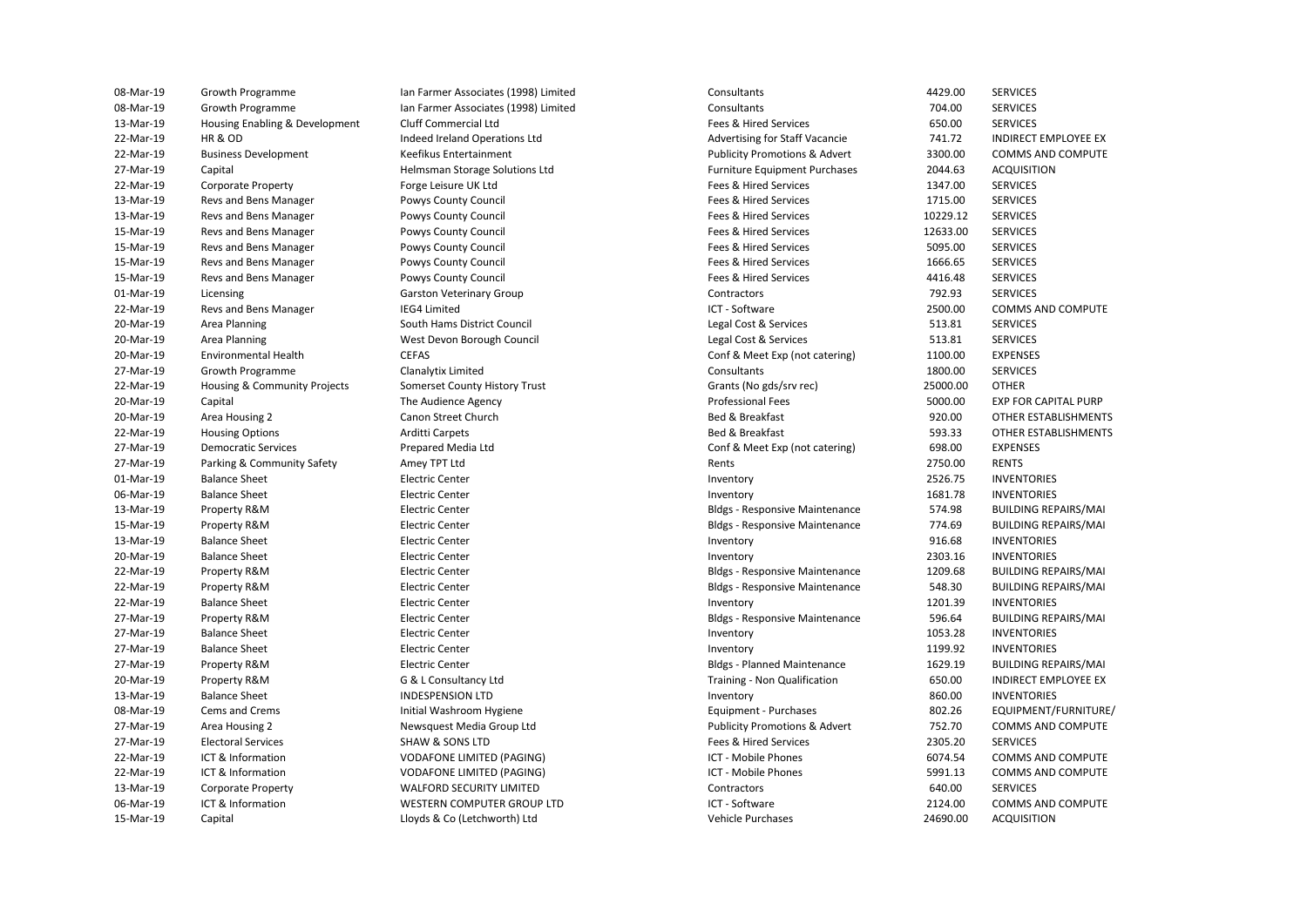| 15-Mar-19 | Capital                        | AIRTECH ENVIRONMENTAL SYSTEMS      | Refurbishment                         | 577.88  | <b>EXP FOR CAPITAL PURP</b> |
|-----------|--------------------------------|------------------------------------|---------------------------------------|---------|-----------------------------|
| 15-Mar-19 | Capital                        | AIRTECH ENVIRONMENTAL SYSTEMS      | Refurbishment                         | 577.88  | <b>EXP FOR CAPITAL PURP</b> |
| 15-Mar-19 | Capital                        | AIRTECH ENVIRONMENTAL SYSTEMS      | Refurbishment                         | 577.88  | <b>EXP FOR CAPITAL PURP</b> |
| 15-Mar-19 | Capital                        | AIRTECH ENVIRONMENTAL SYSTEMS      | Refurbishment                         | 869.56  | <b>EXP FOR CAPITAL PURP</b> |
| 15-Mar-19 | Capital                        | AIRTECH ENVIRONMENTAL SYSTEMS      | Refurbishment                         | 580.62  | <b>EXP FOR CAPITAL PURP</b> |
| 15-Mar-19 | Capital                        | AIRTECH ENVIRONMENTAL SYSTEMS      | Refurbishment                         | 577.88  | <b>EXP FOR CAPITAL PURP</b> |
| 13-Mar-19 | Capital                        | AIRTECH ENVIRONMENTAL SYSTEMS      | Refurbishment                         | 577.88  | <b>EXP FOR CAPITAL PURP</b> |
| 13-Mar-19 | Capital                        | AIRTECH ENVIRONMENTAL SYSTEMS      | Refurbishment                         | 577.88  | <b>EXP FOR CAPITAL PURP</b> |
| 13-Mar-19 | Capital                        | AIRTECH ENVIRONMENTAL SYSTEMS      | Refurbishment                         | 621.76  | <b>EXP FOR CAPITAL PURP</b> |
| 13-Mar-19 | Capital                        | AIRTECH ENVIRONMENTAL SYSTEMS      | Refurbishment                         | 577.88  | <b>EXP FOR CAPITAL PURP</b> |
| 13-Mar-19 | Capital                        | AIRTECH ENVIRONMENTAL SYSTEMS      | Refurbishment                         | 577.88  | <b>EXP FOR CAPITAL PURP</b> |
| 13-Mar-19 | Capital                        | AIRTECH ENVIRONMENTAL SYSTEMS      | Refurbishment                         | 577.88  | <b>EXP FOR CAPITAL PURP</b> |
| 15-Mar-19 | Capital                        | AIRTECH ENVIRONMENTAL SYSTEMS      | Refurbishment                         | 577.88  | <b>EXP FOR CAPITAL PURP</b> |
| 15-Mar-19 | Capital                        | AIRTECH ENVIRONMENTAL SYSTEMS      | Refurbishment                         | 577.88  | <b>EXP FOR CAPITAL PURP</b> |
| 15-Mar-19 | Capital                        | AIRTECH ENVIRONMENTAL SYSTEMS      | Refurbishment                         | 577.88  | <b>EXP FOR CAPITAL PURP</b> |
| 15-Mar-19 | Capital                        | AIRTECH ENVIRONMENTAL SYSTEMS      | Refurbishment                         | 599.82  | <b>EXP FOR CAPITAL PURP</b> |
| 15-Mar-19 | Capital                        | AIRTECH ENVIRONMENTAL SYSTEMS      | Refurbishment                         | 577.88  | <b>EXP FOR CAPITAL PURP</b> |
| 15-Mar-19 | Capital                        | AIRTECH ENVIRONMENTAL SYSTEMS      | Refurbishment                         | 599.82  | <b>EXP FOR CAPITAL PURP</b> |
| 15-Mar-19 | Capital                        | AIRTECH ENVIRONMENTAL SYSTEMS      | Refurbishment                         | 577.88  | <b>EXP FOR CAPITAL PURP</b> |
| 22-Mar-19 | Capital                        | AIRTECH ENVIRONMENTAL SYSTEMS      | Refurbishment                         | 577.88  | <b>EXP FOR CAPITAL PURP</b> |
| 06-Mar-19 | Assets                         | <b>HAYS Specialist Recruitment</b> | Agency Staff covering Perm Pos        | 1647.05 | DIRECT EMPLOYEE EXPE        |
| 06-Mar-19 | Housing Enabling & Development | <b>HAYS Specialist Recruitment</b> | Agency Staff covering Perm Pos        | 544.00  | DIRECT EMPLOYEE EXPE        |
| 08-Mar-19 | Housing Enabling & Development | <b>HAYS Specialist Recruitment</b> | Agency Staff covering Perm Pos        | 816.00  | DIRECT EMPLOYEE EXPE        |
| 13-Mar-19 | Assets                         | <b>HAYS Specialist Recruitment</b> | Agency Staff covering Perm Pos        | 1647.05 | DIRECT EMPLOYEE EXPE        |
| 13-Mar-19 | HR & OD                        | <b>HAYS Specialist Recruitment</b> | Agency Staff covering Perm Pos        | 929.45  | DIRECT EMPLOYEE EXPE        |
| 13-Mar-19 | HR & OD                        | <b>HAYS Specialist Recruitment</b> | Agency Staff covering Perm Pos        | 929.45  | DIRECT EMPLOYEE EXPE        |
| 13-Mar-19 | Housing Enabling & Development | <b>HAYS Specialist Recruitment</b> | Agency Staff covering Perm Pos        | 628.28  | DIRECT EMPLOYEE EXPE        |
| 13-Mar-19 | Growth Programme               | <b>HAYS Specialist Recruitment</b> | Agency Staff covering Temp Pos        | 1418.13 | DIRECT EMPLOYEE EXPE        |
| 13-Mar-19 | Growth Programme               | <b>HAYS Specialist Recruitment</b> | Agency Staff covering Temp Pos        | 945.44  | DIRECT EMPLOYEE EXPE        |
| 13-Mar-19 | Housing Enabling & Development | <b>HAYS Specialist Recruitment</b> | Agency Staff covering Perm Pos        | 942.42  | DIRECT EMPLOYEE EXPE        |
| 13-Mar-19 | Growth Programme               | <b>HAYS Specialist Recruitment</b> | Agency Staff covering Temp Pos        | 945.44  | DIRECT EMPLOYEE EXPE        |
| 13-Mar-19 | Housing Enabling & Development | <b>HAYS Specialist Recruitment</b> | Agency Staff covering Perm Pos        | 942.42  | DIRECT EMPLOYEE EXPE        |
| 13-Mar-19 | Procurement                    | <b>HAYS Specialist Recruitment</b> | Agency Staff covering Perm Pos        | 1794.78 | DIRECT EMPLOYEE EXPE        |
| 13-Mar-19 | <b>HR &amp; OD</b>             | <b>HAYS Specialist Recruitment</b> | Agency Staff covering Perm Pos        | 743.56  | DIRECT EMPLOYEE EXPE        |
| 13-Mar-19 | Property Investments           | <b>HAYS Specialist Recruitment</b> | Agency Staff covering Temp Pos        | 1099.90 | DIRECT EMPLOYEE EXPE        |
| 13-Mar-19 | HR & OD                        | <b>HAYS Specialist Recruitment</b> | Agency Staff covering Perm Pos        | 929.45  | DIRECT EMPLOYEE EXPE        |
| 13-Mar-19 | Housing Enabling & Development | <b>HAYS Specialist Recruitment</b> | Agency Staff covering Perm Pos        | 942.42  | DIRECT EMPLOYEE EXPE        |
| 13-Mar-19 | Growth Programme               | <b>HAYS Specialist Recruitment</b> | Agency Staff covering Temp Pos        | 945.44  | DIRECT EMPLOYEE EXPE        |
| 13-Mar-19 | Growth Programme               | <b>HAYS Specialist Recruitment</b> | <b>Agency Staff covering Temp Pos</b> | 1215.54 | DIRECT EMPLOYEE EXPE        |
| 13-Mar-19 | Housing Enabling & Development | <b>HAYS Specialist Recruitment</b> | Agency Staff covering Perm Pos        | 942.42  | DIRECT EMPLOYEE EXPE        |
| 13-Mar-19 | Growth Programme               | <b>HAYS Specialist Recruitment</b> | <b>Agency Staff covering Temp Pos</b> | 2025.90 | DIRECT EMPLOYEE EXPE        |
| 13-Mar-19 | Property Investments           | <b>HAYS Specialist Recruitment</b> | Agency Staff covering Temp Pos        | 1099.90 | DIRECT EMPLOYEE EXPE        |
| 13-Mar-19 | Procurement                    | <b>HAYS Specialist Recruitment</b> | Agency Staff covering Perm Pos        | 1318.70 | DIRECT EMPLOYEE EXPE        |
| 13-Mar-19 | Procurement                    | <b>HAYS Specialist Recruitment</b> | Agency Staff covering Perm Pos        | 1988.59 | DIRECT EMPLOYEE EXPE        |
| 13-Mar-19 | Assets                         | <b>HAYS Specialist Recruitment</b> | Agency Staff covering Temp Pos        | 1498.06 | DIRECT EMPLOYEE EXPE        |
| 13-Mar-19 | <b>Property Investments</b>    | <b>HAYS Specialist Recruitment</b> | Agency Staff covering Temp Pos        | 1099.90 | DIRECT EMPLOYEE EXPE        |
| 13-Mar-19 | Assets                         | <b>HAYS Specialist Recruitment</b> | <b>Agency Staff covering Temp Pos</b> | 1511.87 | DIRECT EMPLOYEE EXPE        |
| 13-Mar-19 | Procurement                    | <b>HAYS Specialist Recruitment</b> | Agency Staff covering Perm Pos        | 1541.99 | DIRECT EMPLOYEE EXPE        |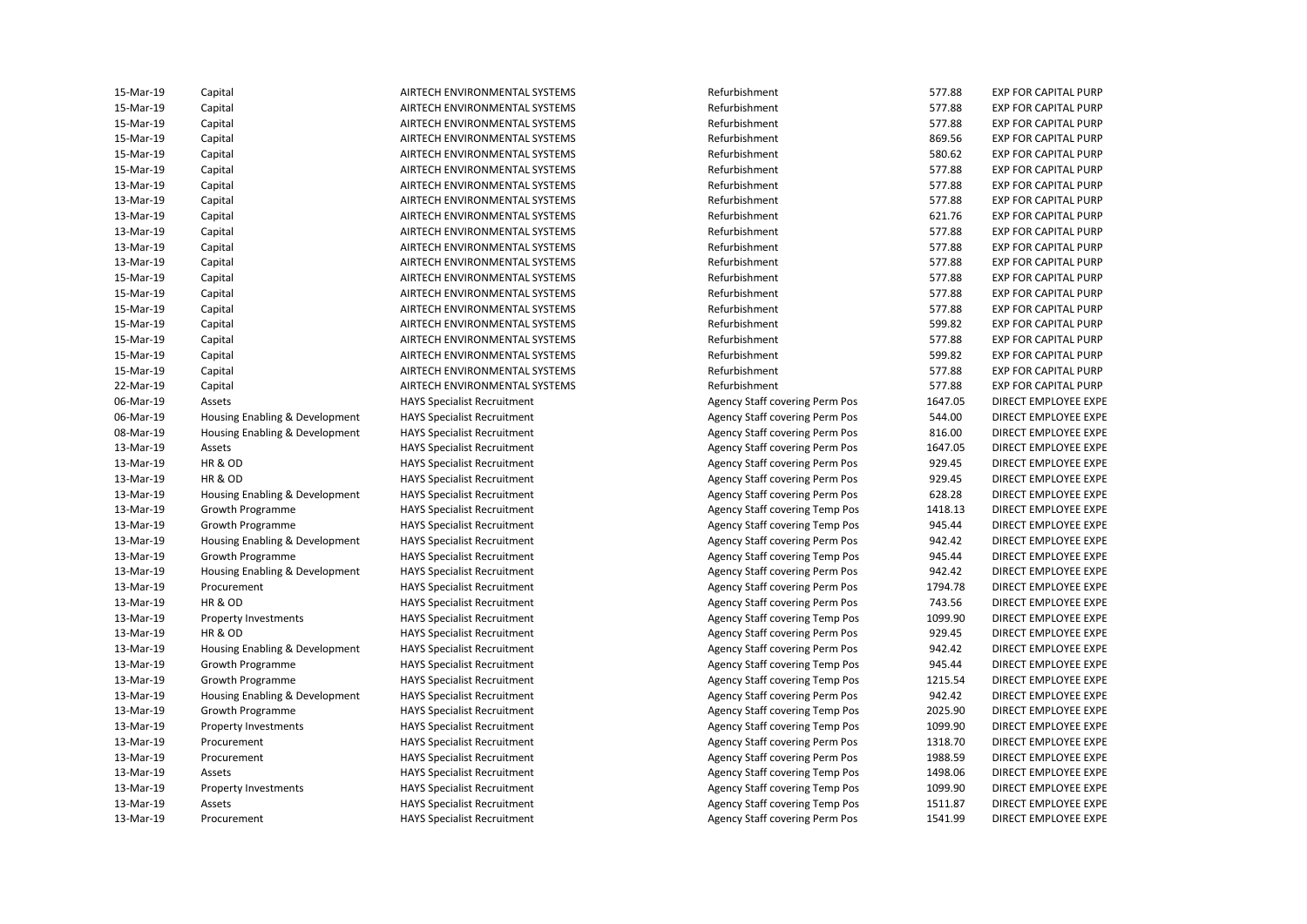| 13-Mar-19 | Assets                         | <b>HAYS Specialist Recruitment</b> | Agency Staff covering Temp Pos        | 1343.88 | DIRECT EMPLOYEE EXPE        |
|-----------|--------------------------------|------------------------------------|---------------------------------------|---------|-----------------------------|
| 13-Mar-19 | Assets                         | <b>HAYS Specialist Recruitment</b> | <b>Agency Staff covering Temp Pos</b> | 1511.87 | DIRECT EMPLOYEE EXPE        |
| 13-Mar-19 | Growth Programme               | <b>HAYS Specialist Recruitment</b> | Agency Staff covering Temp Pos        | 1620.72 | DIRECT EMPLOYEE EXPE        |
| 13-Mar-19 | Growth Programme               | <b>HAYS Specialist Recruitment</b> | <b>Agency Staff covering Temp Pos</b> | 945.44  | DIRECT EMPLOYEE EXPE        |
| 13-Mar-19 | Assets                         | <b>HAYS Specialist Recruitment</b> | Agency Staff covering Perm Pos        | 1342.26 | DIRECT EMPLOYEE EXPE        |
| 20-Mar-19 | Housing Enabling & Development | <b>HAYS Specialist Recruitment</b> | Agency Staff covering Perm Pos        | 816.00  | DIRECT EMPLOYEE EXPE        |
| 20-Mar-19 | Property R&M                   | <b>HAYS Specialist Recruitment</b> | Agency Staff covering Perm Pos        | 600.00  | DIRECT EMPLOYEE EXPE        |
| 20-Mar-19 | Assets                         | <b>HAYS Specialist Recruitment</b> | Agency Staff covering Perm Pos        | 1647.05 | DIRECT EMPLOYEE EXPE        |
| 22-Mar-19 | Housing Enabling & Development | <b>HAYS Specialist Recruitment</b> | Agency Staff covering Perm Pos        | 816.00  | DIRECT EMPLOYEE EXPE        |
| 22-Mar-19 | Assets                         | <b>HAYS Specialist Recruitment</b> | Agency Staff covering Perm Pos        | 1647.05 | DIRECT EMPLOYEE EXPE        |
| 22-Mar-19 | Property R&M                   | <b>HAYS Specialist Recruitment</b> | Agency Staff covering Perm Pos        | 555.00  | DIRECT EMPLOYEE EXPE        |
| 22-Mar-19 | Procurement                    | <b>HAYS Specialist Recruitment</b> | Agency Staff covering Perm Pos        | 1204.95 | DIRECT EMPLOYEE EXPE        |
| 22-Mar-19 | Procurement                    | <b>HAYS Specialist Recruitment</b> | Agency Staff covering Perm Pos        | 1162.82 | DIRECT EMPLOYEE EXPE        |
| 22-Mar-19 | HR & OD                        | <b>HAYS Specialist Recruitment</b> | Agency Staff covering Perm Pos        | 557.67  | DIRECT EMPLOYEE EXPE        |
| 22-Mar-19 | Growth Programme               | <b>HAYS Specialist Recruitment</b> | Agency Staff covering Temp Pos        | 2025.90 | DIRECT EMPLOYEE EXPE        |
| 22-Mar-19 | Growth Programme               | <b>HAYS Specialist Recruitment</b> | Agency Staff covering Temp Pos        | 945.44  | DIRECT EMPLOYEE EXPE        |
| 22-Mar-19 | Housing Enabling & Development | <b>HAYS Specialist Recruitment</b> | Agency Staff covering Perm Pos        | 942.42  | DIRECT EMPLOYEE EXPE        |
| 22-Mar-19 | Assets                         | <b>HAYS Specialist Recruitment</b> | Agency Staff covering Temp Pos        | 1343.88 | DIRECT EMPLOYEE EXPE        |
| 22-Mar-19 | Housing Enabling & Development | <b>HAYS Specialist Recruitment</b> | Agency Staff covering Perm Pos        | 942.42  | DIRECT EMPLOYEE EXPE        |
| 22-Mar-19 | Growth Programme               | <b>HAYS Specialist Recruitment</b> | Agency Staff covering Temp Pos        | 2025.90 | DIRECT EMPLOYEE EXPE        |
| 22-Mar-19 | <b>Property Investments</b>    | <b>HAYS Specialist Recruitment</b> | Agency Staff covering Temp Pos        | 879.92  | DIRECT EMPLOYEE EXPE        |
| 22-Mar-19 | Property Investments           | <b>HAYS Specialist Recruitment</b> | Agency Staff covering Temp Pos        | 1099.90 | DIRECT EMPLOYEE EXPE        |
| 22-Mar-19 | Growth Programme               | <b>HAYS Specialist Recruitment</b> | Agency Staff covering Temp Pos        | 1164.23 | DIRECT EMPLOYEE EXPE        |
| 22-Mar-19 | Assets                         | <b>HAYS Specialist Recruitment</b> | Agency Staff covering Temp Pos        | 1678.52 | DIRECT EMPLOYEE EXPE        |
| 22-Mar-19 | Property Investments           | <b>HAYS Specialist Recruitment</b> | Agency Staff covering Temp Pos        | 1099.90 | DIRECT EMPLOYEE EXPE        |
| 22-Mar-19 | <b>HR &amp; OD</b>             | <b>HAYS Specialist Recruitment</b> | Agency Staff covering Perm Pos        | 743.56  | DIRECT EMPLOYEE EXPE        |
| 22-Mar-19 | Property R&M                   | <b>HAYS Specialist Recruitment</b> | Agency Staff covering Perm Pos        | 555.00  | DIRECT EMPLOYEE EXPE        |
| 22-Mar-19 | Housing Enabling & Development | <b>HAYS Specialist Recruitment</b> | Agency Staff covering Perm Pos        | 816.00  | DIRECT EMPLOYEE EXPE        |
| 27-Mar-19 | <b>Property Investments</b>    | <b>HAYS Specialist Recruitment</b> | Agency Staff covering Perm Pos        | 675.27  | DIRECT EMPLOYEE EXPE        |
| 27-Mar-19 | Property R&M                   | <b>HAYS Specialist Recruitment</b> | Agency Staff covering Perm Pos        | 555.00  | DIRECT EMPLOYEE EXPE        |
| 27-Mar-19 | <b>Property Investments</b>    | <b>HAYS Specialist Recruitment</b> | Agency Staff covering Perm Pos        | 1244.70 | DIRECT EMPLOYEE EXPE        |
| 27-Mar-19 | Property Investments           | <b>HAYS Specialist Recruitment</b> | Agency Staff covering Perm Pos        | 1136.43 | DIRECT EMPLOYEE EXPE        |
| 27-Mar-19 | Property Investments           | <b>HAYS Specialist Recruitment</b> | Agency Staff covering Perm Pos        | 1235.25 | DIRECT EMPLOYEE EXPE        |
| 27-Mar-19 | <b>Property Investments</b>    | <b>HAYS Specialist Recruitment</b> | Agency Staff covering Perm Pos        | 1017.90 | DIRECT EMPLOYEE EXPE        |
| 27-Mar-19 | <b>Property Investments</b>    | <b>HAYS Specialist Recruitment</b> | Agency Staff covering Perm Pos        | 1007.10 | DIRECT EMPLOYEE EXPE        |
| 27-Mar-19 | <b>Property Investments</b>    | <b>HAYS Specialist Recruitment</b> | Agency Staff covering Perm Pos        | 1251.72 | DIRECT EMPLOYEE EXPE        |
| 27-Mar-19 | <b>Property Investments</b>    | <b>HAYS Specialist Recruitment</b> | Agency Staff covering Perm Pos        | 1235.25 | DIRECT EMPLOYEE EXPE        |
| 27-Mar-19 | Housing Enabling & Development | <b>HAYS Specialist Recruitment</b> | Agency Staff covering Perm Pos        | 816.00  | DIRECT EMPLOYEE EXPE        |
| 27-Mar-19 | Assets                         | <b>HAYS Specialist Recruitment</b> | Agency Staff covering Perm Pos        | 1647.05 | DIRECT EMPLOYEE EXPE        |
| 27-Mar-19 | Assets                         | <b>HAYS Specialist Recruitment</b> | Agency Staff covering Perm Pos        | 1088.32 | DIRECT EMPLOYEE EXPE        |
| 27-Mar-19 | Assets                         | <b>HAYS Specialist Recruitment</b> | Agency Staff covering Perm Pos        | 558.73  | DIRECT EMPLOYEE EXPE        |
| 27-Mar-19 | Assets                         | <b>HAYS Specialist Recruitment</b> | Agency Staff covering Perm Pos        | 1647.05 | DIRECT EMPLOYEE EXPE        |
| 27-Mar-19 | <b>Property Investments</b>    | <b>HAYS Specialist Recruitment</b> | Agency Staff covering Perm Pos        | 555.00  | DIRECT EMPLOYEE EXPE        |
| 22-Mar-19 | Growth Programme               | <b>HAYS Specialist Recruitment</b> | Agency Staff covering Temp Pos        | 945.44  | DIRECT EMPLOYEE EXPE        |
| 22-Mar-19 | Growth Programme               | <b>HAYS Specialist Recruitment</b> | Agency Staff covering Temp Pos        | 2025.90 | DIRECT EMPLOYEE EXPE        |
| 27-Mar-19 | Housing Enabling & Development | <b>HAYS Specialist Recruitment</b> | Agency Staff covering Perm Pos        | 942.42  | DIRECT EMPLOYEE EXPE        |
| 27-Mar-19 | Growth Programme               | <b>HAYS Specialist Recruitment</b> | Agency Staff covering Temp Pos        | 1170.00 | DIRECT EMPLOYEE EXPE        |
| 27-Mar-19 | Growth Programme               | <b>HAYS Specialist Recruitment</b> | <b>Agency Staff covering Temp Pos</b> | 2925.00 | <b>DIRECT EMPLOYEE EXPE</b> |
|           |                                |                                    |                                       |         |                             |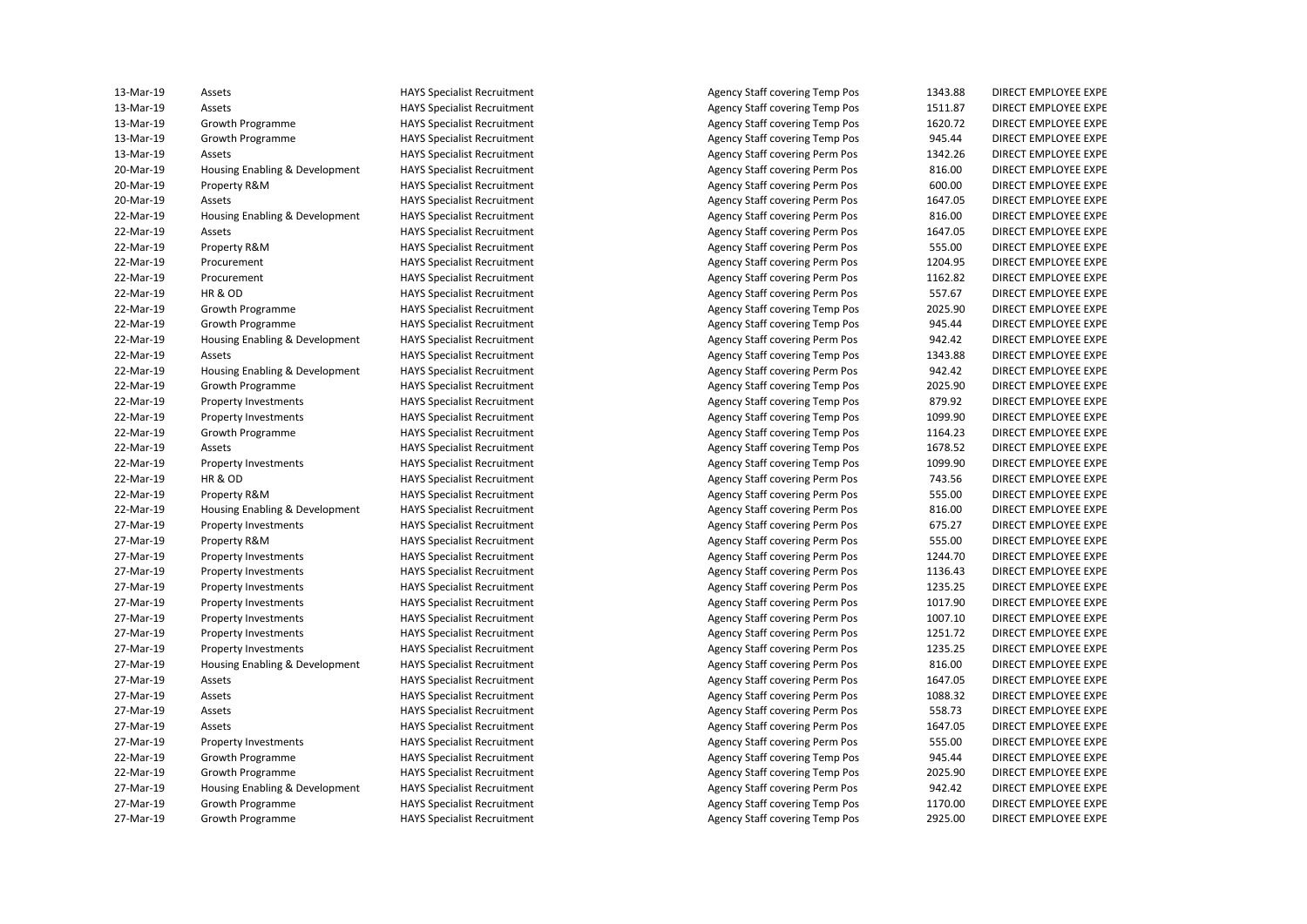| 27-Mar-19              | Growth Programme               | <b>HAYS Specialist Recruitment</b> | Agency Staff covering Temp Pos        | 2925.00          | DIRECT EMPLOYEE EXPE                                       |
|------------------------|--------------------------------|------------------------------------|---------------------------------------|------------------|------------------------------------------------------------|
| 27-Mar-19              | HR & OD                        | <b>HAYS Specialist Recruitment</b> | Agency Staff covering Perm Pos        | 929.45           | DIRECT EMPLOYEE EXPE                                       |
| 27-Mar-19              | Assets                         | <b>HAYS Specialist Recruitment</b> | <b>Agency Staff covering Temp Pos</b> | 1343.88          | DIRECT EMPLOYEE EXPE                                       |
| 22-Mar-19              | Growth Programme               | <b>HAYS Specialist Recruitment</b> | <b>Agency Staff covering Temp Pos</b> | 945.44           | DIRECT EMPLOYEE EXPE                                       |
| 27-Mar-19              | Housing Enabling & Development | <b>HAYS Specialist Recruitment</b> | <b>Agency Staff covering Perm Pos</b> | 942.42           | DIRECT EMPLOYEE EXPE                                       |
| 27-Mar-19              | Procurement                    | <b>HAYS Specialist Recruitment</b> | <b>Agency Staff covering Perm Pos</b> | 1685.24          | DIRECT EMPLOYEE EXPE                                       |
| 27-Mar-19              | <b>Property Investments</b>    | <b>HAYS Specialist Recruitment</b> | <b>Agency Staff covering Temp Pos</b> | 1099.90          | DIRECT EMPLOYEE EXPE                                       |
| 27-Mar-19              | Procurement                    | <b>HAYS Specialist Recruitment</b> | Agency Staff covering Perm Pos        | 1626.26          | DIRECT EMPLOYEE EXPE                                       |
| 27-Mar-19              | Growth Programme               | <b>HAYS Specialist Recruitment</b> | <b>Agency Staff covering Temp Pos</b> | 2025.90          | DIRECT EMPLOYEE EXPE                                       |
| 27-Mar-19              | HR & OD                        | <b>HAYS Specialist Recruitment</b> | Agency Staff covering Perm Pos        | 929.45           | DIRECT EMPLOYEE EXPE                                       |
| 27-Mar-19              | Housing Enabling & Development | <b>HAYS Specialist Recruitment</b> | Agency Staff covering Perm Pos        | 816.00           | DIRECT EMPLOYEE EXPE                                       |
| 27-Mar-19              | <b>Tenant Empowerment</b>      | <b>TPAS Ltd</b>                    | Conf & Meet Exp (not catering)        | 944.00           | <b>EXPENSES</b>                                            |
| 27-Mar-19              | <b>Tenant Empowerment</b>      | <b>TPAS Ltd</b>                    | Conf & Meet Exp (not catering)        | 944.00           | <b>EXPENSES</b>                                            |
| 06-Mar-19              | Property R&M                   | Howdens Joinery                    | <b>Bldgs - Planned Maintenance</b>    | 997.62           | <b>BUILDING REPAIRS/MAI</b>                                |
| 06-Mar-19              | Property R&M                   | Howdens Joinery                    | <b>Bldgs - Planned Maintenance</b>    | 921.03           | <b>BUILDING REPAIRS/MAI</b>                                |
| 06-Mar-19              | Property R&M                   | Howdens Joinery                    | <b>Bldgs - Planned Maintenance</b>    | 971.83           | <b>BUILDING REPAIRS/MAI</b>                                |
| 06-Mar-19              | Property R&M                   | Howdens Joinery                    | <b>Bldgs - Planned Maintenance</b>    | 895.80           | <b>BUILDING REPAIRS/MAI</b>                                |
| 06-Mar-19              | Property R&M                   | Howdens Joinery                    | <b>Bldgs - Responsive Maintenance</b> | 827.62           | BUILDING REPAIRS/MAI                                       |
| 06-Mar-19              | Property R&M                   | Howdens Joinery                    | <b>Bldgs - Planned Maintenance</b>    | 797.69           | <b>BUILDING REPAIRS/MAI</b>                                |
| 06-Mar-19              | Open Spaces DLO                | Howdens Joinery                    | <b>Bldgs - Responsive Maintenance</b> | 1011.46          | <b>BUILDING REPAIRS/MAI</b>                                |
| 06-Mar-19              | Property R&M                   | Howdens Joinery                    | <b>Bldgs - Responsive Maintenance</b> | 798.54           | <b>BUILDING REPAIRS/MAI</b>                                |
| 13-Mar-19              | Property R&M                   | Howdens Joinery                    | <b>Bldgs - Responsive Maintenance</b> | 583.20           | <b>BUILDING REPAIRS/MAI</b>                                |
| 13-Mar-19              | Property R&M                   | Howdens Joinery                    | <b>Bldgs - Planned Maintenance</b>    | 993.93           | <b>BUILDING REPAIRS/MAI</b>                                |
| 13-Mar-19              | Property R&M                   | Howdens Joinery                    | <b>Bldgs - Responsive Maintenance</b> | 749.47           | <b>BUILDING REPAIRS/MAI</b>                                |
| 13-Mar-19              | Property R&M                   | Howdens Joinery                    | <b>Bldgs - Responsive Maintenance</b> | 750.67           | <b>BUILDING REPAIRS/MAI</b>                                |
| 13-Mar-19              | Property R&M                   | Howdens Joinery                    | <b>Bldgs - Responsive Maintenance</b> | 949.71           | <b>BUILDING REPAIRS/MAI</b>                                |
| 13-Mar-19              | Property R&M                   | Howdens Joinery                    | <b>Bldgs - Responsive Maintenance</b> | 771.49           | <b>BUILDING REPAIRS/MAI</b>                                |
| 20-Mar-19              | Property R&M                   | Howdens Joinery                    | <b>Bldgs - Responsive Maintenance</b> | 865.78           | <b>BUILDING REPAIRS/MAI</b>                                |
| 20-Mar-19              | Property R&M                   | Howdens Joinery                    | <b>Bldgs - Responsive Maintenance</b> | 676.21           | <b>BUILDING REPAIRS/MAI</b>                                |
| 20-Mar-19              | Property R&M                   | Howdens Joinery                    | <b>Bldgs - Planned Maintenance</b>    | 988.03           | <b>BUILDING REPAIRS/MAI</b>                                |
| 22-Mar-19              | Property R&M                   | Howdens Joinery                    | <b>Bldgs - Planned Maintenance</b>    | 1079.10          | <b>BUILDING REPAIRS/MAI</b>                                |
| 22-Mar-19              | Property R&M                   | Howdens Joinery                    | <b>Bldgs - Planned Maintenance</b>    | 962.66           | <b>BUILDING REPAIRS/MAI</b>                                |
| 22-Mar-19              | Property R&M                   | Howdens Joinery                    | <b>Bldgs - Responsive Maintenance</b> | 712.35           | <b>BUILDING REPAIRS/MAI</b>                                |
| 22-Mar-19              | Property R&M                   | Howdens Joinery                    | <b>Bldgs - Responsive Maintenance</b> | 609.54           | <b>BUILDING REPAIRS/MAI</b>                                |
| 27-Mar-19              | Property R&M                   | Howdens Joinery                    | <b>Bldgs - Planned Maintenance</b>    | 618.82           | <b>BUILDING REPAIRS/MAI</b>                                |
| 27-Mar-19              | Property R&M                   | Howdens Joinery                    | <b>Bldgs - Planned Maintenance</b>    | 728.14           | <b>BUILDING REPAIRS/MAI</b>                                |
| 27-Mar-19              | Property R&M                   | Howdens Joinery                    | <b>Bldgs - Planned Maintenance</b>    | 889.82           | <b>BUILDING REPAIRS/MAI</b>                                |
| 06-Mar-19              | Property R&M                   | Plumbase                           | <b>Bldgs - Responsive Maintenance</b> | 758.89           | <b>BUILDING REPAIRS/MAI</b>                                |
| 08-Mar-19              | <b>Balance Sheet</b>           | Plumbase                           | Inventory                             | 652.22           | <b>INVENTORIES</b>                                         |
| 06-Mar-19              | <b>Balance Sheet</b>           | Plumbase                           | Inventory                             | 1213.31          | <b>INVENTORIES</b>                                         |
| 13-Mar-19              | <b>Balance Sheet</b>           | Plumbase                           | Inventory                             | 622.56           | <b>INVENTORIES</b>                                         |
| 15-Mar-19              | <b>Balance Sheet</b>           | Plumbase                           | Inventory                             | 570.42           | <b>INVENTORIES</b>                                         |
| 22-Mar-19              | <b>Balance Sheet</b>           | Plumbase                           | Inventory                             | 1400.17          | <b>INVENTORIES</b>                                         |
| 22-Mar-19              | <b>Balance Sheet</b>           | Plumbase                           |                                       | 712.39           | <b>INVENTORIES</b>                                         |
| 22-Mar-19              | Property R&M                   | Plumbase                           | Inventory                             | 507.94           | <b>BUILDING REPAIRS/MAI</b>                                |
|                        |                                |                                    | <b>Bldgs - Responsive Maintenance</b> |                  |                                                            |
| 27-Mar-19<br>27-Mar-19 | Property R&M                   | Plumbase                           | <b>Bldgs - Responsive Maintenance</b> | 727.19<br>529.00 | <b>BUILDING REPAIRS/MAI</b><br><b>BUILDING REPAIRS/MAI</b> |
|                        | Property R&M                   | Plumbase                           | <b>Bldgs - Responsive Maintenance</b> |                  |                                                            |
| 27-Mar-19              | <b>Balance Sheet</b>           | Plumbase                           | Inventory                             | 1026.06          | <b>INVENTORIES</b>                                         |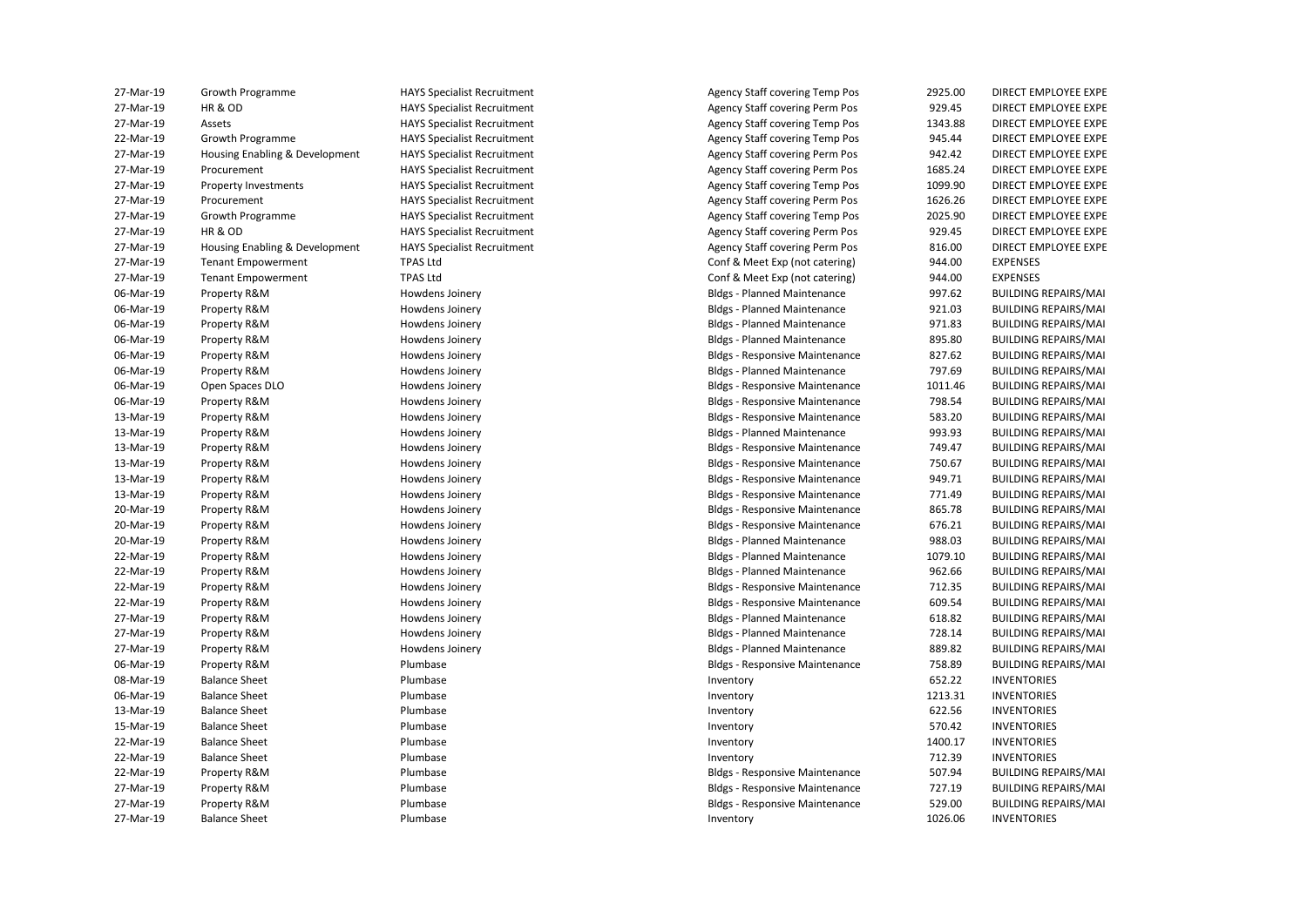| 27-Mar-19 | <b>Balance Sheet</b>                      | Plumbase                          | Inventory                             | 726.49        | <b>INVENTORIES</b>            |
|-----------|-------------------------------------------|-----------------------------------|---------------------------------------|---------------|-------------------------------|
| 27-Mar-19 | <b>Balance Sheet</b>                      | Plumbase                          | Inventory                             | 689.78        | <b>INVENTORIES</b>            |
| 15-Mar-19 | Growth Programme                          | <b>Environment Agency</b>         | Fees & Hired Services                 | 18349.78      | <b>SERVICES</b>               |
| 01-Mar-19 | <b>Facilities &amp; Customer Services</b> | <b>OPAL ENVELOPES (SAPPHIRE)</b>  | Stationery                            | 1723.40       | <b>PRINT &amp; STATIONERY</b> |
| 13-Mar-19 | <b>Visitor Centre</b>                     | <b>National Express Ltd</b>       | Purchase for Resale                   | 3017.08       | EQUIPMENT/FURNITURE/          |
| 22-Mar-19 | <b>Visitor Centre</b>                     | <b>Bakers Coaches Holidays</b>    | Purchase for Resale                   | 2621.84       | EQUIPMENT/FURNITURE/          |
| 06-Mar-19 | Cems and Crems                            | Hilton Cabinet Co Ltd             | <b>Purchase for Resale</b>            | 1065.73       | EQUIPMENT/FURNITURE/          |
| 01-Mar-19 | Revs and Bens Manager                     | EDENBROWN                         | APT & C-Pay Temp                      | 1100.00       | DIRECT EMPLOYEE EXPE          |
| 06-Mar-19 | Revs and Bens Manager                     | EDENBROWN                         | APT & C-Pay Temp                      | 1100.00       | DIRECT EMPLOYEE EXPE          |
| 08-Mar-19 | Revs and Bens Manager                     | EDENBROWN                         | <b>Agency Staff covering Perm Pos</b> | 612.50        | DIRECT EMPLOYEE EXPE          |
| 15-Mar-19 | Revs and Bens Manager                     | EDENBROWN                         | Agency Staff covering Perm Pos        | 967.75        | DIRECT EMPLOYEE EXPE          |
| 27-Mar-19 | Revs and Bens Manager                     | <b>EDENBROWN</b>                  | APT & C-Pay Temp                      | 1900.00       | DIRECT EMPLOYEE EXPE          |
| 22-Mar-19 | Revs and Bens Manager                     | EDENBROWN                         | Agency Staff covering Perm Pos        | 980.00        | DIRECT EMPLOYEE EXPE          |
| 27-Mar-19 | Revs and Bens Manager                     | EDENBROWN                         | APT & C-Pay Temp                      | 1100.00       | DIRECT EMPLOYEE EXPE          |
| 06-Mar-19 | <b>Visitor Centre</b>                     | SOMERSET CHAMBER CHOIR            | Purchase for Resale                   | 1078.73       | EQUIPMENT/FURNITURE/          |
| 13-Mar-19 | <b>Corporate Transformation Progr</b>     | MENDIP DISTRICT COUNCIL           | Fees & Hired Services                 | 12967.95      | <b>SERVICES</b>               |
| 13-Mar-19 | <b>Corporate Transformation Progr</b>     | MENDIP DISTRICT COUNCIL           | Fees & Hired Services                 | 2553.23       | <b>SERVICES</b>               |
| 22-Mar-19 | Legal                                     | MENDIP DISTRICT COUNCIL           | <b>Other Local Authorities</b>        | 25262.75      | OTHER LOCAL AUTHORIT          |
| 22-Mar-19 | Legal                                     | <b>MENDIP DISTRICT COUNCIL</b>    | <b>Other Local Authorities</b>        | 1246.00       | OTHER LOCAL AUTHORIT          |
| 22-Mar-19 | Legal                                     | MENDIP DISTRICT COUNCIL           | <b>Other Local Authorities</b>        | 801.93        | OTHER LOCAL AUTHORIT          |
| 27-Mar-19 | <b>Corporate Transformation Progr</b>     | <b>MENDIP DISTRICT COUNCIL</b>    | Fees & Hired Services                 | 13519.37      | <b>SERVICES</b>               |
| 27-Mar-19 | <b>Corporate Transformation Progr</b>     | <b>MENDIP DISTRICT COUNCIL</b>    | Fees & Hired Services                 | 2661.80       | <b>SERVICES</b>               |
| 27-Mar-19 | Capital                                   | MENDIP DISTRICT COUNCIL           | <b>Building Purchases</b>             | 5073.00       | <b>ACQUISITION</b>            |
| 13-Mar-19 | ICT & Information                         | Vodafone                          | ICT - Wide Area Network (WAN)         | 3852.63       | COMMS AND COMPUTE             |
| 22-Mar-19 | <b>Corporate Property</b>                 | COOMBER SECURITY SYSTEMS LTD      | <b>Bldgs - Compliance Costs</b>       | 888.00        | <b>BUILDING REPAIRS/MAI</b>   |
| 27-Mar-19 | Open Spaces DLO                           | GEORGE CARR & SONS (SAWS) LTD     | Veh costs - r&m                       | 1055.00       | DIRECT TRANSPORT COS          |
| 27-Mar-19 | Open Spaces DLO                           | CHRYSTAL CONSULTING               | Equipment - Lease / Rental            | 580.00        | EQUIPMENT/FURNITURE/          |
| 27-Mar-19 | Open Spaces DLO                           | <b>CHRYSTAL CONSULTING</b>        | Equipment - Lease / Rental            | 990.00        | EQUIPMENT/FURNITURE/          |
| 22-Mar-19 | <b>Strategy and Partnerships</b>          | Experian Ltd                      | Fees & Hired Services                 | 4250.00       | <b>SERVICES</b>               |
| 06-Mar-19 | <b>Environmental Health</b>               | ST GILES KENNELS AND CATTERY      | Fees & Hired Services                 | 680.00        | <b>SERVICES</b>               |
| 08-Mar-19 | Open Spaces DLO                           | <b>SCOT GROUP LTD</b>             | <b>Hired Vehicles</b>                 | 1267.42       | <b>CONTRACT HIRE/ LEASE</b>   |
| 22-Mar-19 | ICT & Information                         | TELEFONICA O2 (UK) LTD            | <b>ICT - Mobile Phones</b>            | 927.92        | COMMS AND COMPUTE             |
| 06-Mar-19 | Supported Housing Dev                     | <b>CORONA ENERGY RETAIL 4 LTD</b> | Gas                                   | 974.16        | <b>ENERGY COSTS</b>           |
| 06-Mar-19 | Cems and Crems                            | <b>CORONA ENERGY RETAIL 4 LTD</b> | Gas                                   | 3391.32       | <b>ENERGY COSTS</b>           |
| 06-Mar-19 | Open Spaces GF                            | <b>CORONA ENERGY RETAIL 4 LTD</b> | Gas                                   | 537.92        | <b>ENERGY COSTS</b>           |
| 22-Mar-19 | Cems and Crems                            | <b>CORONA ENERGY RETAIL 4 LTD</b> | Gas                                   | 3117.84       | <b>ENERGY COSTS</b>           |
| 22-Mar-19 | Supported Housing Dev                     | <b>CORONA ENERGY RETAIL 4 LTD</b> | Gas                                   | 771.05        | <b>ENERGY COSTS</b>           |
| 15-Mar-19 | <b>Balance Sheet</b>                      | <b>BUILDBASE LTD</b>              | Inventory                             | 1151.10       | <b>INVENTORIES</b>            |
| 22-Mar-19 | <b>Balance Sheet</b>                      | <b>BUILDBASE LTD</b>              | Inventory                             | 680.05        | <b>INVENTORIES</b>            |
| 22-Mar-19 | <b>Balance Sheet</b>                      | <b>BUILDBASE LTD</b>              | Inventory                             | 1833.11       | <b>INVENTORIES</b>            |
| 06-Mar-19 | Area Planning                             | <b>Valuation Office Agency</b>    | Legal Cost & Services                 | 605.50        | <b>SERVICES</b>               |
| 08-Mar-19 | Assets                                    | <b>Valuation Office Agency</b>    | Consultants                           | 1975.00       | <b>SERVICES</b>               |
| 15-Mar-19 | Regeneration & Infrastructure             | <b>Valuation Office Agency</b>    | Consultants                           | 750.00        | <b>SERVICES</b>               |
| 06-Mar-19 | <b>Housing Options</b>                    | <b>CIVICA UK LTD</b>              | ICT - Software                        | 20985.18      | COMMS AND COMPUTE             |
| 01-Mar-19 | ICT & Information                         | <b>CIVICA UK LTD</b>              | ICT - Business Systems                | 19449.74      | COMMS AND COMPUTE             |
| 01-Mar-19 | ICT & Information                         | <b>CIVICA UK LTD</b>              | ICT - Business Systems                | 709.05        | <b>COMMS AND COMPUTE</b>      |
| 01-Mar-19 | ICT & Information                         | <b>CIVICA UK LTD</b>              | ICT - Business Systems                | 780.95        | <b>COMMS AND COMPUTE</b>      |
| 01.3121   | ICT 8. Information                        | CIVICA LIV LTD                    | <b>ICT Ducinoss</b> Cystoms           | <b>725 EO</b> | COMMAC AND COMMUTE            |

CIVICA UK ITD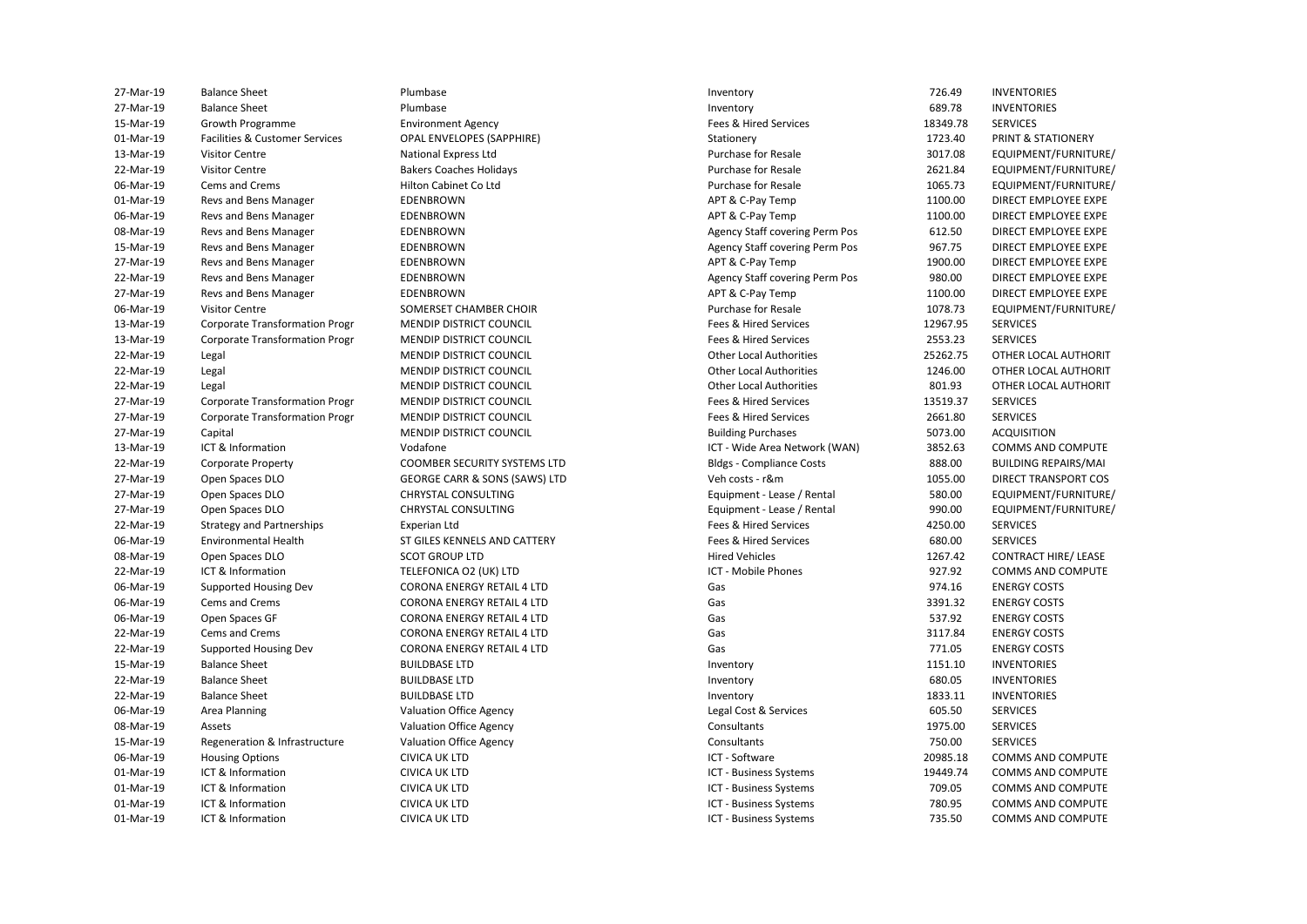01-Mar-19 Property R&M JEWSON LTD Bldgs - Responsive Maintenance 1586.77 BUILDING REPAIRS/MAI 06-Mar-19 Property R&M JEWSON LTD Bldgs - Responsive Maintenance 647.20 BUILDING REPAIRS/MAI 08-Mar-19 Property R&M JEWSON LTD Bldgs - Responsive Maintenance 613.28 BUILDING REPAIRS/MAI 13-Mar-19 Property R&M JEWSON LTD Bldgs - Responsive Maintenance 886.14 BUILDING REPAIRS/MAI 27-Mar-19 Property R&M JEWSON LTD Bldgs - Responsive Maintenance 547.37 BUILDING REPAIRS/MAI 27-Mar-19 Property R&M JEWSON LTD Bldgs - Responsive Maintenance 607.31 BUILDING REPAIRS/MAI 06-Mar-19 Cems and Crems **The Federation of Burial & Crematio** Prof Subscriptions Prof Subscriptions 950.00 INDIRECT EMPLOYEE EX **Revs and Bens Manager**  22-Mar-19 Property R&M AIS CONTRACT CLEANERS LTD Contract Cleaning 1030.49 CLEANING AND DOMESTI 22-Mar-19 HRA Policy & Management MIND IN SOMERSET Grants (No gds/srv rec) 9737.00 OTHER 22-Mar-19 Housing Options Nagna Housing Limited Cases and Rents Rents Agency A897.25 RENTS 20-Mar-19 Housing Enabling & Development Opus Energy Ltd Compensation 4101.21 SERVICES 27-Mar-19 Housing Enabling & Development Opus Energy Ltd Compensation Compensation 1551.73 SERVICES 01-Mar-19 ICT & Information CIVICA UK LTD ICT - Business Systems 1213.77 COMMS AND COMPUTE 01-Mar-19 ICT & Information CIVICA UK LTD ICT - Business Systems 1213.77 COMMS AND COMPUTE 01-Mar-19 ICT & Information CIVICA UK LTD ICT - Business Systems 1611.48 COMMS AND COMPUTE 01-Mar-19 ICT & Information CIVICA UK LTD ICT - Business Systems 6714.50 COMMS AND COMPUTE 27-Mar-19 Area Housing 2 YMCA Somerset Coast Fees & Hired Services 47584.08 SERVICES 22-Mar-19 Community Leisure SHARPE PRITCHARD Consultants 5908.00 SERVICES 13-Mar-19 Cems and Crems **TELESHORE UK LTD** Purchase for Resale Purchase for Resale 1045.20 EQUIPMENT/FURNITURE/ 27-Mar-19 Revs and Bens Manager **Subscriptions and Subscriptions A** Subscriptions & Publications 1500.00 GRANTS AND SUBSCRIPT 01-Mar-19 Housing Options BEACON LEE & WARD 3rd Prty Rent in Advance 1200.00 OTHER ESTABLISHMENTS 13-Mar-19 Corporate Transformation Progr MARTIN JAMES CONSULTANCY LTD Consultants 5476.12 SERVICES 13-Mar-19 Corporate Transformation Progr MARTIN JAMES CONSULTANCY LTD Consultants Consultants 1078.18 SERVICES 20-Mar-19 Parking & Community Safety AIS CONTRACT CLEANERS LTD Contract Cleaning Contract Cleaning 530.00 CLEANING AND DOMESTI<br>13-Mar-19 Property R&M AIS CONTRACT CLEANERS LTD Contract Cleaning Contract Cleaning 1173.29 CL 13-Mar-19 Property R&M **AIS CONTRACT CLEANERS LTD** Contract Cleaning 1173.29 CLEANING AND DOMESTI 22-Mar-19 Property R&M **AIS CONTRACT CLEANERS LTD** Bldgs - Responsive Maintenance 585.00 BUILDING REPAIRS/MAI 27-Mar-19 Parking & Community Safety AIS CONTRACT CLEANERS LTD Contract Cleaning Contract Cleaning and S30.00 CLEANING AND DOMESTI<br>27-Mar-19 Property R&M AIS CONTRACT CLEANERS LTD Contract Cleaning Contract Cleaning 1030.4 27-Mar-19 Property R&M AIS CONTRACT CLEANERS LTD Contract Cleaning 1030.49 CLEANING AND DOMESTI 01-Mar-19 Property R&M GLASDON UK LTD GLASDON UK LTD Bldgs - Responsive Maintenance 1183.40 BUILDING REPAIRS/MAI 22-Mar-19 Property R&M **GLASDON UK LTD** GEASDON UK LTD Bldgs-Responsive Maintenance 591.70 BUILDING REPAIRS/MAI 13-Mar-19 Open Spaces DLO GLASDON UK LTD Fees & Hired Services 624.78 SERVICES 13-Mar-19 Open Spaces DLO GLASDON UK LTD Fees & Hired Services 833.04 SERVICES 27-Mar-19 Visitor Centre Berrys Coaches Ltd Purchase for Resale 1513.90 EQUIPMENT/FURNITURE/ 22-Mar-19 Strategy and Partnerships Somerset County Cricket Club Ltd Conf & Meet Exp (not catering) 1880.00 EXPENSES 06-Mar-19 Visitor Centre 2001 West Somerset Railway PLC Purchase for Resale 861.30 EQUIPMENT/FURNITURE/ 08-Mar-19 Environmental Health NIGEL K FORD Fees & Hired Services 1255.00 SERVICES 22-Mar-19 Environmental Health NIGEL K FORD Contractors 1419.00 SERVICES 22-Mar-19 Environmental Health NIGEL K FORD Contractors 1491.72 SERVICES 08-Mar-19 Environmental Health NIGEL K FORD Contractors Contractors 1471.00 SERVICES 08-Mar-19 Environmental Health NIGEL K FORD Contractors Contractors 1320.88 SERVICES 22-Mar-19 Environmental Health NIGEL K FORD Contractors Contractors 1307.00 SERVICES 20-Mar-19 Visitor Centre TACCHI-MORRIS ARTS CENTRE Purchase for Resale 674.50 EQUIPMENT/FURNITURE/ 06-Mar-19 Deane Helpline Communications Communications Communications ICT - Telephones 887.96 COMMS AND COMPUTE 20-Mar-19 Deane Helpline Gamma Business Communications ICT - Telephones 841.27 COMMS AND COMPUTE 06-Mar-19 Housing Options Open Door Communications of the Services of the Services of the Services of the Services 22-Mar-19 Housing Options Open Door Fees & Hired Services 3000.00 SERVICES 22-Mar-19 Visitor Centre **STAGECOACH SERVICES LTD** Purchase for Resale 567.19 EQUIPMENT/FURNITURE/ 01-Mar-19 Balance Sheet Crown Paints LTD Inventory 503.00 INVENTORIES

CIVICA UK LTD CIVICA UK LTD CIVICA UK ITD **CIVICA UK LTD** YMCA Somerset Coast **BEACON LEE & WARD** AIS CONTRACT CLEANERS LTD AIS CONTRACT CLEANERS LTD AIS CONTRACT CLEANERS LTD AIS CONTRACT CLEANERS LTD AIS CONTRACT CLEANERS LTD **GLASDON UK LTD GLASDON UK LTD GLASDON UK LTD GLASDON UK LTD** Berrys Coaches Ltd **NIGEL K FORD** NIGEL K FORD NIGEL K FORD **NIGEL K FORD** NIGEL K FORD **NIGEL K FORD** 

ICT - Telephones ICT - Telephones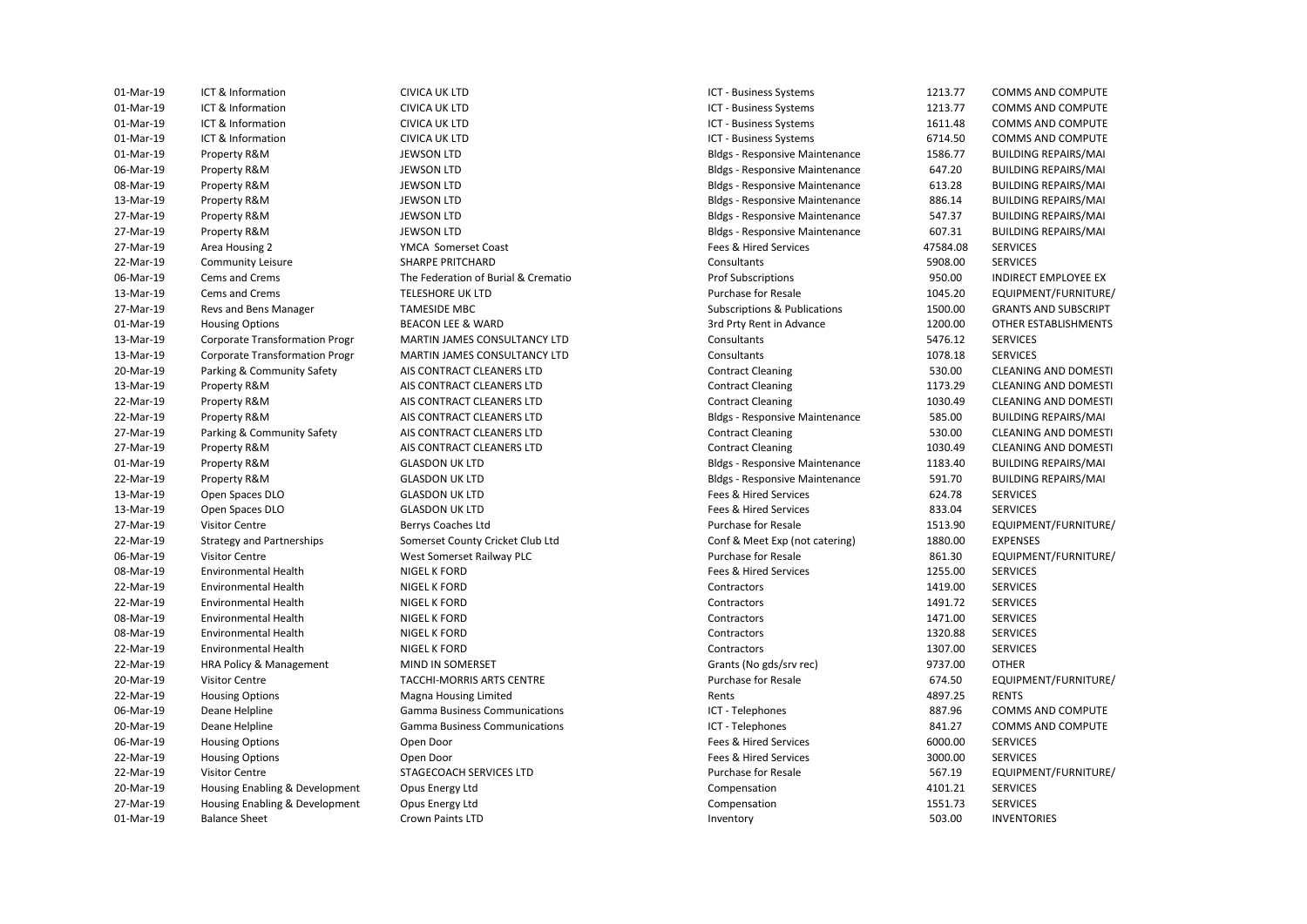**Revs and Bens Manager HRA Policy & Management** Revs and Bens Manager Revs and Bens Manager **Revs and Bens Manager Revs and Bens Manager** Revs and Bens Manager Revs and Bens Manager Revs and Bens Manager **Revs and Bens Manager Revs and Bens Manager HRA Policy & Management** 27-Mar-19 HRA Policy & Management **Elavon Merchant Services** 1297.00 Bank Charges 1197.00 SERVICES

Flexiform Business Furniture Ltd Flexiform Business Furniture Ltd DE LAGE LANDEN LEASING LTD Zebra Training Services Ltd Speedy Hire Limited **Basic Solutions Ltd** 

22-Mar-19 Business Development Character Graphics Character Graphics Publicity Promotions & Advert 550.00 COMMS AND COMPUTE **EXP FOR CAPITAL PURP EXP FOR CAPITAL PURP**  20-Mar-19 Capital James Mason Limited t/as Masons Kin Vehicle Purchases 4950.00 ACQUISITION 15-Mar-19 HRA Policy & Management Mailadoc Ltd Postage 3443.97 COMMS AND COMPUTE 01-Mar-19 Open Spaces DLO Montaz Engineering Solutions Ltd Agency Staff covering Perm Pos 10130.76 DIRECT EMPLOYEE EXPE 22-Mar-19 Open Spaces DLO **Montaz Engineering Solutions Ltd** Agency Staff covering Perm Pos 8553.53 DIRECT EMPLOYEE EXPE 22-Mar-19 Open Spaces GF Nontaz Engineering Solutions Ltd Fees & Hired Services 660.00 SERVICES 22-Mar-19 HRA Policy & Management Elavon Merchant Services entertainment bank Charges and HTMA HTM2.79 SERVICES 22-Mar-19 Revs and Bens Manager **Elavon Merchant Services** Bank Charges Bank Charges 2185.86 SERVICES 22-Mar-19 HRA Policy & Management Elavon Merchant Services entertainment bank Charges Bank Charges and Subsett Bank Charges (SERVICES) 22-Mar-19 Revs and Bens Manager **Elavon Merchant Services** Bank Charges Bank Charges **Bank Charges** 658.99 SERVICES 22-Mar-19 HRA Policy & Management Elavon Merchant Services extending the Bank Charges and Haraces 1275.39 SERVICES 22-Mar-19 Revs and Bens Manager **Elavon Merchant Services** Bank Charges Bank Charges 2186.62 SERVICES 22-Mar-19 Revs and Bens Manager **Elavon Merchant Services** Bank Charges Bank Charges **Bank Charges** 509.94 SERVICES 22-Mar-19 HRA Policy & Management Elavon Merchant Services extending the Bank Charges and HRA Policy & Management Elavon Merchant Services 22-Mar-19 Revs and Bens Manager **Elavon Merchant Services** Bank Charges Bank Charges **Bank Charges** 566.57 SERVICES 22-Mar-19 HRA Policy & Management Elavon Merchant Services extending the Bank Charges and HT8.27 SERVICES 22-Mar-19 HRA Policy & Management Elavon Merchant Services extending the Bank Charges and HRA Policy & Management Elavon Merchant Services 22-Mar-19 Revs and Bens Manager **Elavon Merchant Services** Bank Charges Bank Charges 2226.90 SERVICES 22-Mar-19 HRA Policy & Management Elavon Merchant Services extending the Bank Charges and HRA Policy & Management Elavon Merchant Services 22-Mar-19 HRA Policy & Management Elavon Merchant Services entertainment bank Charges and Bank Charges 935.65 SERVICES 27-Mar-19 Revs and Bens Manager **Elavon Merchant Services** entertainment between the Bank Charges 1190.64 SERVICES 27-Mar-19 HRA Policy & Management Elavon Merchant Services examples and the Bank Charges and HRA Policy & Management 13-Mar-19 Capital Flexiform Business Furniture Ltd Furniture Equipment Purchases 14904.64 ACQUISITION 08-Mar-19 Capital Capital Capital Flexiform Business Furniture Ltd Furniture Equipment Purchases 17961.52 ACQUISITION 22-Mar-19 ICT & Information Character Graphics Stationery 671.00 PRINT & STATIONERY 20-Mar-19 Capital Capital AECOM Ltd AECOM Ltd Capital Accomputational Fees Professional Fees 5181.00 EXP FOR CAPITAL PURP 20-Mar-19 Capital Capital AECOM Ltd AECOM Ltd Capital Accomputational Fees Professional Fees 20-Mar-19 Capital PURP 22-Mar-19 Area Planning **DE LAGE LANDEN LEASING LTD** ICT - R & M 722.67 COMMS AND COMPUTE 08-Mar-19 Area Housing 3 Zebra Training Services Ltd Fees & Hired Services 560.00 SERVICES 27-Mar-19 Open Spaces DLO Speedy Hire Limited Conf & Meet Exp (not catering) 900.00 EXPENSES 06-Mar-19 Visitor Centre SHEARINGS HOLIDAYS LTD Purchase for Resale 510.40 EQUIPMENT/FURNITURE/ 20-Mar-19 Balance Sheet Basic Solutions Ltd Inventory 668.58 INVENTORIES 01-Mar-19 Electoral Services Latcham Direct Ltd Fees & Hired Services 2476.85 SERVICES 27-Mar-19 Revs and Bens Manager Latcham Direct Ltd Postage 27955.00 COMMS AND COMPUTE 06-Mar-19 Facilities & Customer Services Mailadoc Ltd **Postage Provides Committee Committee** 2401.49 COMMS AND COMPUTE<br>15-Mar-19 HRA Policy & Management Mailadoc Ltd Postage Postage Postage 2443.97 COMMS AND COMPUTE 22-Mar-19 HRA Policy & Management Mailadoc Ltd Postage 2290.28 COMMS AND COMPUTE 06-Mar-19 Cems and Crems **Facultatieve Technologies Ltd** Contractors Contractors 670.08 SERVICES 06-Mar-19 Cems and Crems **Facultatieve Technologies Ltd** Contractors Contractors Contractors 555.08 SERVICES SERVICES<br>19 Onen Spaces DLO Contractors Montaz Engineering Solutions Ltd Agency Staff covering Perm Pos 10130.76 22-Mar-19 Revs and Bens Manager **Elavon Merchant Services** Bank Charges Bank Charges 2613.69 SERVICES 22-Mar-19 Revs and Bens Manager **Elavon Merchant Services** Bank Charges Bank Charges 1072.03 SERVICES 22-Mar-19 Revs and Bens Manager **Elavon Merchant Services** Bank Charges Bank Charges **Bank Charges** 844.22 SERVICES 22-Mar-19 Revs and Bens Manager **Elavon Merchant Services** Bank Charges Bank Charges 2693.47 SERVICES 22-Mar-19 Revs and Bens Manager **Elavon Merchant Services** Bank Charges Bank Charges 2525.32 SERVICES 22-Mar-19 Revs and Bens Manager **Elavon Merchant Services** Bank Charges Bank Charges 2426.93 SERVICES 22-Mar-19 Revs and Bens Manager **Elavon Merchant Services** Bank Charges Bank Charges 2009.53 SERVICES 27-Mar-19 Revs and Bens Manager **Elavon Merchant Services** Bank Charges Bank Charges 1356.39 SERVICES 27-Mar-19 Revs and Bens Manager **Elavon Merchant Services** Bank Charges Bank Charges 2085.53 SERVICES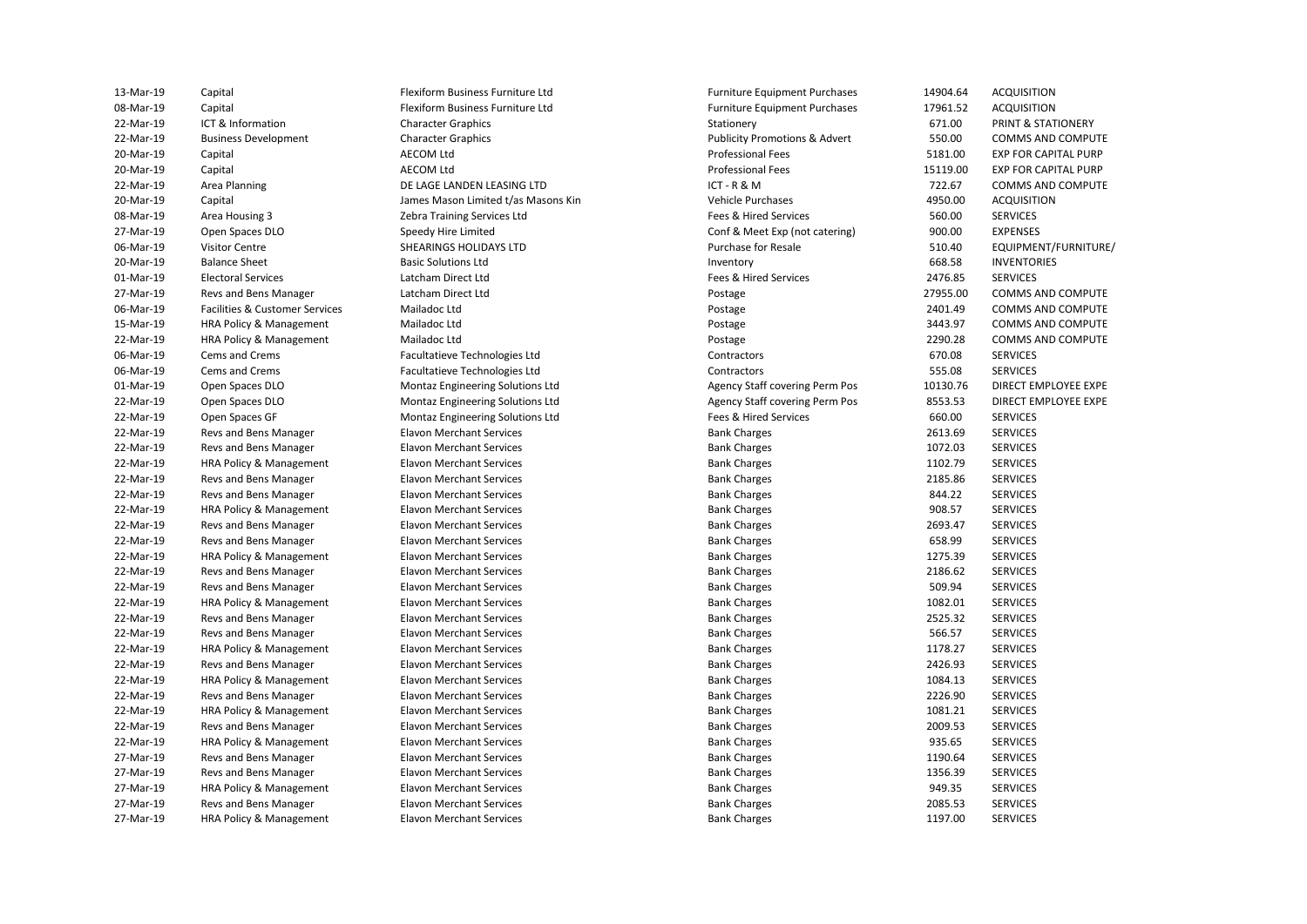| 13-Mar-19 | Property R&M                     | Simon Rugg                                 | Fees & Hired Services           | 825.00   | <b>SERVICES</b>             |
|-----------|----------------------------------|--------------------------------------------|---------------------------------|----------|-----------------------------|
| 15-Mar-19 | HRA Policy & Management          | Inspired to Achieve Ltd                    | Fees & Hired Services           | 42500.00 | <b>SERVICES</b>             |
| 15-Mar-19 | Open Spaces DLO                  | Fleet Solutions from BT                    | Veh costs - r&m                 | 6371.00  | DIRECT TRANSPORT COS        |
| 15-Mar-19 | Open Spaces DLO                  | Fleet Solutions from BT                    | Veh costs - r&m                 | 2089.10  | DIRECT TRANSPORT COS        |
| 27-Mar-19 | Open Spaces DLO                  | Fleet Solutions from BT                    | Veh costs - r&m                 | 6171.71  | DIRECT TRANSPORT COS        |
| 27-Mar-19 | Open Spaces DLO                  | Fleet Solutions from BT                    | Veh costs - r&m                 | 2376.15  | <b>DIRECT TRANSPORT COS</b> |
| 27-Mar-19 | Facilities & Customer Services   | Mercury Infrastructure Services Ltd        | Catering                        | 2937.66  | <b>CATERING</b>             |
| 06-Mar-19 | Area Housing 2                   | 3D Security Ltd                            | Contractors                     | 2436.00  | <b>SERVICES</b>             |
| 13-Mar-19 | Facilities & Customer Services   | 3D Security Ltd                            | Security                        | 2425.13  | <b>SERVICES</b>             |
| 20-Mar-19 | Finance                          | LG Futures Ltd                             | Subscriptions & Publications    | 1695.00  | <b>GRANTS AND SUBSCRIPT</b> |
| 27-Mar-19 | <b>Strategy and Partnerships</b> | On Your Bike (Recycle) Ltd                 | Childcare Vouchers (local)      | 600.00   | <b>INDIRECT EMPLOYEE EX</b> |
| 22-Mar-19 | <b>Visitor Centre</b>            | Worldpay Ltd                               | <b>Bank Charges</b>             | 709.07   | <b>SERVICES</b>             |
| 22-Mar-19 | Parking & Community Safety       | Worldpay Ltd                               | <b>Bank Charges</b>             | 666.70   | <b>SERVICES</b>             |
| 22-Mar-19 | Parking & Community Safety       | Worldpay Ltd                               | <b>Bank Charges</b>             | 911.22   | <b>SERVICES</b>             |
| 15-Mar-19 | Finance                          | JLT Specialty Ltd                          | General Insurance               | 2000.00  | <b>SERVICES</b>             |
| 15-Mar-19 | Finance                          | JLT Specialty Ltd                          | General Insurance               | 6000.00  | <b>SERVICES</b>             |
| 27-Mar-19 | HR&OD                            | Carol Carpenter Training Ltd               | Training - Non Qualification    | 3000.00  | <b>INDIRECT EMPLOYEE EX</b> |
| 13-Mar-19 | ICT & Information                | Hague Computer Supplies Ltd                | ICT - Software                  | 683.00   | COMMS AND COMPUTE           |
| 13-Mar-19 | ICT & Information                | Hague Computer Supplies Ltd                | ICT - Software                  | 683.00   | <b>COMMS AND COMPUTE</b>    |
| 08-Mar-19 | Capital                          | Tremain Powell Partnership                 | <b>Consultants Costs</b>        | 17212.20 | <b>EXP FOR CAPITAL PURP</b> |
| 13-Mar-19 | Capital                          | <b>Tremain Powell Partnership</b>          | <b>Consultants Costs</b>        | 11375.00 | <b>EXP FOR CAPITAL PURP</b> |
| 15-Mar-19 | <b>Business Development</b>      | <b>Creative Innovation Centre CIC</b>      | Grants (No gds/srv rec)         | 18000.00 | <b>OTHER</b>                |
| 22-Mar-19 | Regeneration & Infrastructure    | <b>Exacom Systems Ltd</b>                  | ICT-R&M                         | 8960.00  | <b>COMMS AND COMPUTE</b>    |
| 27-Mar-19 | Open Spaces GF                   | Friends of Longrun Meadow                  | <b>Contract Payment</b>         | 1600.00  | OTHER ESTABLISHMENTS        |
| 15-Mar-19 | Supported Housing Dev            | <b>Triangle Consulting Social Enterpri</b> | ICT - Business Systems          | 759.00   | COMMS AND COMPUTE           |
| 06-Mar-19 | <b>Balance Sheet</b>             | Kingfisher Packaging                       | Inventory                       | 549.50   | <b>INVENTORIES</b>          |
| 27-Mar-19 | <b>Balance Sheet</b>             | Kingfisher Packaging                       | Inventory                       | 1008.00  | <b>INVENTORIES</b>          |
| 13-Mar-19 | <b>Corporate Property</b>        | Churchill Environmental Serv Ltd           | <b>Bldgs - Compliance Costs</b> | 1196.67  | <b>BUILDING REPAIRS/MAI</b> |
| 13-Mar-19 | <b>Visitor Centre</b>            | <b>Taunton Theatre Association Ltd</b>     | <b>Purchase for Resale</b>      | 900.12   | EQUIPMENT/FURNITURE/        |
| 01-Mar-19 | Area Planning                    | Oyster Partnership Ltd                     | APT & C-Pay Temp                | 1132.90  | DIRECT EMPLOYEE EXPE        |
| 01-Mar-19 | Area Planning                    | Oyster Partnership Ltd                     | APT & C-Pay Temp                | 1092.30  | DIRECT EMPLOYEE EXPE        |
| 08-Mar-19 | Area Planning                    | Oyster Partnership Ltd                     | APT & C-Pay Temp                | 1192.78  | DIRECT EMPLOYEE EXPE        |
| 08-Mar-19 | Area Planning                    | Oyster Partnership Ltd                     | APT & C-Pay Temp                | 1200.50  | DIRECT EMPLOYEE EXPE        |
| 15-Mar-19 | Area Planning                    | Oyster Partnership Ltd                     | APT & C-Pay Temp                | 1281.80  | DIRECT EMPLOYEE EXPE        |
| 15-Mar-19 | Area Planning                    | Oyster Partnership Ltd                     | APT & C-Pay Temp                | 1172.16  | DIRECT EMPLOYEE EXPE        |
| 20-Mar-19 | Area Planning                    | Oyster Partnership Ltd                     | APT & C-Pay Temp                | 1150.18  | DIRECT EMPLOYEE EXPE        |
| 20-Mar-19 | Area Planning                    | Oyster Partnership Ltd                     | APT & C-Pay Temp                | 972.25   | DIRECT EMPLOYEE EXPE        |
| 20-Mar-19 | <b>Housing Options</b>           | Oyster Partnership Ltd                     | APT & C-Pay Temp                | 1344.70  | DIRECT EMPLOYEE EXPE        |
| 13-Mar-19 | <b>Housing Options</b>           | Oyster Partnership Ltd                     | APT & C-Pay Temp                | 2633.75  | DIRECT EMPLOYEE EXPE        |
| 15-Mar-19 | <b>Housing Options</b>           | Oyster Partnership Ltd                     | APT & C-Pay Temp                | 1405.95  | DIRECT EMPLOYEE EXPE        |
| 13-Mar-19 | <b>Housing Options</b>           | Oyster Partnership Ltd                     | APT & C-Pay Temp                | 1330.00  | DIRECT EMPLOYEE EXPE        |
| 13-Mar-19 | <b>Housing Options</b>           | Oyster Partnership Ltd                     | APT & C-Pay Temp                | 1321.25  | DIRECT EMPLOYEE EXPE        |
| 22-Mar-19 | <b>Housing Options</b>           | Oyster Partnership Ltd                     | APT & C-Pay Temp                | 1315.30  | DIRECT EMPLOYEE EXPE        |
| 22-Mar-19 | Area Planning                    | Oyster Partnership Ltd                     | APT & C-Pay Temp                | 1326.20  | DIRECT EMPLOYEE EXPE        |
| 22-Mar-19 | Area Planning                    | Oyster Partnership Ltd                     | APT & C-Pay Temp                | 1064.28  | DIRECT EMPLOYEE EXPE        |
| 22-Mar-19 | <b>Housing Options</b>           | Oyster Partnership Ltd                     | APT & C-Pay Temp                | 1338.75  | DIRECT EMPLOYEE EXPE        |
| 27-Mar-19 | <b>Housing Options</b>           | Oyster Partnership Ltd                     | APT & C-Pay Temp                | 1315.30  | DIRECT EMPLOYEE EXPE        |
| 15-Mar-19 | <b>Planning Policy</b>           | Lepus Consulting Ltd                       | Consultants                     | 1695.00  | <b>SERVICES</b>             |
|           |                                  |                                            |                                 |          |                             |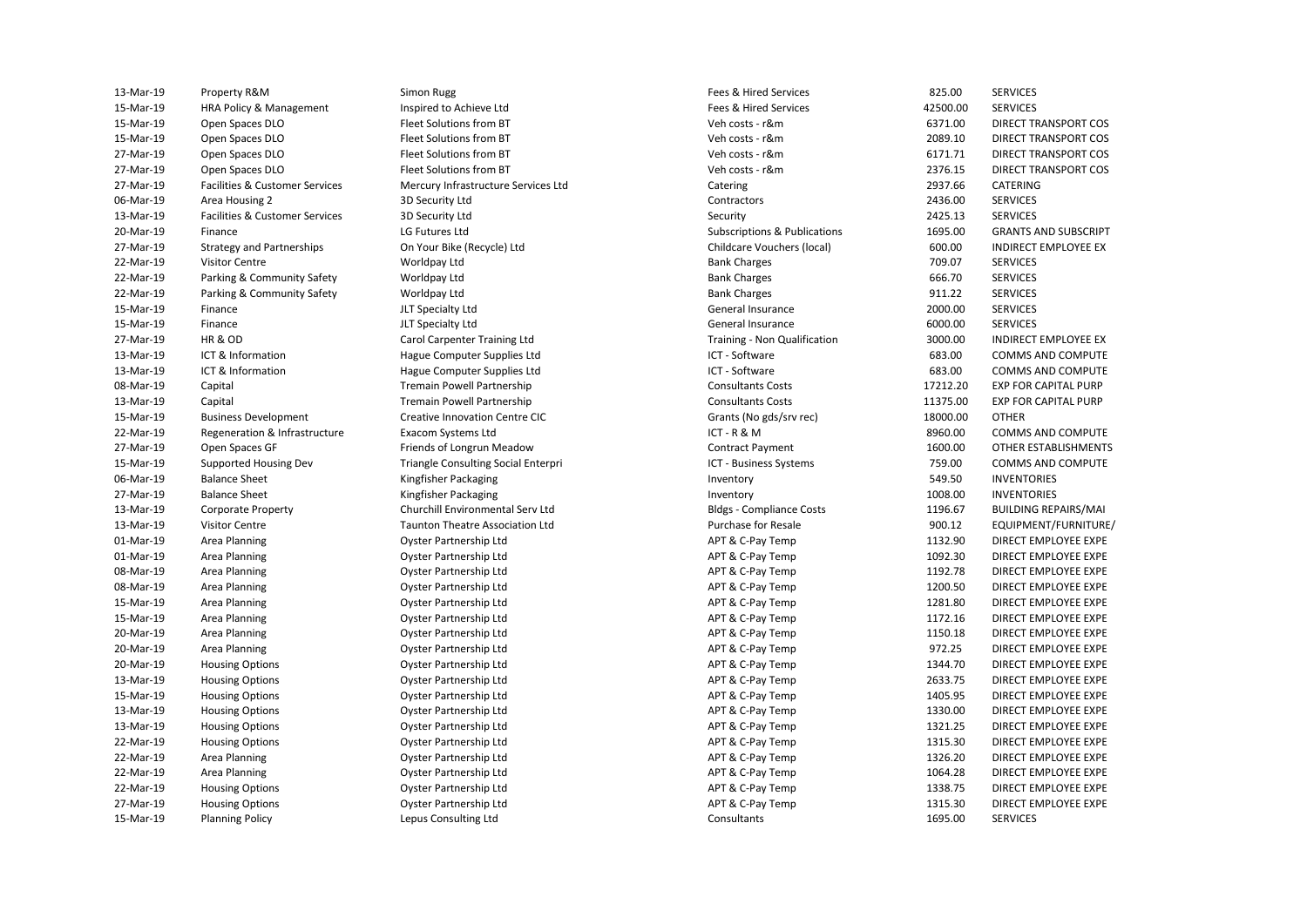| 13-Mar-19 | Capital                               | Low Carbon Exchange Ltd              | Refurbishment                            | 1832.50  | <b>EXP FOR CAPITAL PURP</b> |
|-----------|---------------------------------------|--------------------------------------|------------------------------------------|----------|-----------------------------|
| 13-Mar-19 | Capital                               | Low Carbon Exchange Ltd              | Refurbishment                            | 15026.16 | <b>EXP FOR CAPITAL PURP</b> |
| 22-Mar-19 | Capital                               | Low Carbon Exchange Ltd              | Refurbishment                            | 11833.36 | <b>EXP FOR CAPITAL PURP</b> |
| 22-Mar-19 | Capital                               | Low Carbon Exchange Ltd              | Refurbishment                            | 12605.00 | <b>EXP FOR CAPITAL PURP</b> |
| 15-Mar-19 | <b>Environmental Health</b>           | Somerset Dog Warden Service          | Fees & Hired Services                    | 1718.75  | <b>SERVICES</b>             |
| 08-Mar-19 | Assets                                | Matchtech Group Plc                  | <b>Agency Staff covering Perm Pos</b>    | 937.50   | DIRECT EMPLOYEE EXPE        |
| 08-Mar-19 | Assets                                | Matchtech Group Plc                  | Agency Staff covering Perm Pos           | 937.50   | DIRECT EMPLOYEE EXPE        |
| 22-Mar-19 | Assets                                | Matchtech Group Plc                  | Agency Staff covering Perm Pos           | 937.50   | DIRECT EMPLOYEE EXPE        |
| 22-Mar-19 | Assets                                | Matchtech Group Plc                  | Agency Staff covering Perm Pos           | 937.50   | DIRECT EMPLOYEE EXPE        |
| 01-Mar-19 | Supported Housing Dev                 | <b>CSL DualCom Ltd</b>               | Equipment - Purchases                    | 546.00   | EQUIPMENT/FURNITURE/        |
| 22-Mar-19 | Supported Housing Dev                 | <b>CSL DualCom Ltd</b>               | Equipment - Purchases                    | 2619.94  | EQUIPMENT/FURNITURE/        |
| 22-Mar-19 | Supported Housing Dev                 | <b>CSL DualCom Ltd</b>               | Equipment - Purchases                    | 945.25   | EQUIPMENT/FURNITURE/        |
| 22-Mar-19 | Growth Programme                      | Tom Gillham Limited                  | Fees & Hired Services                    | 3553.50  | <b>SERVICES</b>             |
| 06-Mar-19 | Property R&M                          | The Carpet Warehouse                 | <b>Bldgs - Responsive Maintenance</b>    | 652.64   | <b>BUILDING REPAIRS/MAI</b> |
| 15-Mar-19 | Property R&M                          | The Carpet Warehouse                 | <b>Bldgs - Responsive Maintenance</b>    | 1683.22  | <b>BUILDING REPAIRS/MAI</b> |
| 06-Mar-19 | Area Housing 1                        | The Carpet Warehouse                 | <b>Bldgs - Planned Maintenance</b>       | 534.56   | <b>BUILDING REPAIRS/MAI</b> |
| 22-Mar-19 | Property R&M                          | The Carpet Warehouse                 | <b>Bldgs - Planned Maintenance</b>       | 703.96   | <b>BUILDING REPAIRS/MAI</b> |
| 22-Mar-19 | Property R&M                          | The Carpet Warehouse                 | <b>Bldgs - Responsive Maintenance</b>    | 1381.76  | <b>BUILDING REPAIRS/MAI</b> |
| 22-Mar-19 | Property R&M                          | The Carpet Warehouse                 | <b>Bldgs - Responsive Maintenance</b>    | 763.31   | <b>BUILDING REPAIRS/MAI</b> |
| 20-Mar-19 | Property R&M                          | The Carpet Warehouse                 | <b>Bldgs - Planned Maintenance</b>       | 695.46   | <b>BUILDING REPAIRS/MAI</b> |
| 20-Mar-19 | Property R&M                          | The Carpet Warehouse                 | <b>Bldgs - Planned Maintenance</b>       | 571.61   | <b>BUILDING REPAIRS/MAI</b> |
| 27-Mar-19 | Capital                               | TeleAlarm Europe GmbH                | <b>Furniture Equipment Purchases</b>     | 3900.00  | <b>ACQUISITION</b>          |
| 22-Mar-19 | Parking & Community Safety            | Montagu Evans LLP                    | Rents                                    | 2791.50  | <b>RENTS</b>                |
| 06-Mar-19 | <b>Balance Sheet</b>                  | Matrix SCM Ltd                       | <b>Matrix Holding Account</b>            | 47705.59 | <b>HOLDING ACCOUNTS</b>     |
| 06-Mar-19 | <b>Balance Sheet</b>                  | Matrix SCM Ltd                       | <b>Matrix Holding Account</b>            | 40594.24 | <b>HOLDING ACCOUNTS</b>     |
| 08-Mar-19 | <b>Balance Sheet</b>                  | Matrix SCM Ltd                       | <b>Matrix Holding Account</b>            | 43306.09 | <b>HOLDING ACCOUNTS</b>     |
| 15-Mar-19 | <b>Balance Sheet</b>                  | Matrix SCM Ltd                       | <b>Matrix Holding Account</b>            | 39183.02 | <b>HOLDING ACCOUNTS</b>     |
| 22-Mar-19 | <b>Balance Sheet</b>                  | Matrix SCM Ltd                       | <b>Matrix Holding Account</b>            | 42522.84 | <b>HOLDING ACCOUNTS</b>     |
| 27-Mar-19 | <b>Balance Sheet</b>                  | Matrix SCM Ltd                       | <b>Matrix Holding Account</b>            | 41043.96 | <b>HOLDING ACCOUNTS</b>     |
| 06-Mar-19 | Assets                                | Haldons Ltd                          | Consultants                              | 1250.00  | <b>SERVICES</b>             |
| 08-Mar-19 | Regeneration & Infrastructure         | <b>Harrison Brookes Architects</b>   | Consultants                              | 2162.80  | <b>SERVICES</b>             |
| 08-Mar-19 | Regeneration & Infrastructure         | Harrison Brookes Architects          | Consultants                              | 540.70   | <b>SERVICES</b>             |
| 22-Mar-19 | <b>Housing Options</b>                | <b>Connells Residential Lettings</b> | 3rd Prty Rent in Advance                 | 1180.77  | <b>OTHER ESTABLISHMENTS</b> |
| 20-Mar-19 | <b>Housing Options</b>                | East Meets South West Limited        | Bed & Breakfast                          | 1480.00  | OTHER ESTABLISHMENTS        |
| 22-Mar-19 | Open Spaces DLO                       | The Fuelcard People                  | Veh costs - fuel                         | 6181.54  | DIRECT TRANSPORT COS        |
| 22-Mar-19 | Open Spaces DLO                       | The Fuelcard People                  | Veh costs - fuel                         | 552.88   | DIRECT TRANSPORT COS        |
| 22-Mar-19 | Open Spaces DLO                       | The Fuelcard People                  | Veh costs - fuel                         | 7349.81  | DIRECT TRANSPORT COS        |
| 22-Mar-19 | <b>Business Development</b>           | <b>GoCreate Taunton CIC</b>          | <b>Publicity Promotions &amp; Advert</b> | 2000.00  | COMMS AND COMPUTE           |
| 15-Mar-19 | ICT & Information                     | HighSpeed Office Limited             | ICT - Lease                              | 11130.55 | COMMS AND COMPUTE           |
| 13-Mar-19 | <b>Democratic Services</b>            | <b>Stand Against Violence</b>        | Grants (No gds/srv rec)                  | 1200.00  | <b>OTHER</b>                |
| 27-Mar-19 | <b>Balance Sheet</b>                  | My Staff Shop Limited                | <b>Cycle Saver Scheme</b>                | 525.00   | <b>HOLDING ACCOUNTS</b>     |
| 22-Mar-19 | Corporate Transformation Progr        | <b>Advanced Business Solutions</b>   | Fees & Hired Services                    | 2908.38  | <b>SERVICES</b>             |
| 22-Mar-19 | <b>Corporate Transformation Progr</b> | <b>Advanced Business Solutions</b>   | Fees & Hired Services                    | 572.62   | <b>SERVICES</b>             |
| 22-Mar-19 | Capital                               | Affinity Digital (Technology) Ltd    | <b>IT Software</b>                       | 8347.85  | <b>INTANGIBLE ASSETS</b>    |
| 22-Mar-19 | Capital                               | Affinity Digital (Technology) Ltd    | <b>IT Software</b>                       | 1190.00  | <b>INTANGIBLE ASSETS</b>    |
| 08-Mar-19 | Assets                                | Michael Page International           | <b>Agency Staff covering Perm Pos</b>    | 2625.00  | DIRECT EMPLOYEE EXPE        |
| 15-Mar-19 | Assets                                | Michael Page International           | Agency Staff covering Perm Pos           | 872.80   | DIRECT EMPLOYEE EXPE        |
| 15-Mar-19 | Assets                                | <b>Michael Page International</b>    | <b>Agency Staff covering Perm Pos</b>    | 877.20   | DIRECT EMPLOYEE EXPE        |
|           |                                       |                                      |                                          |          |                             |